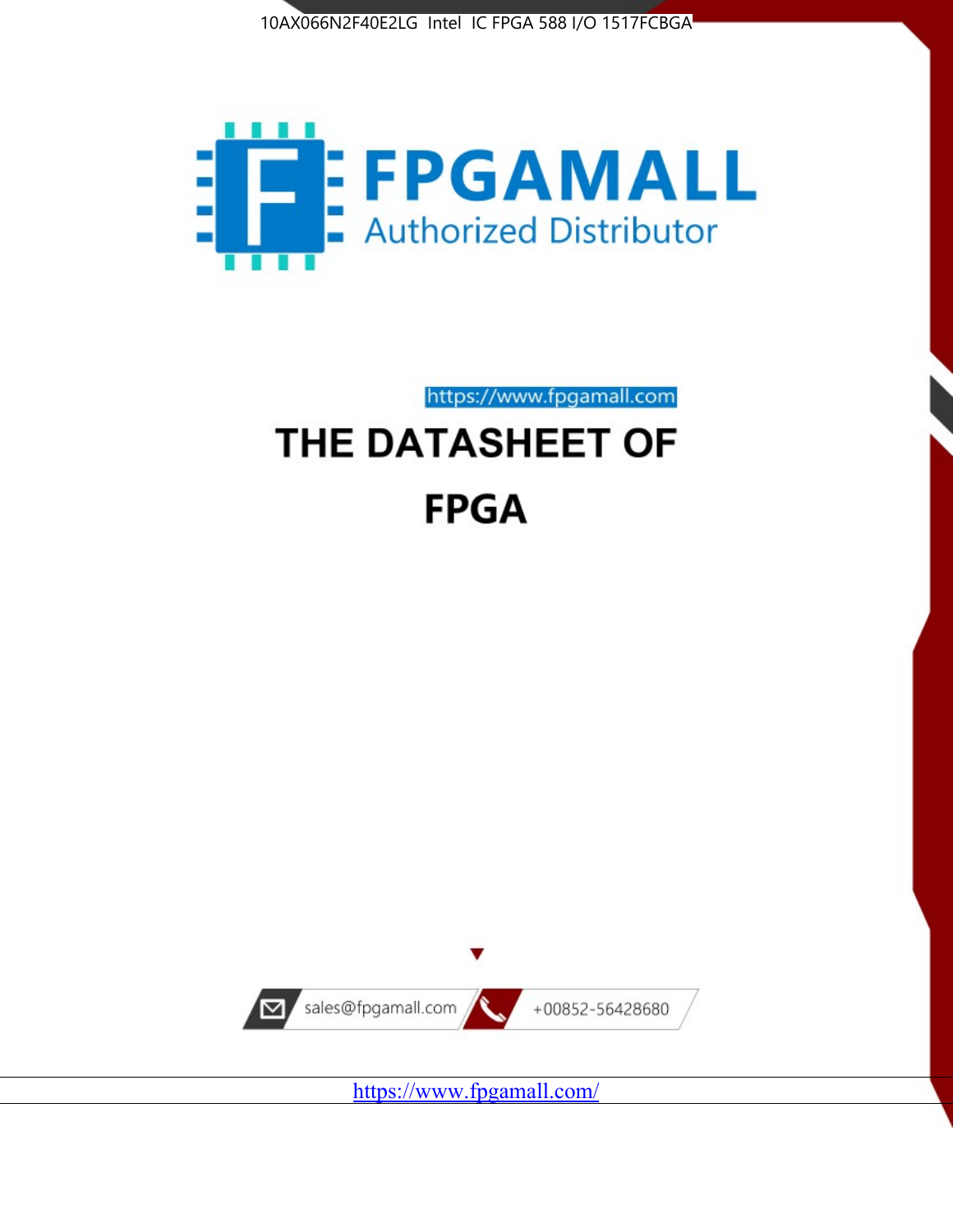10AX066N2F40E2LG Intel IC FPGA 588 I/O 1517FCBGA



# **Intel® Arria® 10 Device Overview**



**A10-OVERVIEW | 2018.12.06** Latest document on the web: **[PDF](https://www.intel.com/content/dam/www/programmable/us/en/pdfs/literature/hb/arria-10/a10_overview.pdf)** | **[HTML](https://www.intel.com/content/www/us/en/programmable/documentation/sam1403480274650.html)**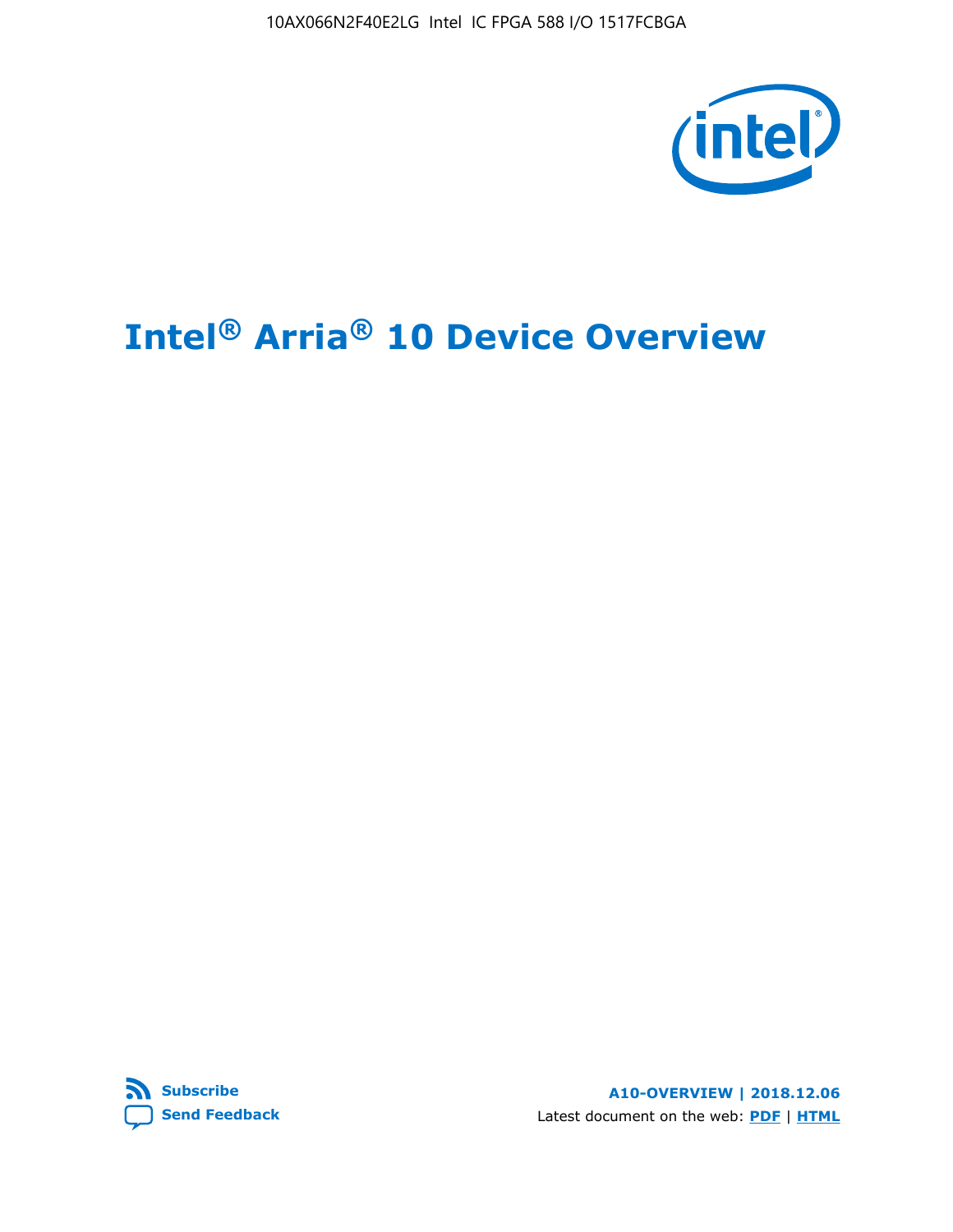

**Contents** 

# **Contents**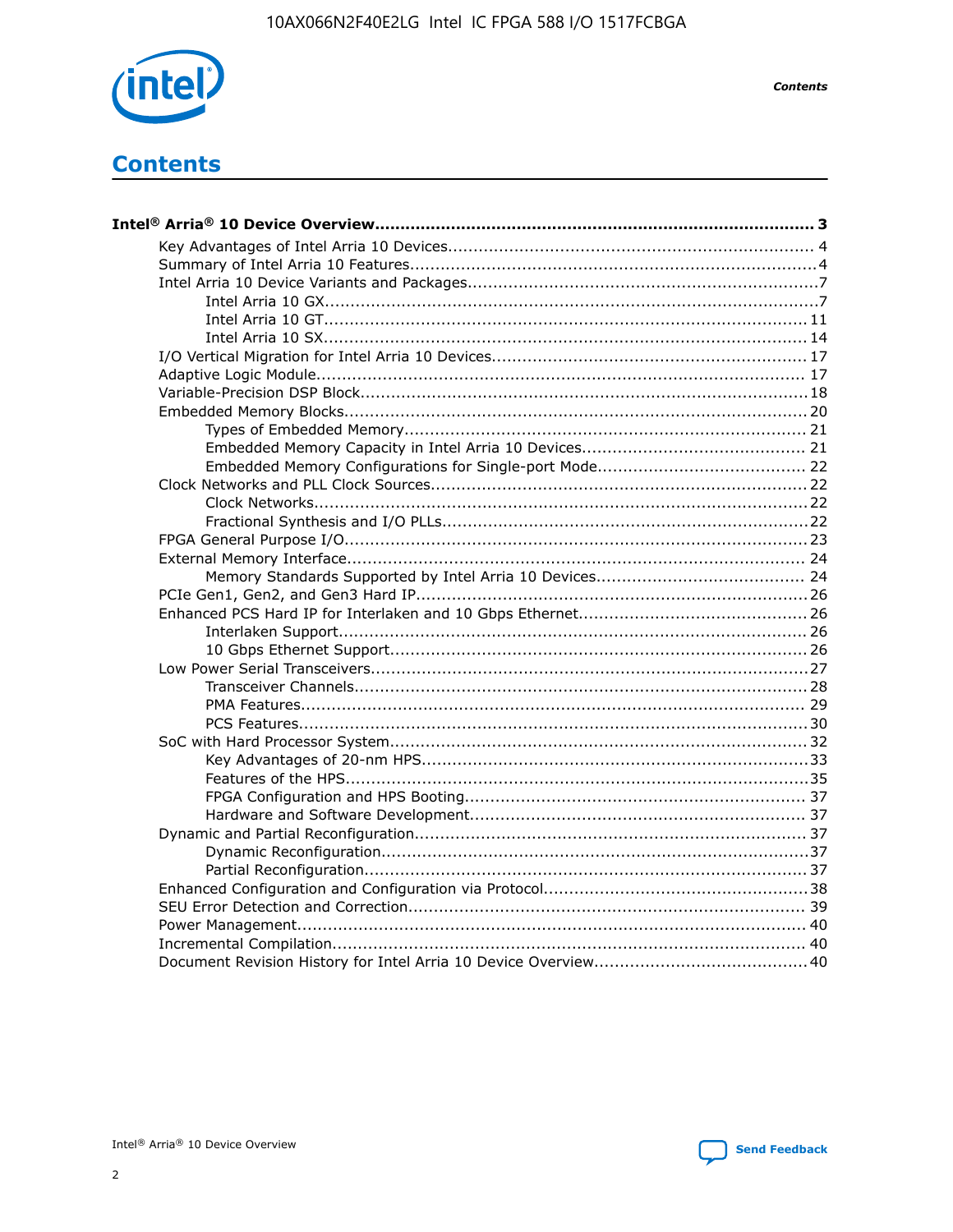**A10-OVERVIEW | 2018.12.06**

**[Send Feedback](mailto:FPGAtechdocfeedback@intel.com?subject=Feedback%20on%20Intel%20Arria%2010%20Device%20Overview%20(A10-OVERVIEW%202018.12.06)&body=We%20appreciate%20your%20feedback.%20In%20your%20comments,%20also%20specify%20the%20page%20number%20or%20paragraph.%20Thank%20you.)**



# **Intel® Arria® 10 Device Overview**

The Intel<sup>®</sup> Arria<sup>®</sup> 10 device family consists of high-performance and power-efficient 20 nm mid-range FPGAs and SoCs.

Intel Arria 10 device family delivers:

- Higher performance than the previous generation of mid-range and high-end FPGAs.
- Power efficiency attained through a comprehensive set of power-saving technologies.

The Intel Arria 10 devices are ideal for high performance, power-sensitive, midrange applications in diverse markets.

| <b>Market</b>         | <b>Applications</b>                                                                                               |
|-----------------------|-------------------------------------------------------------------------------------------------------------------|
| Wireless              | Channel and switch cards in remote radio heads<br>٠<br>Mobile backhaul<br>٠                                       |
| Wireline              | 40G/100G muxponders and transponders<br>٠<br>100G line cards<br>٠<br><b>Bridging</b><br>٠<br>Aggregation<br>٠     |
| <b>Broadcast</b>      | Studio switches<br>٠<br>Servers and transport<br>٠<br>Videoconferencing<br>٠<br>Professional audio and video<br>٠ |
| Computing and Storage | Flash cache<br>٠<br>Cloud computing servers<br>٠<br>Server acceleration<br>٠                                      |
| Medical               | Diagnostic scanners<br>٠<br>Diagnostic imaging<br>٠                                                               |
| Military              | Missile guidance and control<br>٠<br>Radar<br>٠<br>Electronic warfare<br>٠<br>Secure communications<br>٠          |

#### **Table 1. Sample Markets and Ideal Applications for Intel Arria 10 Devices**

#### **Related Information**

- [Intel Arria 10 Device Handbook: Known Issues](http://www.altera.com/support/kdb/solutions/rd07302013_646.html) Lists the planned updates to the *Intel Arria 10 Device Handbook* chapters.
- [Intel Arria 10 GX/GT Device Errata and Design Recommendations](https://www.intel.com/content/www/us/en/programmable/documentation/agz1493851706374.html#yqz1494433888646)
- [Intel Arria 10 SX Device Errata and Design Recommendations](https://www.intel.com/content/www/us/en/programmable/documentation/cru1462832385668.html#cru1462832558642)

Intel Corporation. All rights reserved. Intel, the Intel logo, Altera, Arria, Cyclone, Enpirion, MAX, Nios, Quartus and Stratix words and logos are trademarks of Intel Corporation or its subsidiaries in the U.S. and/or other countries. Intel warrants performance of its FPGA and semiconductor products to current specifications in accordance with Intel's standard warranty, but reserves the right to make changes to any products and services at any time without notice. Intel assumes no responsibility or liability arising out of the application or use of any information, product, or service described herein except as expressly agreed to in writing by Intel. Intel customers are advised to obtain the latest version of device specifications before relying on any published information and before placing orders for products or services. \*Other names and brands may be claimed as the property of others.

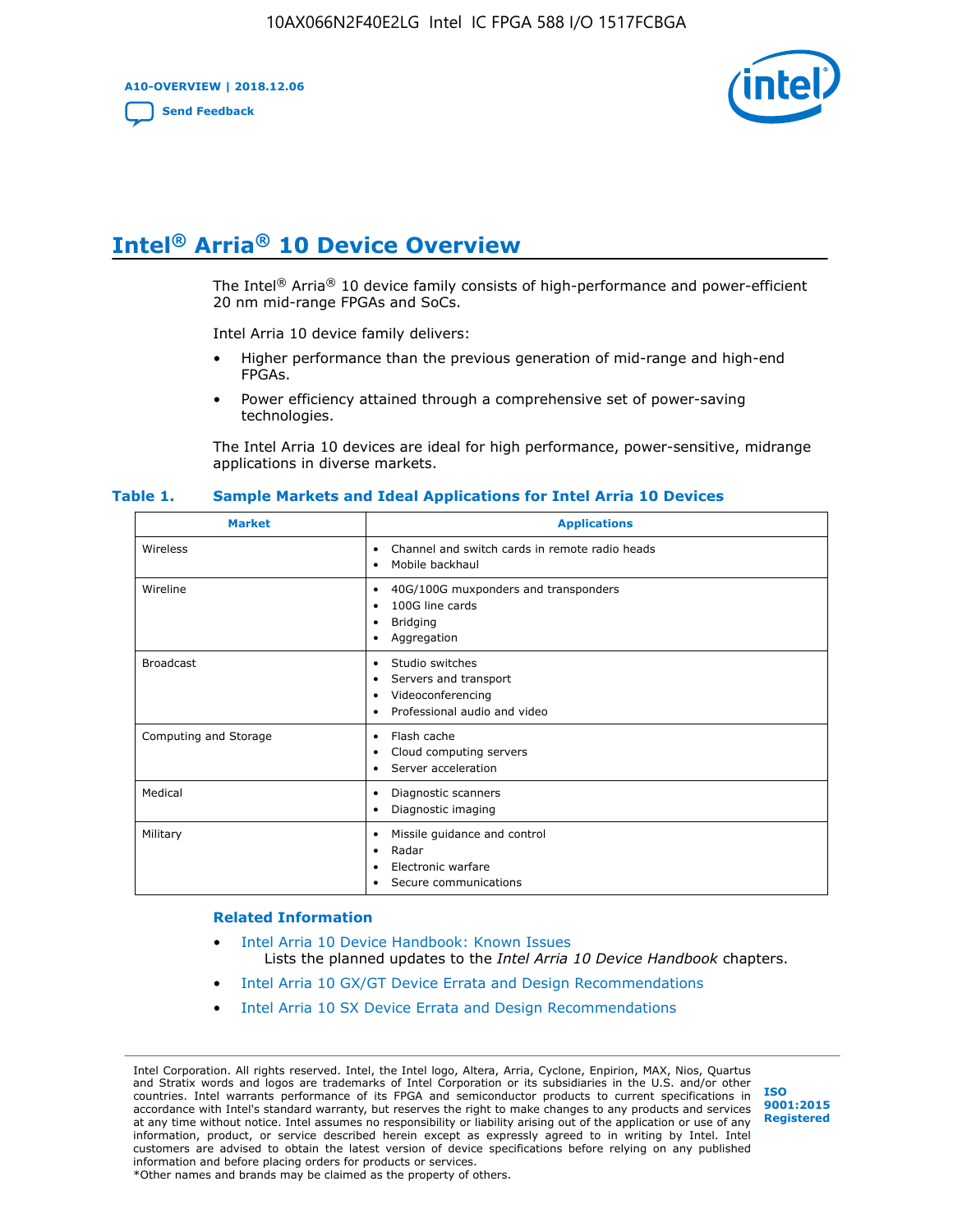

# **Key Advantages of Intel Arria 10 Devices**

## **Table 2. Key Advantages of the Intel Arria 10 Device Family**

| <b>Advantage</b>                                                                                          | <b>Supporting Feature</b>                                                                                                                                                                                                                                                                                                |
|-----------------------------------------------------------------------------------------------------------|--------------------------------------------------------------------------------------------------------------------------------------------------------------------------------------------------------------------------------------------------------------------------------------------------------------------------|
| Enhanced core architecture                                                                                | Built on TSMC's 20 nm process technology<br>٠<br>60% higher performance than the previous generation of mid-range FPGAs<br>٠<br>15% higher performance than the fastest previous-generation FPGA<br>٠                                                                                                                    |
| High-bandwidth integrated<br>transceivers                                                                 | Short-reach rates up to 25.8 Gigabits per second (Gbps)<br>٠<br>Backplane capability up to 12.5 Gbps<br>٠<br>Integrated 10GBASE-KR and 40GBASE-KR4 Forward Error Correction (FEC)<br>٠                                                                                                                                   |
| Improved logic integration and<br>hard IP blocks                                                          | 8-input adaptive logic module (ALM)<br>٠<br>Up to 65.6 megabits (Mb) of embedded memory<br>٠<br>Variable-precision digital signal processing (DSP) blocks<br>Fractional synthesis phase-locked loops (PLLs)<br>Hard PCI Express Gen3 IP blocks<br>Hard memory controllers and PHY up to 2,400 Megabits per second (Mbps) |
| Second generation hard<br>processor system (HPS) with<br>integrated ARM* Cortex*-A9*<br>MPCore* processor | Tight integration of a dual-core ARM Cortex-A9 MPCore processor, hard IP, and an<br>٠<br>FPGA in a single Intel Arria 10 system-on-a-chip (SoC)<br>Supports over 128 Gbps peak bandwidth with integrated data coherency between<br>$\bullet$<br>the processor and the FPGA fabric                                        |
| Advanced power savings                                                                                    | Comprehensive set of advanced power saving features<br>٠<br>Power-optimized MultiTrack routing and core architecture<br>٠<br>Up to 40% lower power compared to previous generation of mid-range FPGAs<br>٠<br>Up to 60% lower power compared to previous generation of high-end FPGAs                                    |

# **Summary of Intel Arria 10 Features**

## **Table 3. Summary of Features for Intel Arria 10 Devices**

| <b>Feature</b>                  | <b>Description</b>                                                                                                                                                                                                                                                                                                                                                                                       |
|---------------------------------|----------------------------------------------------------------------------------------------------------------------------------------------------------------------------------------------------------------------------------------------------------------------------------------------------------------------------------------------------------------------------------------------------------|
| Technology                      | TSMC's 20-nm SoC process technology<br>٠<br>Allows operation at a lower $V_{\text{CC}}$ level of 0.82 V instead of the 0.9 V standard $V_{\text{CC}}$ core voltage                                                                                                                                                                                                                                       |
| Packaging                       | 1.0 mm ball-pitch Fineline BGA packaging<br>0.8 mm ball-pitch Ultra Fineline BGA packaging<br>Multiple devices with identical package footprints for seamless migration between different<br><b>FPGA</b> densities<br>Devices with compatible package footprints allow migration to next generation high-end<br>Stratix $\mathcal{R}$ 10 devices<br>RoHS, leaded $(1)$ , and lead-free (Pb-free) options |
| High-performance<br>FPGA fabric | Enhanced 8-input ALM with four registers<br>٠<br>Improved multi-track routing architecture to reduce congestion and improve compilation time<br>Hierarchical core clocking architecture<br>Fine-grained partial reconfiguration                                                                                                                                                                          |
| Internal memory<br>blocks       | M20K-20-Kb memory blocks with hard error correction code (ECC)<br>Memory logic array block (MLAB)-640-bit memory                                                                                                                                                                                                                                                                                         |
|                                 | continued                                                                                                                                                                                                                                                                                                                                                                                                |



<sup>(1)</sup> Contact Intel for availability.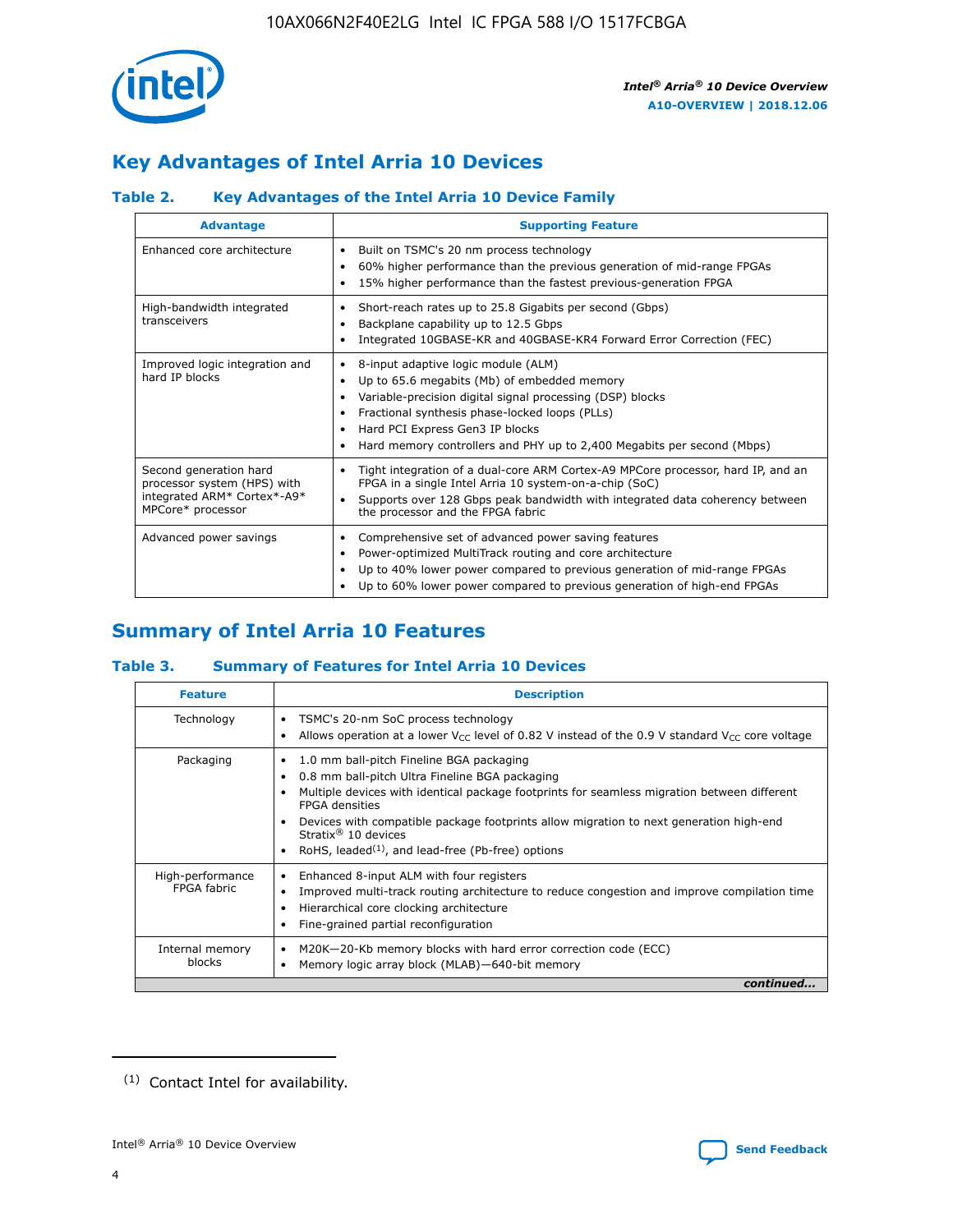r



| <b>Feature</b>                         | <b>Description</b>                                                                                             |                                                                                                                                                                                                                                                                                                                                                                                                                                                                                                                                                                                                                                                                                                                                                                                                                                                                  |  |  |  |  |  |
|----------------------------------------|----------------------------------------------------------------------------------------------------------------|------------------------------------------------------------------------------------------------------------------------------------------------------------------------------------------------------------------------------------------------------------------------------------------------------------------------------------------------------------------------------------------------------------------------------------------------------------------------------------------------------------------------------------------------------------------------------------------------------------------------------------------------------------------------------------------------------------------------------------------------------------------------------------------------------------------------------------------------------------------|--|--|--|--|--|
| Embedded Hard IP<br>blocks             | Variable-precision DSP                                                                                         | Native support for signal processing precision levels from $18 \times 19$ to<br>$\bullet$<br>54 x 54<br>Native support for 27 x 27 multiplier mode<br>$\bullet$<br>64-bit accumulator and cascade for systolic finite impulse responses<br>(FIRs)<br>Internal coefficient memory banks<br>$\bullet$<br>Preadder/subtractor for improved efficiency<br>Additional pipeline register to increase performance and reduce<br>power<br>Supports floating point arithmetic:<br>- Perform multiplication, addition, subtraction, multiply-add,<br>multiply-subtract, and complex multiplication.<br>- Supports multiplication with accumulation capability, cascade<br>summation, and cascade subtraction capability.<br>- Dynamic accumulator reset control.<br>- Support direct vector dot and complex multiplication chaining<br>multiply floating point DSP blocks. |  |  |  |  |  |
|                                        | Memory controller                                                                                              | DDR4, DDR3, and DDR3L                                                                                                                                                                                                                                                                                                                                                                                                                                                                                                                                                                                                                                                                                                                                                                                                                                            |  |  |  |  |  |
|                                        | PCI Express*                                                                                                   | PCI Express (PCIe*) Gen3 (x1, x2, x4, or x8), Gen2 (x1, x2, x4, or x8)<br>and Gen1 (x1, x2, x4, or x8) hard IP with complete protocol stack,<br>endpoint, and root port                                                                                                                                                                                                                                                                                                                                                                                                                                                                                                                                                                                                                                                                                          |  |  |  |  |  |
|                                        | Transceiver I/O                                                                                                | 10GBASE-KR/40GBASE-KR4 Forward Error Correction (FEC)<br>PCS hard IPs that support:<br>- 10-Gbps Ethernet (10GbE)<br>- PCIe PIPE interface<br>- Interlaken<br>- Gbps Ethernet (GbE)<br>- Common Public Radio Interface (CPRI) with deterministic latency<br>support<br>- Gigabit-capable passive optical network (GPON) with fast lock-<br>time support<br>13.5G JESD204b<br>$\bullet$<br>8B/10B, 64B/66B, 64B/67B encoders and decoders<br>Custom mode support for proprietary protocols                                                                                                                                                                                                                                                                                                                                                                        |  |  |  |  |  |
| Core clock networks                    | $\bullet$                                                                                                      | Up to 800 MHz fabric clocking, depending on the application:<br>- 667 MHz external memory interface clocking with 2,400 Mbps DDR4 interface<br>- 800 MHz LVDS interface clocking with 1,600 Mbps LVDS interface<br>Global, regional, and peripheral clock networks<br>Clock networks that are not used can be gated to reduce dynamic power                                                                                                                                                                                                                                                                                                                                                                                                                                                                                                                      |  |  |  |  |  |
| Phase-locked loops<br>(PLLs)           | High-resolution fractional synthesis PLLs:<br>$\bullet$<br>Integer PLLs:<br>- Adjacent to general purpose I/Os | - Precision clock synthesis, clock delay compensation, and zero delay buffering (ZDB)<br>- Support integer mode and fractional mode<br>- Fractional mode support with third-order delta-sigma modulation<br>- Support external memory and LVDS interfaces                                                                                                                                                                                                                                                                                                                                                                                                                                                                                                                                                                                                        |  |  |  |  |  |
| FPGA General-purpose<br>$I/Os$ (GPIOs) | On-chip termination (OCT)<br>$\bullet$                                                                         | 1.6 Gbps LVDS-every pair can be configured as receiver or transmitter<br>1.2 V to 3.0 V single-ended LVTTL/LVCMOS interfacing                                                                                                                                                                                                                                                                                                                                                                                                                                                                                                                                                                                                                                                                                                                                    |  |  |  |  |  |
| <b>External Memory</b><br>Interface    | $\bullet$                                                                                                      | Hard memory controller- DDR4, DDR3, and DDR3L support<br>$-$ DDR4-speeds up to 1,200 MHz/2,400 Mbps<br>- DDR3-speeds up to 1,067 MHz/2,133 Mbps<br>Soft memory controller—provides support for RLDRAM $3^{(2)}$ , QDR IV $^{(2)}$ , and QDR II+<br>continued                                                                                                                                                                                                                                                                                                                                                                                                                                                                                                                                                                                                     |  |  |  |  |  |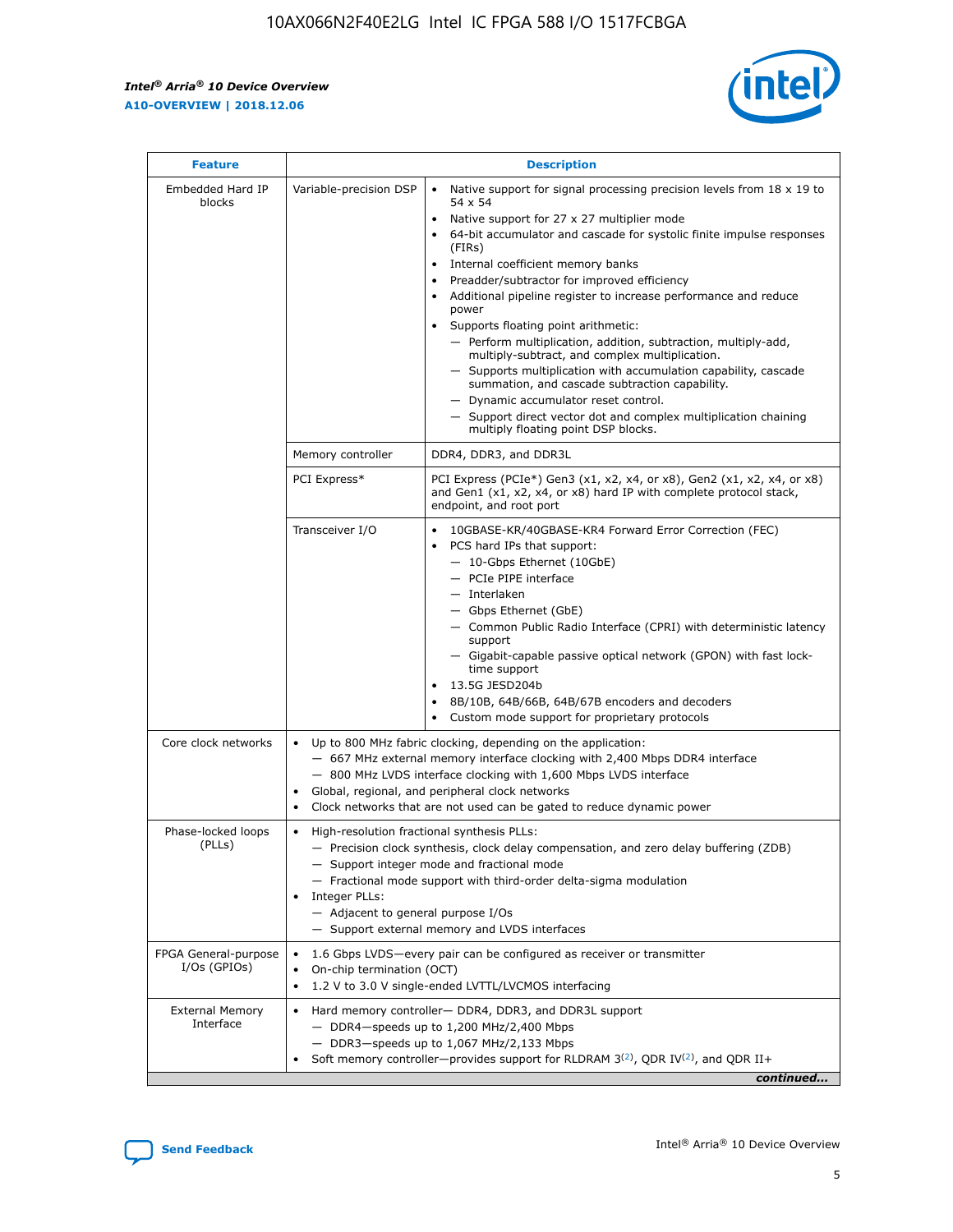

| <b>Feature</b>                                    | <b>Description</b>                                                                                                                                                                                                                                                                                                                                                                                                                                                                                                                                                                                                                                                        |
|---------------------------------------------------|---------------------------------------------------------------------------------------------------------------------------------------------------------------------------------------------------------------------------------------------------------------------------------------------------------------------------------------------------------------------------------------------------------------------------------------------------------------------------------------------------------------------------------------------------------------------------------------------------------------------------------------------------------------------------|
| Low-power serial<br>transceivers                  | • Continuous operating range:<br>- Intel Arria 10 GX-1 Gbps to 17.4 Gbps<br>$-$ Intel Arria 10 GT $-1$ Gbps to 25.8 Gbps<br>Backplane support:<br>$\bullet$<br>$-$ Intel Arria 10 GX-up to 12.5<br>$-$ Intel Arria 10 GT-up to 12.5<br>Extended range down to 125 Mbps with oversampling<br>ATX transmit PLLs with user-configurable fractional synthesis capability<br>Electronic Dispersion Compensation (EDC) support for XFP, SFP+, OSFP, and CFP optical<br>module<br>Adaptive linear and decision feedback equalization<br>$\bullet$<br>Transmitter pre-emphasis and de-emphasis<br>$\bullet$<br>Dynamic partial reconfiguration of individual transceiver channels |
| <b>HPS</b><br>(Intel Arria 10 SX<br>devices only) | Dual-core ARM Cortex-A9 MPCore processor-1.2 GHz CPU with<br>Processor and system<br>$\bullet$<br>1.5 GHz overdrive capability<br>256 KB on-chip RAM and 64 KB on-chip ROM<br>System peripherals-general-purpose timers, watchdog timers, direct<br>memory access (DMA) controller, FPGA configuration manager, and<br>clock and reset managers<br>• Security features—anti-tamper, secure boot, Advanced Encryption<br>Standard (AES) and authentication (SHA)<br>ARM CoreSight* JTAG debug access port, trace port, and on-chip<br>$\bullet$<br>trace storage                                                                                                           |
|                                                   | <b>External interfaces</b><br>Hard memory interface—Hard memory controller (2,400 Mbps DDR4,<br>and 2,133 Mbps DDR3), Quad serial peripheral interface (QSPI) flash<br>controller, NAND flash controller, direct memory access (DMA)<br>controller, Secure Digital/MultiMediaCard (SD/MMC) controller<br>Communication interface-10/100/1000 Ethernet media access<br>$\bullet$<br>control (MAC), USB On-The-GO (OTG) controllers, I <sup>2</sup> C controllers,<br>UART 16550, serial peripheral interface (SPI), and up to 62<br>HPS GPIO interfaces (48 direct-share I/Os)                                                                                             |
|                                                   | Interconnects to core<br>• High-performance ARM AMBA* AXI bus bridges that support<br>simultaneous read and write<br>HPS-FPGA bridges-include the FPGA-to-HPS, HPS-to-FPGA, and<br>$\bullet$<br>lightweight HPS-to-FPGA bridges that allow the FPGA fabric to issue<br>transactions to slaves in the HPS, and vice versa<br>Configuration bridge that allows HPS configuration manager to<br>configure the core logic via dedicated 32-bit configuration port<br>FPGA-to-HPS SDRAM controller bridge-provides configuration<br>interfaces for the multiport front end (MPFE) of the HPS SDRAM<br>controller                                                               |
| Configuration                                     | Tamper protection—comprehensive design protection to protect your valuable IP investments<br>Enhanced 256-bit advanced encryption standard (AES) design security with authentication<br>$\bullet$<br>Configuration via protocol (CvP) using PCIe Gen1, Gen2, or Gen3<br>continued                                                                                                                                                                                                                                                                                                                                                                                         |



<sup>(2)</sup> Intel Arria 10 devices support this external memory interface using hard PHY with soft memory controller.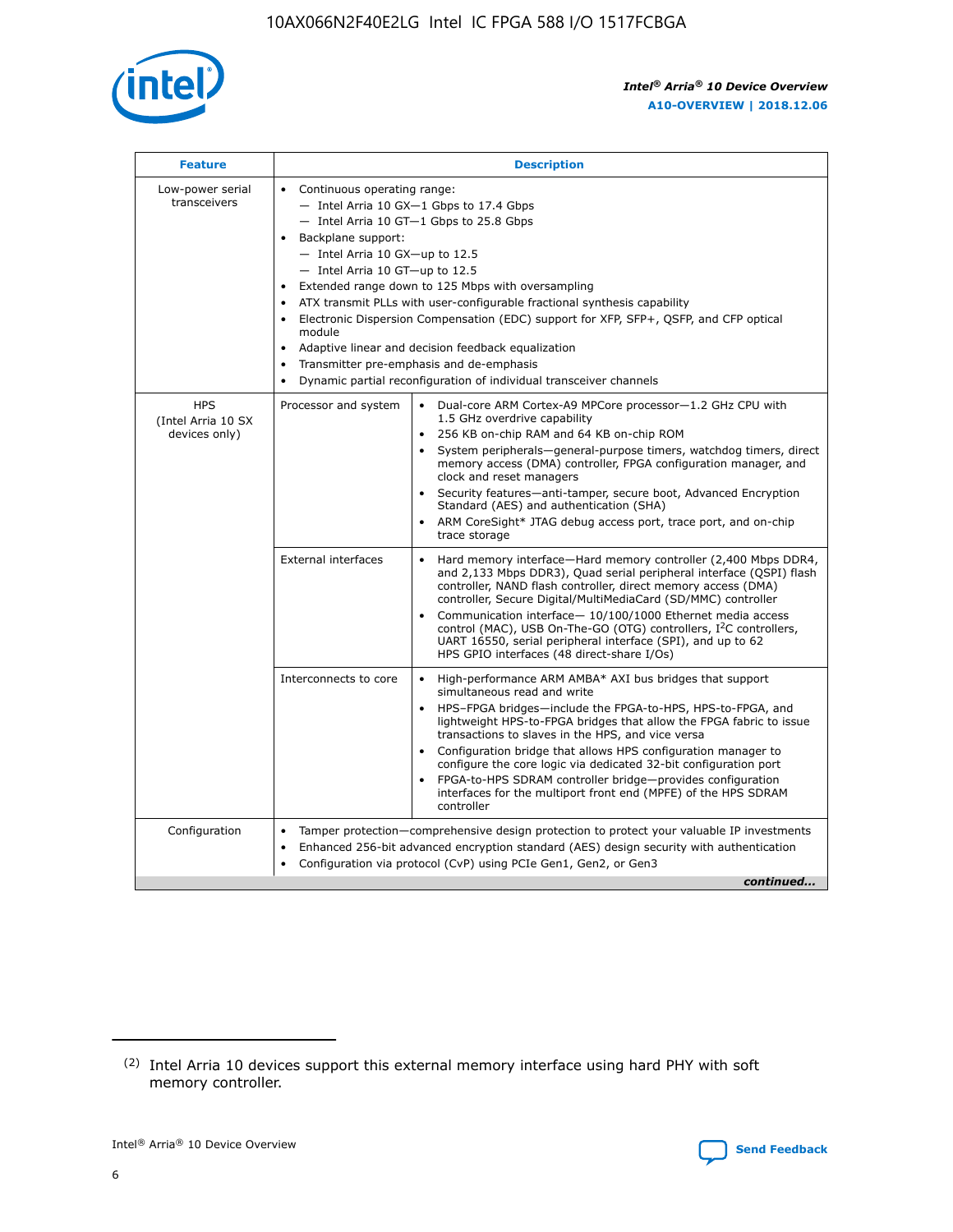

| <b>Feature</b>     | <b>Description</b>                                                                                                                                                                                               |
|--------------------|------------------------------------------------------------------------------------------------------------------------------------------------------------------------------------------------------------------|
|                    | Dynamic reconfiguration of the transceivers and PLLs<br>Fine-grained partial reconfiguration of the core fabric<br>Active Serial x4 Interface<br>$\bullet$                                                       |
| Power management   | SmartVID<br>Low static power device options<br>Programmable Power Technology<br>Intel Quartus <sup>®</sup> Prime integrated power analysis                                                                       |
| Software and tools | Intel Quartus Prime design suite<br>Transceiver toolkit<br>Platform Designer system integration tool<br>DSP Builder for Intel FPGAs<br>OpenCL <sup>™</sup> support<br>Intel SoC FPGA Embedded Design Suite (EDS) |

## **Related Information**

[Intel Arria 10 Transceiver PHY Overview](https://www.intel.com/content/www/us/en/programmable/documentation/nik1398707230472.html#nik1398706768037) Provides details on Intel Arria 10 transceivers.

## **Intel Arria 10 Device Variants and Packages**

#### **Table 4. Device Variants for the Intel Arria 10 Device Family**

| <b>Variant</b>    | <b>Description</b>                                                                                                                                                                                                     |
|-------------------|------------------------------------------------------------------------------------------------------------------------------------------------------------------------------------------------------------------------|
| Intel Arria 10 GX | FPGA featuring 17.4 Gbps transceivers for short reach applications with 12.5 backplane driving<br>capability.                                                                                                          |
| Intel Arria 10 GT | FPGA featuring:<br>17.4 Gbps transceivers for short reach applications with 12.5 backplane driving capability.<br>25.8 Gbps transceivers for supporting CAUI-4 and CEI-25G applications with CFP2 and CFP4<br>modules. |
| Intel Arria 10 SX | SoC integrating ARM-based HPS and FPGA featuring 17.4 Gbps transceivers for short reach<br>applications with 12.5 backplane driving capability.                                                                        |

## **Intel Arria 10 GX**

This section provides the available options, maximum resource counts, and package plan for the Intel Arria 10 GX devices.

The information in this section is correct at the time of publication. For the latest information and to get more details, refer to the Intel FPGA Product Selector.

#### **Related Information**

#### [Intel FPGA Product Selector](http://www.altera.com/products/selector/psg-selector.html) Provides the latest information on Intel products.

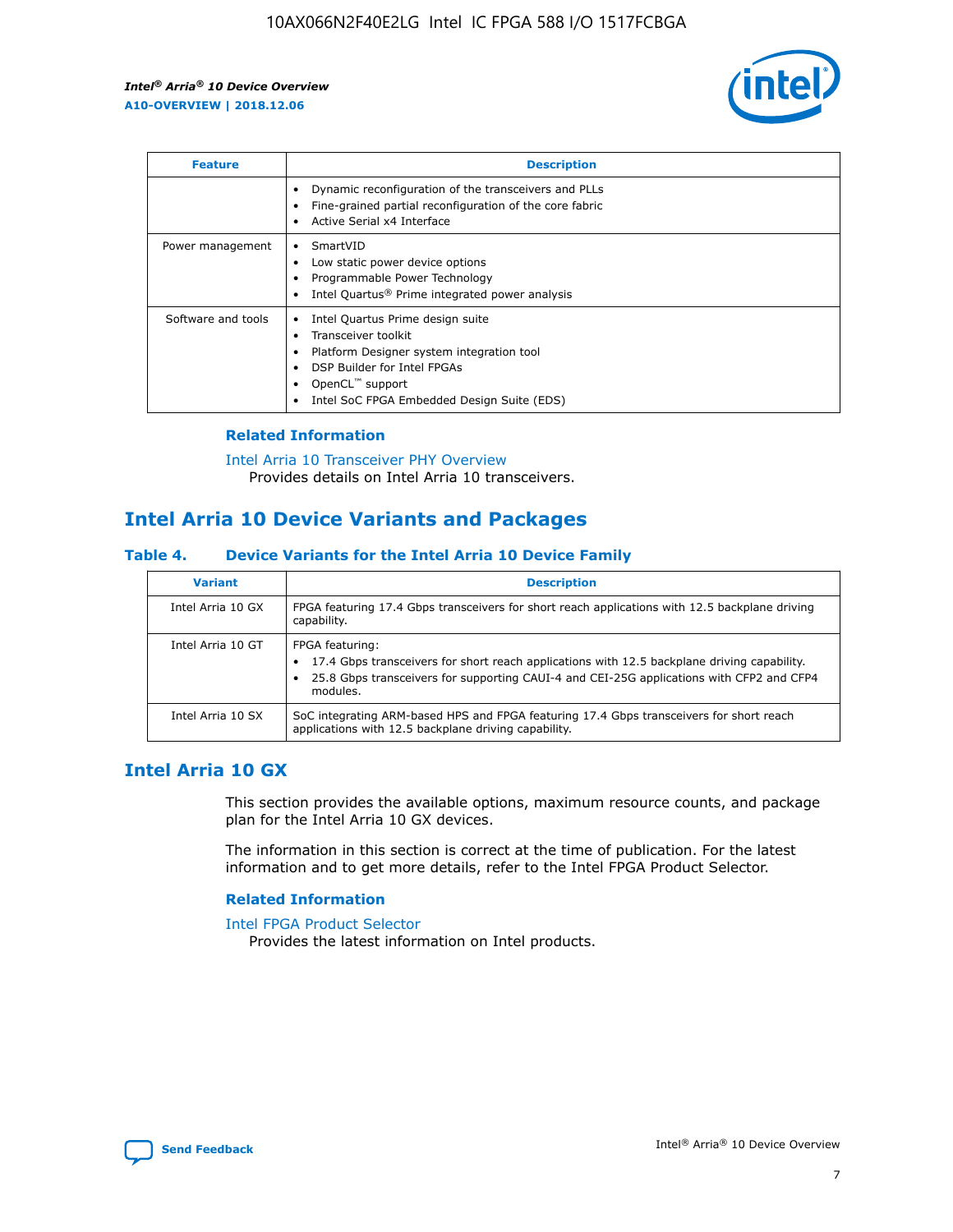

## **Available Options**





#### **Related Information**

[Transceiver Performance for Intel Arria 10 GX/SX Devices](https://www.intel.com/content/www/us/en/programmable/documentation/mcn1413182292568.html#mcn1413213965502) Provides more information about the transceiver speed grade.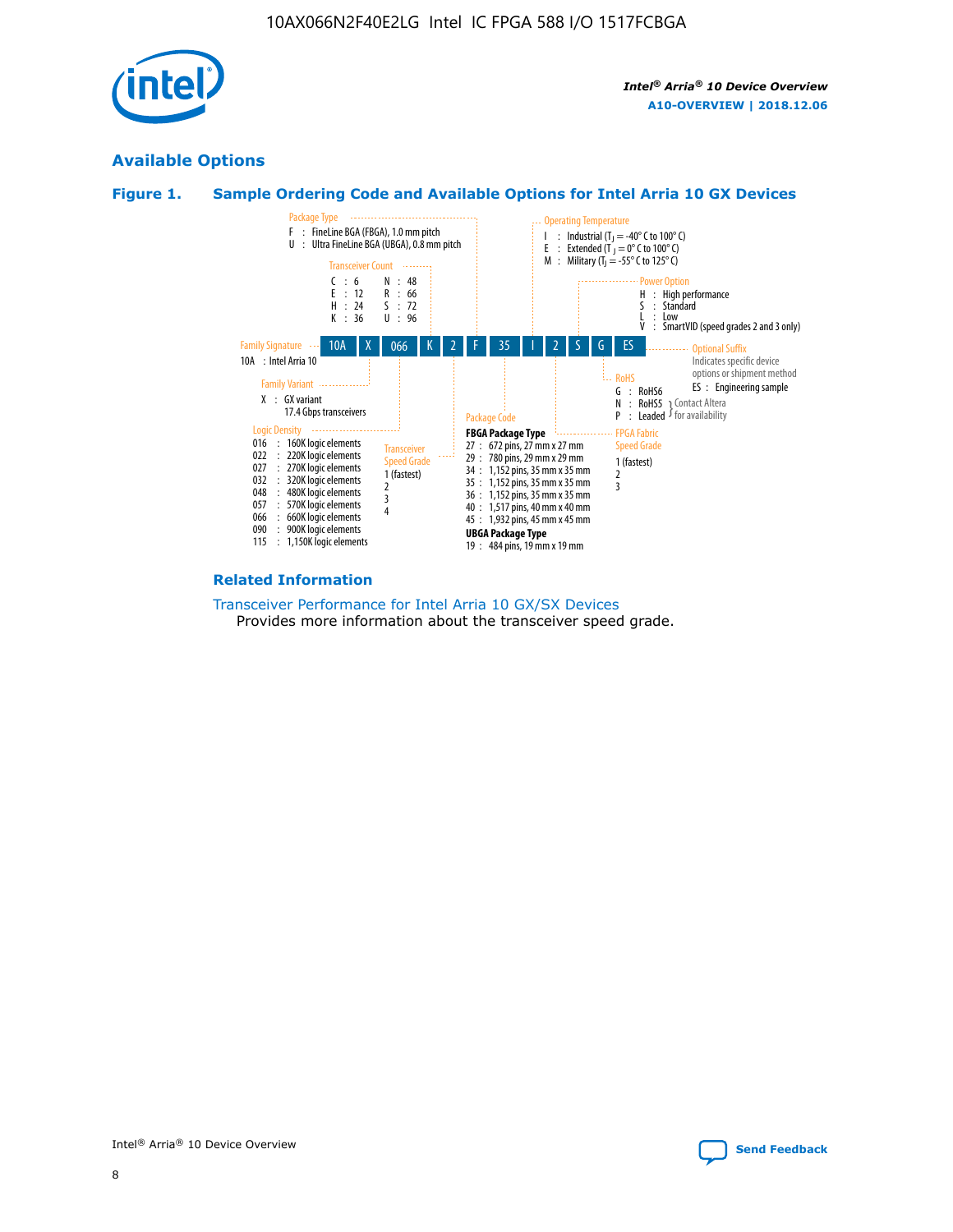

## **Maximum Resources**

#### **Table 5. Maximum Resource Counts for Intel Arria 10 GX Devices (GX 160, GX 220, GX 270, GX 320, and GX 480)**

| <b>Resource</b>              |                         | <b>Product Line</b> |                                |                    |                |                |  |  |  |
|------------------------------|-------------------------|---------------------|--------------------------------|--------------------|----------------|----------------|--|--|--|
|                              |                         | <b>GX 160</b>       | <b>GX 220</b><br><b>GX 270</b> |                    | <b>GX 320</b>  | <b>GX 480</b>  |  |  |  |
| Logic Elements (LE) (K)      |                         | 160                 | 320<br>220<br>270              |                    |                | 480            |  |  |  |
| <b>ALM</b>                   |                         | 61,510              | 80,330                         | 101,620            | 119,900        | 183,590        |  |  |  |
| Register                     |                         | 246,040             | 321,320                        | 479,600<br>406,480 |                | 734,360        |  |  |  |
| Memory (Kb)                  | M <sub>20</sub> K       | 8,800               | 11,740                         | 15,000             | 17,820         | 28,620         |  |  |  |
|                              | <b>MLAB</b>             | 1,050               | 1,690                          | 2,452<br>2,727     |                | 4,164          |  |  |  |
| Variable-precision DSP Block |                         | 156                 | 192                            | 830                | 985            |                |  |  |  |
| 18 x 19 Multiplier           |                         | 312                 | 384                            | 1,970<br>1,660     |                | 2,736          |  |  |  |
| PLL                          | Fractional<br>Synthesis | 6                   | 6                              | 8                  | 8              | 12             |  |  |  |
|                              | I/O                     | 6                   | 6                              | 8                  | 8              | 12             |  |  |  |
| 17.4 Gbps Transceiver        |                         | 12                  | 12                             | 24                 | 24             |                |  |  |  |
| GPIO <sup>(3)</sup>          |                         | 288                 | 288                            | 384<br>384         |                | 492            |  |  |  |
| LVDS Pair $(4)$              |                         | 120                 | 120                            | 168                | 168            | 222            |  |  |  |
| PCIe Hard IP Block           |                         | $\mathbf{1}$        | 1                              | $\overline{2}$     | $\overline{2}$ | $\overline{2}$ |  |  |  |
| Hard Memory Controller       |                         | 6                   | 6                              | 8                  | 8              |                |  |  |  |

<sup>(4)</sup> Each LVDS I/O pair can be used as differential input or output.



<sup>(3)</sup> The number of GPIOs does not include transceiver I/Os. In the Intel Quartus Prime software, the number of user I/Os includes transceiver I/Os.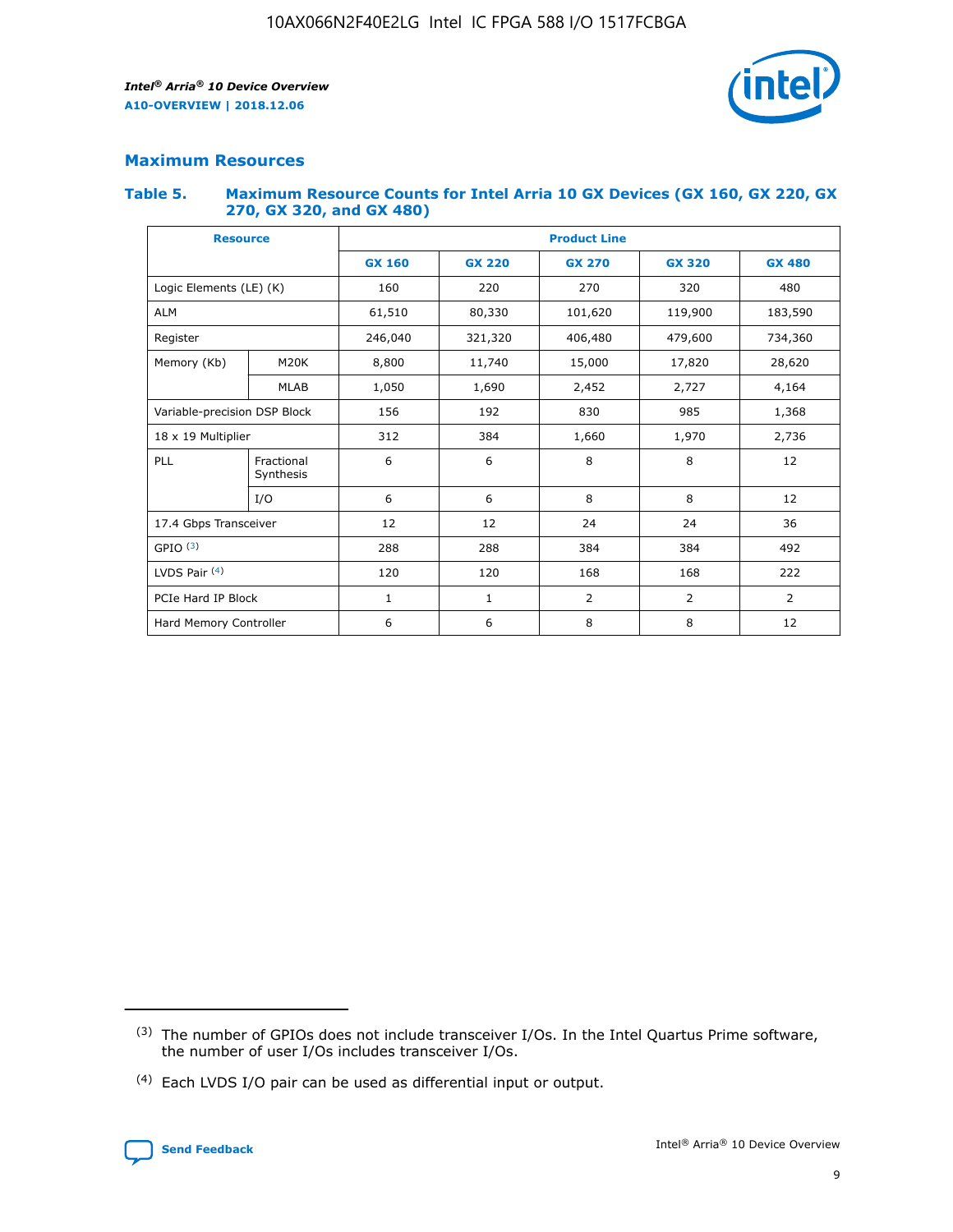

## **Table 6. Maximum Resource Counts for Intel Arria 10 GX Devices (GX 570, GX 660, GX 900, and GX 1150)**

|                              | <b>Resource</b>         | <b>Product Line</b> |                |                |                |  |  |  |
|------------------------------|-------------------------|---------------------|----------------|----------------|----------------|--|--|--|
|                              |                         | <b>GX 570</b>       | <b>GX 660</b>  | <b>GX 900</b>  | <b>GX 1150</b> |  |  |  |
| Logic Elements (LE) (K)      |                         | 570                 | 660            | 900            | 1,150          |  |  |  |
| <b>ALM</b>                   |                         | 217,080             | 251,680        | 339,620        | 427,200        |  |  |  |
| Register                     |                         | 868,320             | 1,006,720      |                | 1,708,800      |  |  |  |
| Memory (Kb)                  | <b>M20K</b>             | 36,000              | 42,620         | 48,460         | 54,260         |  |  |  |
|                              | <b>MLAB</b>             | 5,096               | 5,788          | 9,386          | 12,984         |  |  |  |
| Variable-precision DSP Block |                         | 1,523               | 1,687          | 1,518          | 1,518          |  |  |  |
| $18 \times 19$ Multiplier    |                         | 3,046               | 3,374          | 3,036          | 3,036          |  |  |  |
| PLL                          | Fractional<br>Synthesis | 16                  | 16             | 32             | 32             |  |  |  |
|                              | I/O                     | 16                  | 16             | 16             | 16             |  |  |  |
| 17.4 Gbps Transceiver        |                         | 48                  | 48<br>96       |                | 96             |  |  |  |
| GPIO <sup>(3)</sup>          |                         | 696                 | 696            | 768            | 768            |  |  |  |
| LVDS Pair $(4)$              |                         | 324                 | 324            | 384            | 384            |  |  |  |
| PCIe Hard IP Block           |                         | 2                   | $\overline{2}$ | $\overline{4}$ | 4              |  |  |  |
| Hard Memory Controller       |                         | 16                  | 16             | 16             | 16             |  |  |  |

## **Package Plan**

## **Table 7. Package Plan for Intel Arria 10 GX Devices (U19, F27, and F29)**

Refer to I/O and High Speed I/O in Intel Arria 10 Devices chapter for the number of 3 V I/O, LVDS I/O, and LVDS channels in each device package.

| <b>Product Line</b> | U <sub>19</sub><br>$(19 \text{ mm} \times 19 \text{ mm})$<br>484-pin UBGA) |          |             | <b>F27</b><br>(27 mm × 27 mm,<br>672-pin FBGA) |          |             | <b>F29</b><br>(29 mm × 29 mm,<br>780-pin FBGA) |          |             |  |
|---------------------|----------------------------------------------------------------------------|----------|-------------|------------------------------------------------|----------|-------------|------------------------------------------------|----------|-------------|--|
|                     | 3 V I/O                                                                    | LVDS I/O | <b>XCVR</b> | 3 V I/O                                        | LVDS I/O | <b>XCVR</b> | 3 V I/O                                        | LVDS I/O | <b>XCVR</b> |  |
| GX 160              | 48                                                                         | 192      | 6           | 48                                             | 192      | 12          | 48                                             | 240      | 12          |  |
| GX 220              | 48                                                                         | 192      | 6           | 48                                             | 192      | 12          | 48                                             | 240      | 12          |  |
| GX 270              |                                                                            |          |             | 48                                             | 192      | 12          | 48                                             | 312      | 12          |  |
| GX 320              |                                                                            |          |             | 48                                             | 192      | 12          | 48                                             | 312      | 12          |  |
| GX 480              |                                                                            |          |             |                                                |          |             | 48                                             | 312      | 12          |  |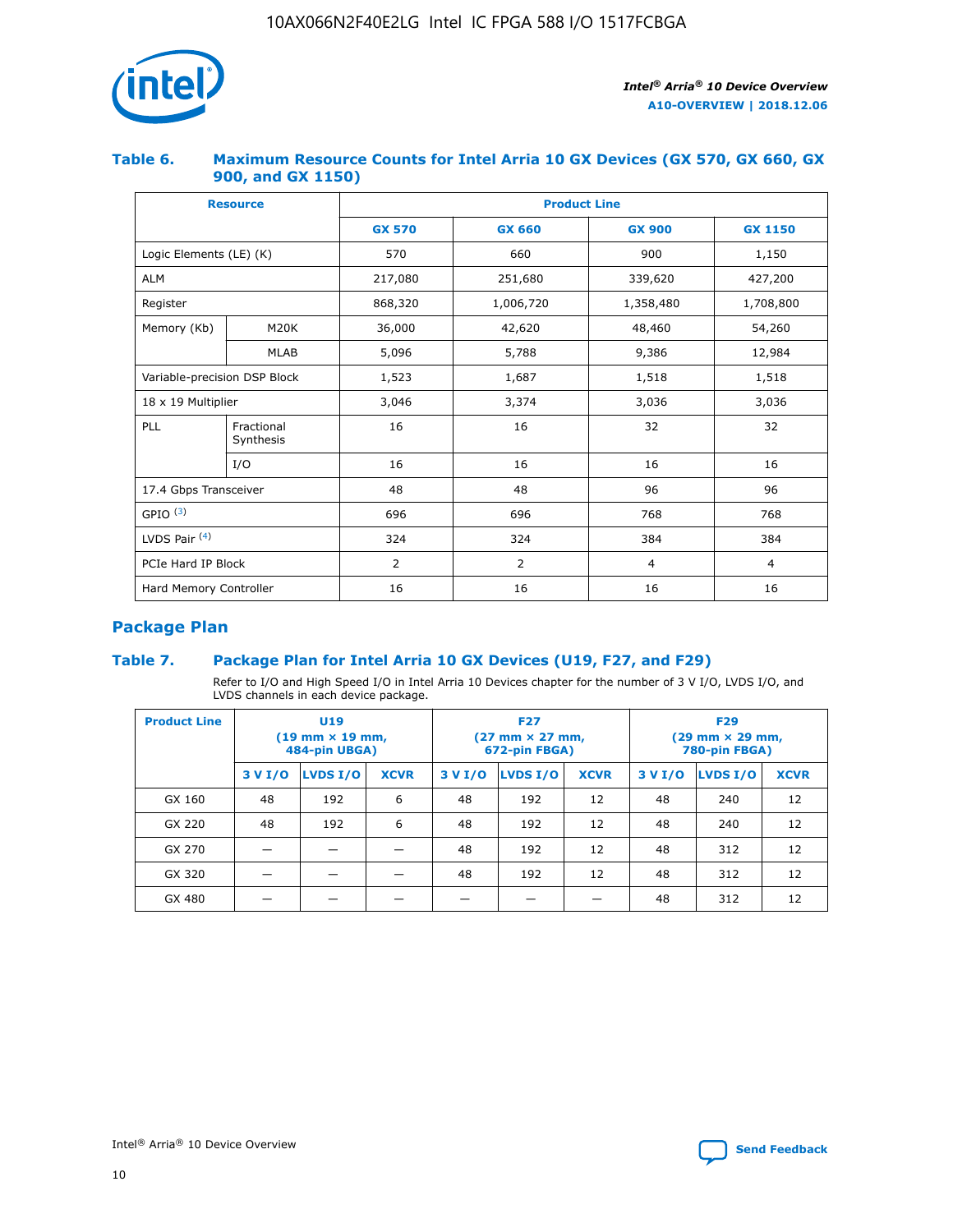

#### **Table 8. Package Plan for Intel Arria 10 GX Devices (F34, F35, NF40, and KF40)**

Refer to I/O and High Speed I/O in Intel Arria 10 Devices chapter for the number of 3 V I/O, LVDS I/O, and LVDS channels in each device package.

| <b>Product Line</b> | <b>F34</b><br>$(35 \text{ mm} \times 35 \text{ mm})$<br>1152-pin FBGA) |                    | <b>F35</b><br>$(35 \text{ mm} \times 35 \text{ mm})$<br><b>1152-pin FBGA)</b> |           | <b>KF40</b><br>$(40$ mm $\times$ 40 mm,<br>1517-pin FBGA) |             |           | <b>NF40</b><br>$(40$ mm $\times$ 40 mm,<br><b>1517-pin FBGA)</b> |             |            |                    |             |
|---------------------|------------------------------------------------------------------------|--------------------|-------------------------------------------------------------------------------|-----------|-----------------------------------------------------------|-------------|-----------|------------------------------------------------------------------|-------------|------------|--------------------|-------------|
|                     | 3V<br>I/O                                                              | <b>LVDS</b><br>I/O | <b>XCVR</b>                                                                   | 3V<br>I/O | <b>LVDS</b><br>I/O                                        | <b>XCVR</b> | 3V<br>I/O | <b>LVDS</b><br>I/O                                               | <b>XCVR</b> | 3 V<br>I/O | <b>LVDS</b><br>I/O | <b>XCVR</b> |
| GX 270              | 48                                                                     | 336                | 24                                                                            | 48        | 336                                                       | 24          |           |                                                                  |             |            |                    |             |
| GX 320              | 48                                                                     | 336                | 24                                                                            | 48        | 336                                                       | 24          |           |                                                                  |             |            |                    |             |
| GX 480              | 48                                                                     | 444                | 24                                                                            | 48        | 348                                                       | 36          |           |                                                                  |             |            |                    |             |
| GX 570              | 48                                                                     | 444                | 24                                                                            | 48        | 348                                                       | 36          | 96        | 600                                                              | 36          | 48         | 540                | 48          |
| GX 660              | 48                                                                     | 444                | 24                                                                            | 48        | 348                                                       | 36          | 96        | 600                                                              | 36          | 48         | 540                | 48          |
| GX 900              |                                                                        | 504                | 24                                                                            | -         |                                                           |             |           |                                                                  |             |            | 600                | 48          |
| GX 1150             |                                                                        | 504                | 24                                                                            |           |                                                           |             |           |                                                                  |             |            | 600                | 48          |

#### **Table 9. Package Plan for Intel Arria 10 GX Devices (RF40, NF45, SF45, and UF45)**

Refer to I/O and High Speed I/O in Intel Arria 10 Devices chapter for the number of 3 V I/O, LVDS I/O, and LVDS channels in each device package.

| <b>Product Line</b> | <b>RF40</b><br>$(40$ mm $\times$ 40 mm,<br>1517-pin FBGA) |                    |             | <b>NF45</b><br>$(45 \text{ mm} \times 45 \text{ mm})$<br><b>1932-pin FBGA)</b> |                    |             | <b>SF45</b><br>$(45 \text{ mm} \times 45 \text{ mm})$<br><b>1932-pin FBGA)</b> |                    |             | <b>UF45</b><br>$(45 \text{ mm} \times 45 \text{ mm})$<br><b>1932-pin FBGA)</b> |                    |             |
|---------------------|-----------------------------------------------------------|--------------------|-------------|--------------------------------------------------------------------------------|--------------------|-------------|--------------------------------------------------------------------------------|--------------------|-------------|--------------------------------------------------------------------------------|--------------------|-------------|
|                     | 3V<br>I/O                                                 | <b>LVDS</b><br>I/O | <b>XCVR</b> | 3 V<br>I/O                                                                     | <b>LVDS</b><br>I/O | <b>XCVR</b> | 3 V<br>I/O                                                                     | <b>LVDS</b><br>I/O | <b>XCVR</b> | 3V<br>I/O                                                                      | <b>LVDS</b><br>I/O | <b>XCVR</b> |
| GX 900              |                                                           | 342                | 66          | _                                                                              | 768                | 48          |                                                                                | 624                | 72          |                                                                                | 480                | 96          |
| GX 1150             |                                                           | 342                | 66          | _                                                                              | 768                | 48          |                                                                                | 624                | 72          |                                                                                | 480                | 96          |

#### **Related Information**

[I/O and High-Speed Differential I/O Interfaces in Intel Arria 10 Devices chapter, Intel](https://www.intel.com/content/www/us/en/programmable/documentation/sam1403482614086.html#sam1403482030321) [Arria 10 Device Handbook](https://www.intel.com/content/www/us/en/programmable/documentation/sam1403482614086.html#sam1403482030321)

Provides the number of 3 V and LVDS I/Os, and LVDS channels for each Intel Arria 10 device package.

## **Intel Arria 10 GT**

This section provides the available options, maximum resource counts, and package plan for the Intel Arria 10 GT devices.

The information in this section is correct at the time of publication. For the latest information and to get more details, refer to the Intel FPGA Product Selector.

#### **Related Information**

#### [Intel FPGA Product Selector](http://www.altera.com/products/selector/psg-selector.html)

Provides the latest information on Intel products.

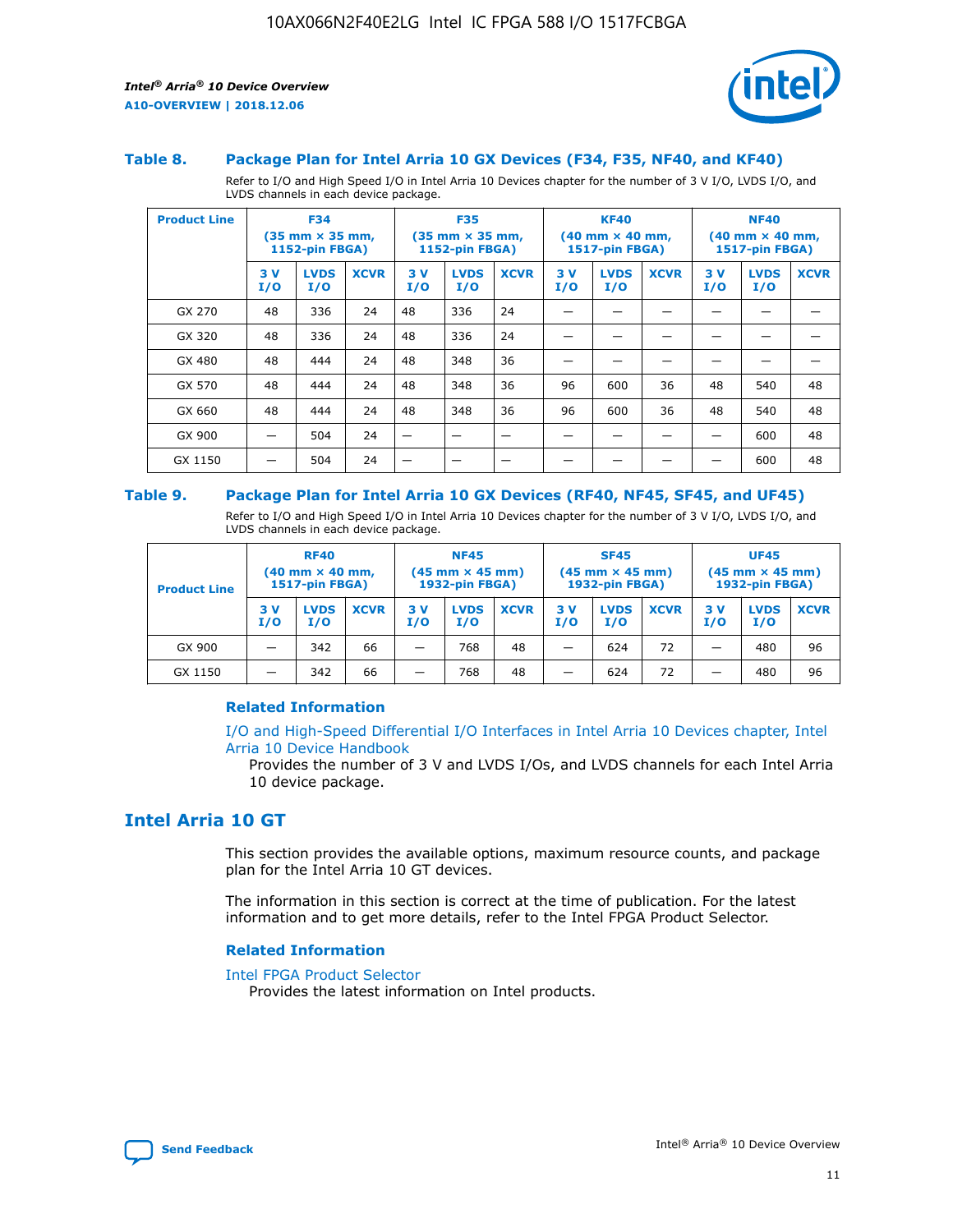

## **Available Options**

## **Figure 2. Sample Ordering Code and Available Options for Intel Arria 10 GT Devices**

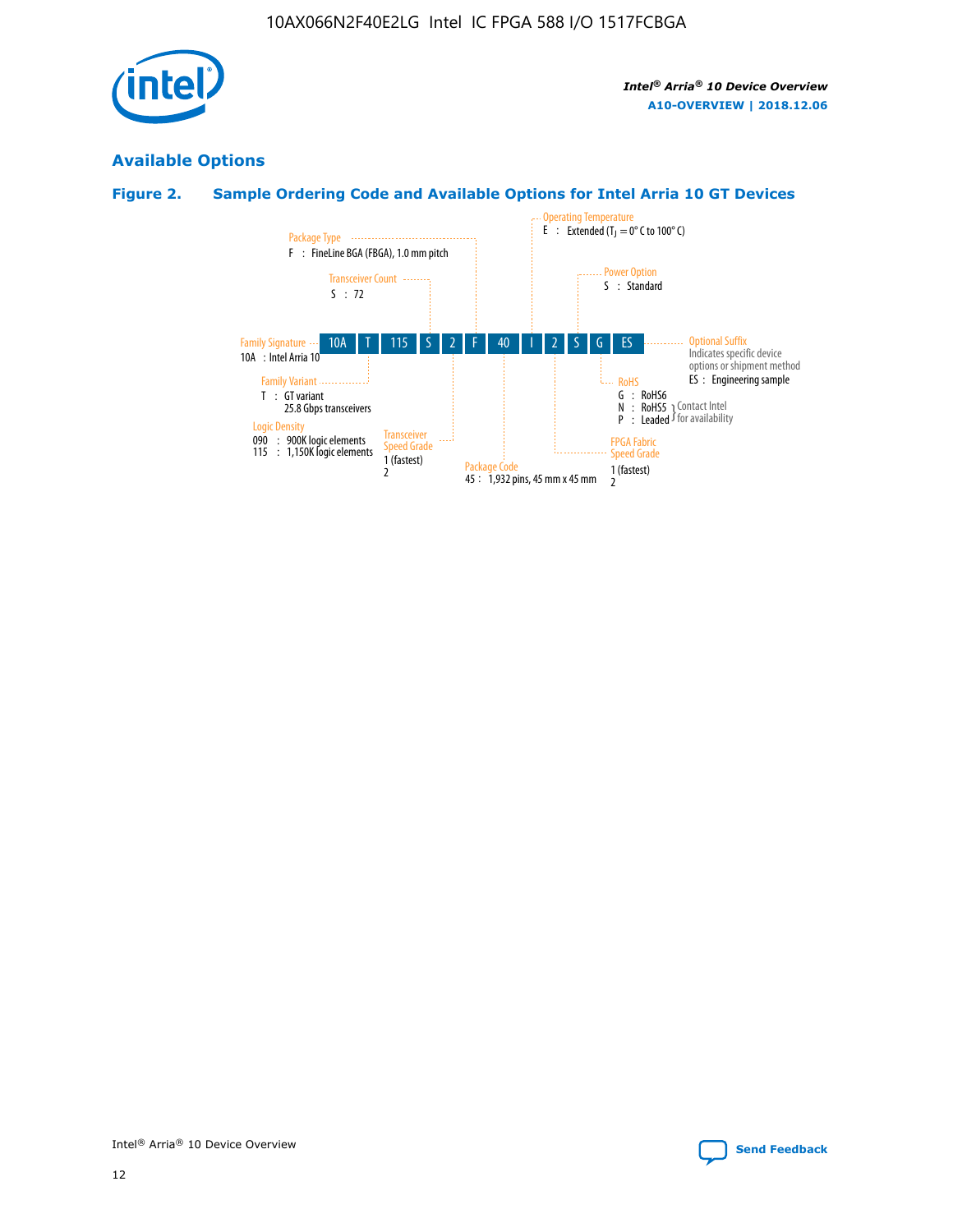

## **Maximum Resources**

#### **Table 10. Maximum Resource Counts for Intel Arria 10 GT Devices**

| <b>Resource</b>              |                      |                | <b>Product Line</b> |  |
|------------------------------|----------------------|----------------|---------------------|--|
|                              |                      | <b>GT 900</b>  | <b>GT 1150</b>      |  |
| Logic Elements (LE) (K)      |                      | 900            | 1,150               |  |
| <b>ALM</b>                   |                      | 339,620        | 427,200             |  |
| Register                     |                      | 1,358,480      | 1,708,800           |  |
| Memory (Kb)                  | M <sub>20</sub> K    | 48,460         | 54,260              |  |
|                              | <b>MLAB</b>          | 9,386          | 12,984              |  |
| Variable-precision DSP Block |                      | 1,518          | 1,518               |  |
| 18 x 19 Multiplier           |                      | 3,036          | 3,036               |  |
| PLL                          | Fractional Synthesis | 32             | 32                  |  |
|                              | I/O                  | 16             | 16                  |  |
| Transceiver                  | 17.4 Gbps            | 72(5)          | 72(5)               |  |
|                              | 25.8 Gbps            | 6              | 6                   |  |
| GPIO <sup>(6)</sup>          |                      | 624            | 624                 |  |
| LVDS Pair $(7)$              |                      | 312            | 312                 |  |
| PCIe Hard IP Block           |                      | $\overline{4}$ | $\overline{4}$      |  |
| Hard Memory Controller       |                      | 16             | 16                  |  |

#### **Related Information**

#### [Intel Arria 10 GT Channel Usage](https://www.intel.com/content/www/us/en/programmable/documentation/nik1398707230472.html#nik1398707008178)

Configuring GT/GX channels in Intel Arria 10 GT devices.

## **Package Plan**

#### **Table 11. Package Plan for Intel Arria 10 GT Devices**

Refer to I/O and High Speed I/O in Intel Arria 10 Devices chapter for the number of 3 V I/O, LVDS I/O, and LVDS channels in each device package.

| <b>Product Line</b> | <b>SF45</b><br>(45 mm × 45 mm, 1932-pin FBGA) |                 |             |  |  |  |
|---------------------|-----------------------------------------------|-----------------|-------------|--|--|--|
|                     | 3 V I/O                                       | <b>LVDS I/O</b> | <b>XCVR</b> |  |  |  |
| GT 900              |                                               | 624             | 72          |  |  |  |
| GT 1150             |                                               | 624             | 72          |  |  |  |

<sup>(7)</sup> Each LVDS I/O pair can be used as differential input or output.



 $(5)$  If all 6 GT channels are in use, 12 of the GX channels are not usable.

<sup>(6)</sup> The number of GPIOs does not include transceiver I/Os. In the Intel Quartus Prime software, the number of user I/Os includes transceiver I/Os.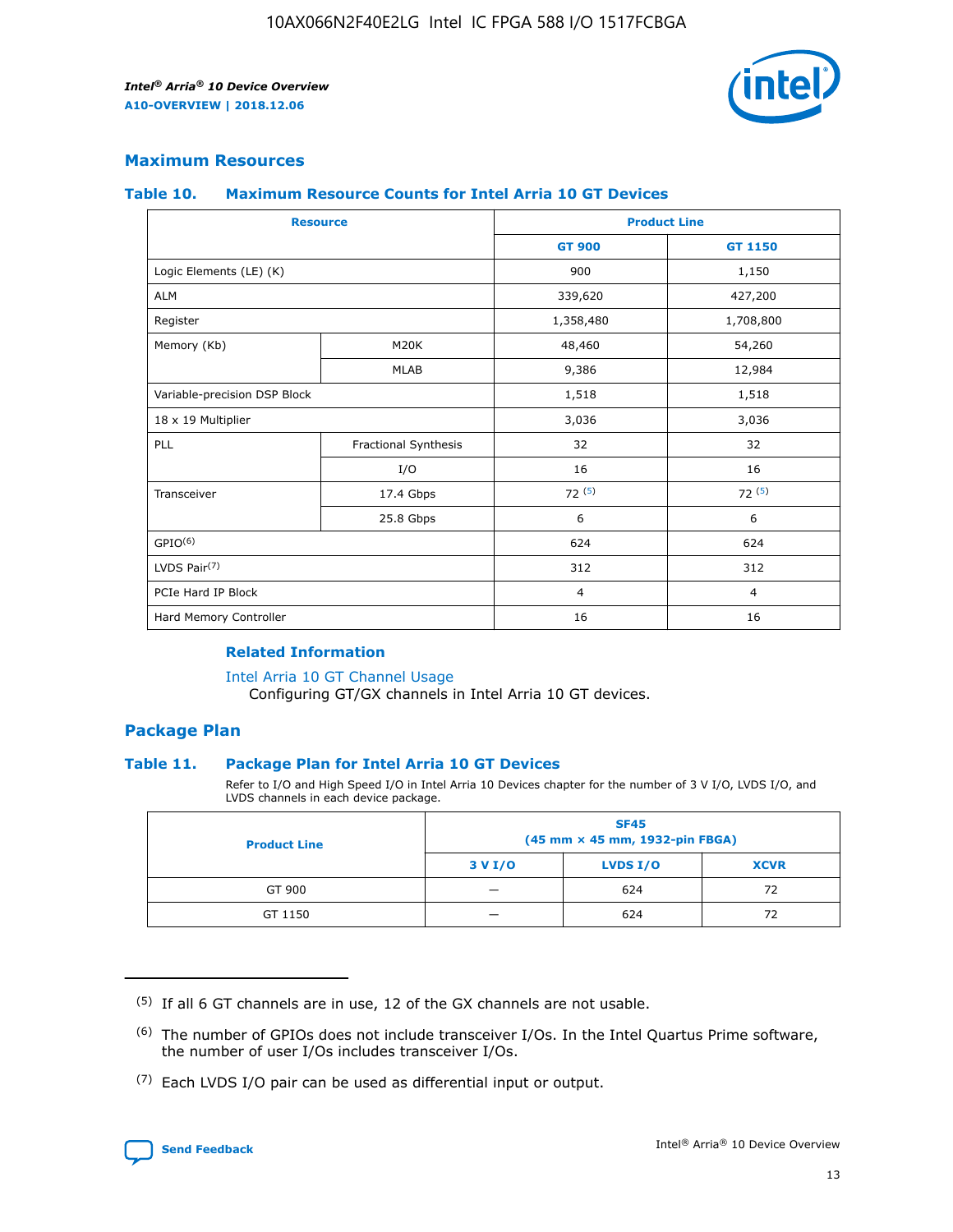

#### **Related Information**

[I/O and High-Speed Differential I/O Interfaces in Intel Arria 10 Devices chapter, Intel](https://www.intel.com/content/www/us/en/programmable/documentation/sam1403482614086.html#sam1403482030321) [Arria 10 Device Handbook](https://www.intel.com/content/www/us/en/programmable/documentation/sam1403482614086.html#sam1403482030321)

Provides the number of 3 V and LVDS I/Os, and LVDS channels for each Intel Arria 10 device package.

## **Intel Arria 10 SX**

This section provides the available options, maximum resource counts, and package plan for the Intel Arria 10 SX devices.

The information in this section is correct at the time of publication. For the latest information and to get more details, refer to the Intel FPGA Product Selector.

#### **Related Information**

[Intel FPGA Product Selector](http://www.altera.com/products/selector/psg-selector.html) Provides the latest information on Intel products.

#### **Available Options**

#### **Figure 3. Sample Ordering Code and Available Options for Intel Arria 10 SX Devices**



#### **Related Information**

[Transceiver Performance for Intel Arria 10 GX/SX Devices](https://www.intel.com/content/www/us/en/programmable/documentation/mcn1413182292568.html#mcn1413213965502) Provides more information about the transceiver speed grade.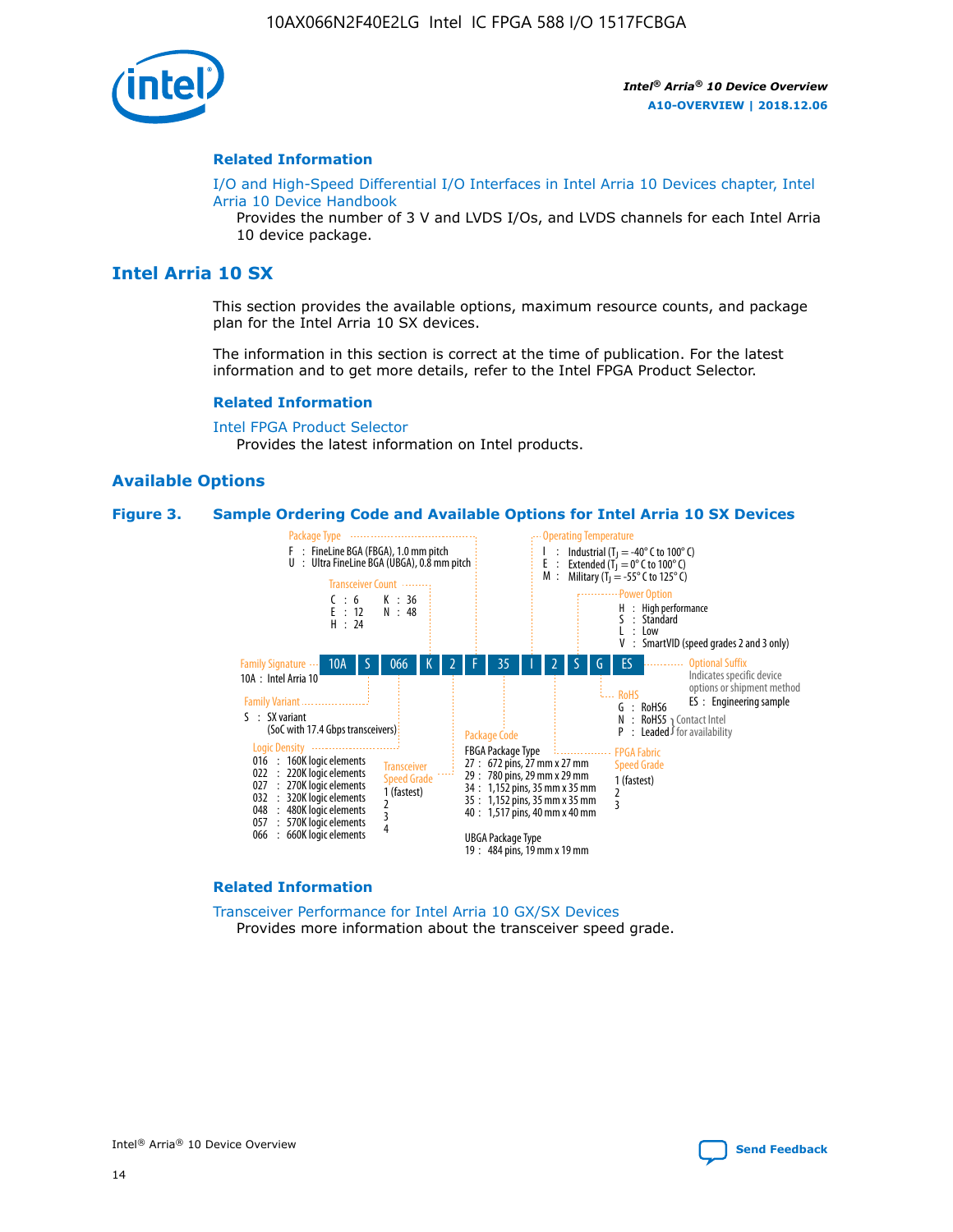

## **Maximum Resources**

#### **Table 12. Maximum Resource Counts for Intel Arria 10 SX Devices**

|                                   | <b>Resource</b>         | <b>Product Line</b> |               |                |                |                |                |                |  |  |  |
|-----------------------------------|-------------------------|---------------------|---------------|----------------|----------------|----------------|----------------|----------------|--|--|--|
|                                   |                         | <b>SX 160</b>       | <b>SX 220</b> | <b>SX 270</b>  | <b>SX 320</b>  | <b>SX 480</b>  | <b>SX 570</b>  | <b>SX 660</b>  |  |  |  |
| Logic Elements (LE) (K)           |                         | 160                 | 220           | 270            | 320            | 480            | 570            | 660            |  |  |  |
| <b>ALM</b>                        |                         | 61,510              | 80,330        | 101,620        | 119,900        | 183,590        | 217,080        | 251,680        |  |  |  |
| Register                          |                         | 246,040             | 321,320       | 406,480        | 479,600        | 734,360        | 868,320        | 1,006,720      |  |  |  |
| Memory (Kb)                       | <b>M20K</b>             | 8,800               | 11,740        | 15,000         | 17,820         | 28,620         | 36,000         | 42,620         |  |  |  |
|                                   | <b>MLAB</b>             | 1,050               | 1,690         | 2,452          | 2,727          | 4,164          | 5,096          | 5,788          |  |  |  |
| Variable-precision DSP Block      |                         | 156                 | 192           | 830            | 985            | 1,368          | 1,523          | 1,687          |  |  |  |
| 18 x 19 Multiplier                |                         | 312                 | 384           | 1,660          | 1,970          | 2,736          | 3,046          | 3,374          |  |  |  |
| <b>PLL</b>                        | Fractional<br>Synthesis | 6                   | 6             | 8              | 8              | 12             | 16             | 16             |  |  |  |
|                                   | I/O                     | 6                   | 6             | 8              | 8              | 12             | 16             | 16             |  |  |  |
| 17.4 Gbps Transceiver             |                         | 12                  | 12            | 24             | 24             | 36             | 48             | 48             |  |  |  |
| GPIO <sup>(8)</sup>               |                         | 288                 | 288           | 384            | 384            | 492            | 696            | 696            |  |  |  |
| LVDS Pair $(9)$                   |                         | 120                 | 120           | 168            | 168            | 174            | 324            | 324            |  |  |  |
| PCIe Hard IP Block                |                         | $\mathbf{1}$        | $\mathbf{1}$  | $\overline{2}$ | $\overline{2}$ | $\overline{2}$ | $\overline{2}$ | $\overline{2}$ |  |  |  |
| Hard Memory Controller            |                         | 6                   | 6             | 8              | 8              | 12             | 16             | 16             |  |  |  |
| ARM Cortex-A9 MPCore<br>Processor |                         | Yes                 | Yes           | Yes            | Yes            | Yes            | Yes            | Yes            |  |  |  |

## **Package Plan**

#### **Table 13. Package Plan for Intel Arria 10 SX Devices (U19, F27, F29, and F34)**

Refer to I/O and High Speed I/O in Intel Arria 10 Devices chapter for the number of 3 V I/O, LVDS I/O, and LVDS channels in each device package.

| <b>Product Line</b> | <b>U19</b><br>$(19 \text{ mm} \times 19 \text{ mm})$<br>484-pin UBGA) |                    |             | <b>F27</b><br>$(27 \text{ mm} \times 27 \text{ mm})$<br>672-pin FBGA) |                    | <b>F29</b><br>$(29 \text{ mm} \times 29 \text{ mm})$<br>780-pin FBGA) |           |                    | <b>F34</b><br>$(35 \text{ mm} \times 35 \text{ mm})$<br><b>1152-pin FBGA)</b> |           |                    |             |
|---------------------|-----------------------------------------------------------------------|--------------------|-------------|-----------------------------------------------------------------------|--------------------|-----------------------------------------------------------------------|-----------|--------------------|-------------------------------------------------------------------------------|-----------|--------------------|-------------|
|                     | 3V<br>I/O                                                             | <b>LVDS</b><br>I/O | <b>XCVR</b> | 3V<br>I/O                                                             | <b>LVDS</b><br>I/O | <b>XCVR</b>                                                           | 3V<br>I/O | <b>LVDS</b><br>I/O | <b>XCVR</b>                                                                   | 3V<br>I/O | <b>LVDS</b><br>I/O | <b>XCVR</b> |
| SX 160              | 48                                                                    | 144                | 6           | 48                                                                    | 192                | 12                                                                    | 48        | 240                | 12                                                                            | -         |                    |             |
| SX 220              | 48                                                                    | 144                | 6           | 48                                                                    | 192                | 12                                                                    | 48        | 240                | 12                                                                            |           |                    |             |
| SX 270              |                                                                       |                    |             | 48                                                                    | 192                | 12                                                                    | 48        | 312                | 12                                                                            | 48        | 336                | 24          |
| SX 320              |                                                                       |                    |             | 48                                                                    | 192                | 12                                                                    | 48        | 312                | 12                                                                            | 48        | 336                | 24          |
|                     | continued                                                             |                    |             |                                                                       |                    |                                                                       |           |                    |                                                                               |           |                    |             |

 $(8)$  The number of GPIOs does not include transceiver I/Os. In the Intel Quartus Prime software, the number of user I/Os includes transceiver I/Os.

 $(9)$  Each LVDS I/O pair can be used as differential input or output.

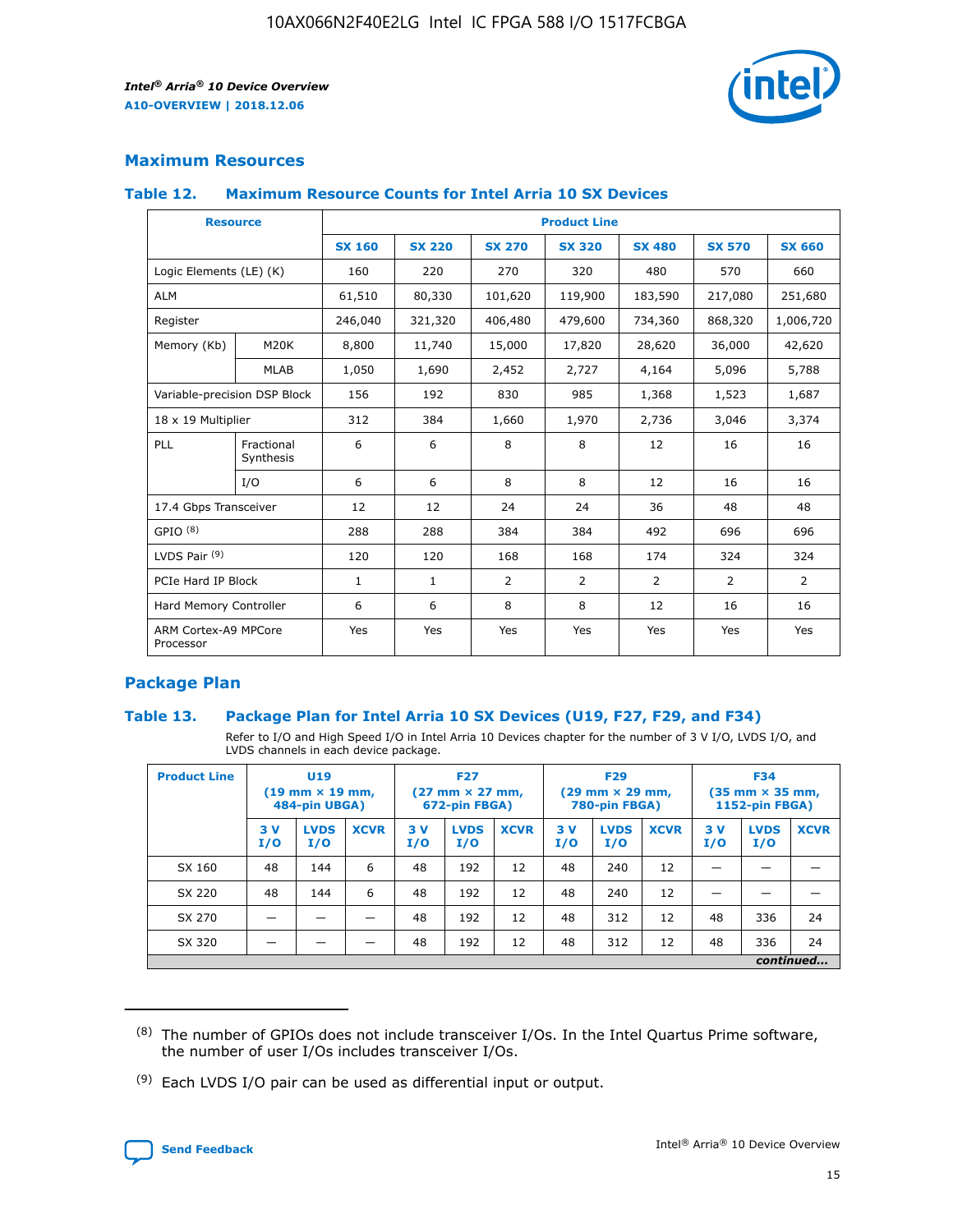

| <b>Product Line</b> | U <sub>19</sub><br>$(19 \text{ mm} \times 19 \text{ mm})$<br>484-pin UBGA) |                    | <b>F27</b><br>$(27 \text{ mm} \times 27 \text{ mm})$<br>672-pin FBGA) |           | <b>F29</b><br>$(29 \text{ mm} \times 29 \text{ mm})$<br>780-pin FBGA) |             |           | <b>F34</b><br>$(35 \text{ mm} \times 35 \text{ mm})$<br><b>1152-pin FBGA)</b> |             |           |                    |             |
|---------------------|----------------------------------------------------------------------------|--------------------|-----------------------------------------------------------------------|-----------|-----------------------------------------------------------------------|-------------|-----------|-------------------------------------------------------------------------------|-------------|-----------|--------------------|-------------|
|                     | 3 V<br>I/O                                                                 | <b>LVDS</b><br>I/O | <b>XCVR</b>                                                           | 3V<br>I/O | <b>LVDS</b><br>I/O                                                    | <b>XCVR</b> | 3V<br>I/O | <b>LVDS</b><br>I/O                                                            | <b>XCVR</b> | 3V<br>I/O | <b>LVDS</b><br>I/O | <b>XCVR</b> |
| SX 480              |                                                                            |                    |                                                                       |           |                                                                       |             | 48        | 312                                                                           | 12          | 48        | 444                | 24          |
| SX 570              |                                                                            |                    |                                                                       |           |                                                                       |             |           |                                                                               |             | 48        | 444                | 24          |
| SX 660              |                                                                            |                    |                                                                       |           |                                                                       |             |           |                                                                               |             | 48        | 444                | 24          |

## **Table 14. Package Plan for Intel Arria 10 SX Devices (F35, KF40, and NF40)**

Refer to I/O and High Speed I/O in Intel Arria 10 Devices chapter for the number of 3 V I/O, LVDS I/O, and LVDS channels in each device package.

| <b>Product Line</b> | <b>F35</b><br>$(35 \text{ mm} \times 35 \text{ mm})$<br><b>1152-pin FBGA)</b> |          |             |                                           | <b>KF40</b><br>(40 mm × 40 mm,<br>1517-pin FBGA) |    | <b>NF40</b><br>$(40 \text{ mm} \times 40 \text{ mm})$<br>1517-pin FBGA) |          |             |  |
|---------------------|-------------------------------------------------------------------------------|----------|-------------|-------------------------------------------|--------------------------------------------------|----|-------------------------------------------------------------------------|----------|-------------|--|
|                     | 3 V I/O                                                                       | LVDS I/O | <b>XCVR</b> | <b>LVDS I/O</b><br><b>XCVR</b><br>3 V I/O |                                                  |    | 3 V I/O                                                                 | LVDS I/O | <b>XCVR</b> |  |
| SX 270              | 48                                                                            | 336      | 24          |                                           |                                                  |    |                                                                         |          |             |  |
| SX 320              | 48                                                                            | 336      | 24          |                                           |                                                  |    |                                                                         |          |             |  |
| SX 480              | 48                                                                            | 348      | 36          |                                           |                                                  |    |                                                                         |          |             |  |
| SX 570              | 48                                                                            | 348      | 36          | 96                                        | 600                                              | 36 | 48                                                                      | 540      | 48          |  |
| SX 660              | 48                                                                            | 348      | 36          | 96                                        | 600                                              | 36 | 48                                                                      | 540      | 48          |  |

## **Related Information**

[I/O and High-Speed Differential I/O Interfaces in Intel Arria 10 Devices chapter, Intel](https://www.intel.com/content/www/us/en/programmable/documentation/sam1403482614086.html#sam1403482030321) [Arria 10 Device Handbook](https://www.intel.com/content/www/us/en/programmable/documentation/sam1403482614086.html#sam1403482030321)

Provides the number of 3 V and LVDS I/Os, and LVDS channels for each Intel Arria 10 device package.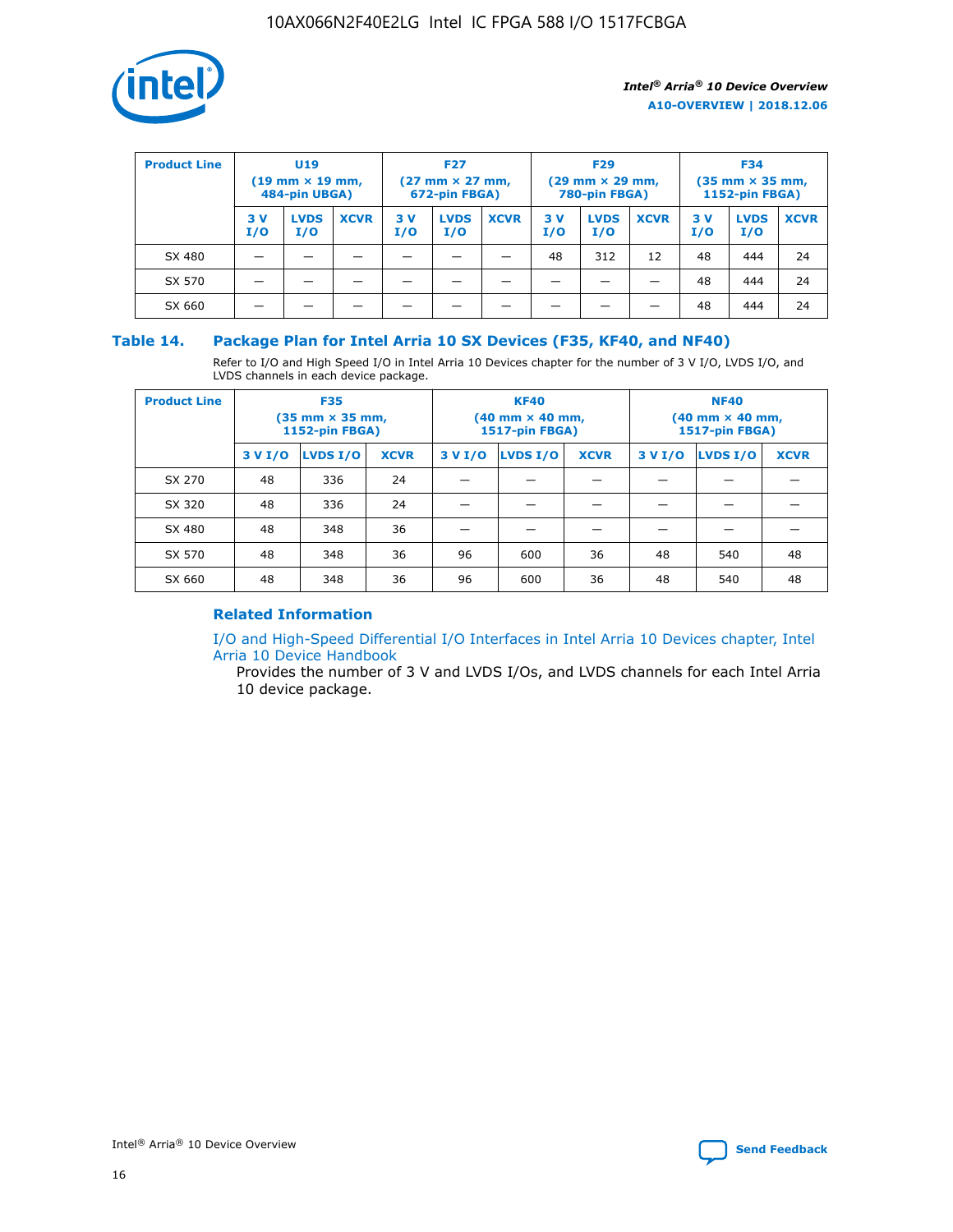

# **I/O Vertical Migration for Intel Arria 10 Devices**

#### **Figure 4. Migration Capability Across Intel Arria 10 Product Lines**

- The arrows indicate the migration paths. The devices included in each vertical migration path are shaded. Devices with fewer resources in the same path have lighter shades.
- To achieve the full I/O migration across product lines in the same migration path, restrict I/Os and transceivers usage to match the product line with the lowest I/O and transceiver counts.
- An LVDS I/O bank in the source device may be mapped to a 3 V I/O bank in the target device. To use memory interface clock frequency higher than 533 MHz, assign external memory interface pins only to banks that are LVDS I/O in both devices.
- There may be nominal 0.15 mm package height difference between some product lines in the same package type.
	- **Variant Product Line Package U19 F27 F29 F34 F35 KF40 NF40 RF40 NF45 SF45 UF45** Intel® Arria® 10 GX GX 160 GX 220 GX 270 GX 320 GX 480 GX 570 GX 660 GX 900 GX 1150 Intel Arria 10 GT GT 900 GT 1150 Intel Arria 10 SX SX 160 SX 220 SX 270 SX 320 SX 480 SX 570 SX 660
- Some migration paths are not shown in the Intel Quartus Prime software **Pin Migration View**.

*Note:* To verify the pin migration compatibility, use the **Pin Migration View** window in the Intel Quartus Prime software Pin Planner.

# **Adaptive Logic Module**

Intel Arria 10 devices use a 20 nm ALM as the basic building block of the logic fabric.

The ALM architecture is the same as the previous generation FPGAs, allowing for efficient implementation of logic functions and easy conversion of IP between the device generations.

The ALM, as shown in following figure, uses an 8-input fracturable look-up table (LUT) with four dedicated registers to help improve timing closure in register-rich designs and achieve an even higher design packing capability than the traditional two-register per LUT architecture.

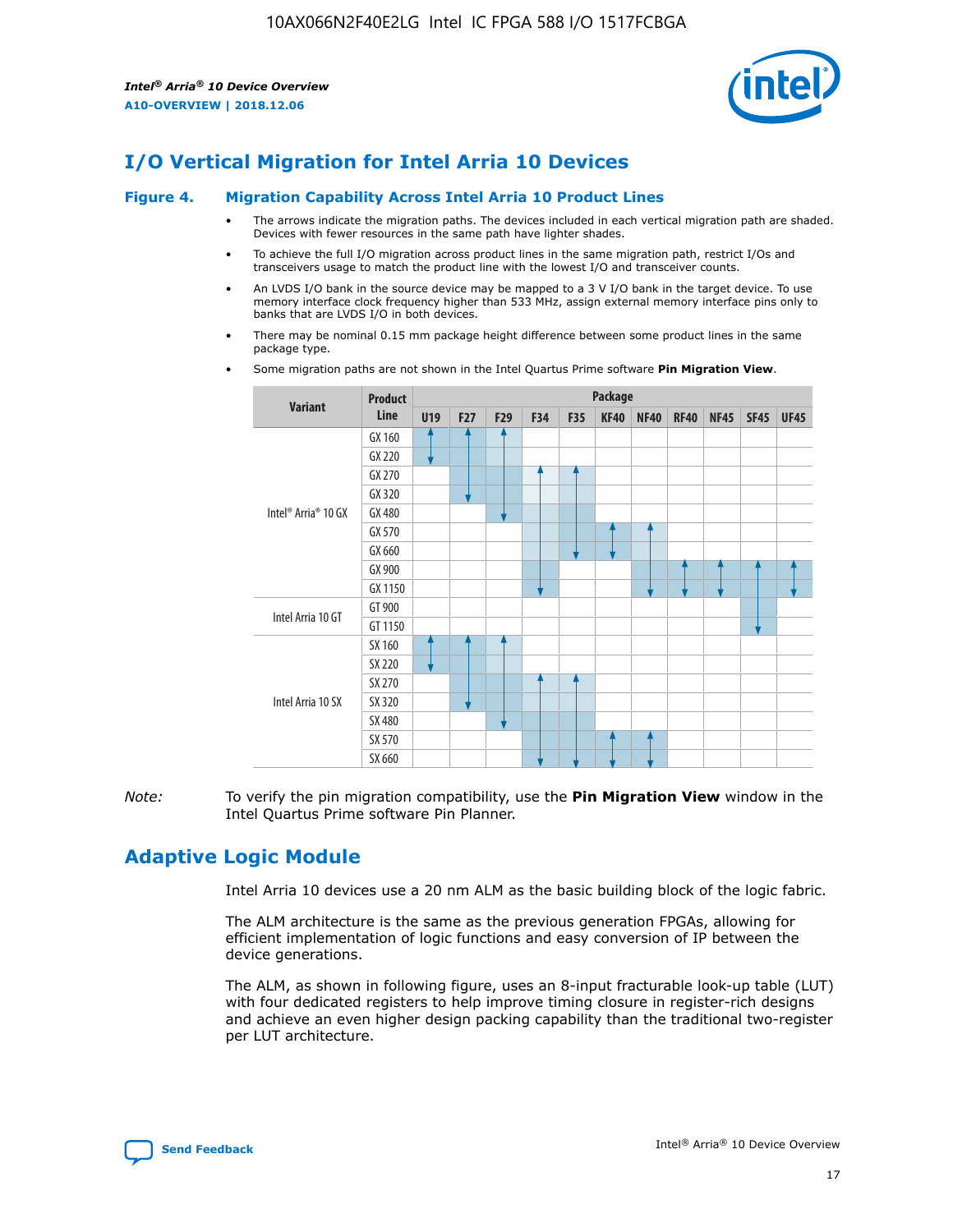

**Figure 5. ALM for Intel Arria 10 Devices**



The Intel Quartus Prime software optimizes your design according to the ALM logic structure and automatically maps legacy designs into the Intel Arria 10 ALM architecture.

## **Variable-Precision DSP Block**

The Intel Arria 10 variable precision DSP blocks support fixed-point arithmetic and floating-point arithmetic.

Features for fixed-point arithmetic:

- High-performance, power-optimized, and fully registered multiplication operations
- 18-bit and 27-bit word lengths
- Two 18 x 19 multipliers or one 27 x 27 multiplier per DSP block
- Built-in addition, subtraction, and 64-bit double accumulation register to combine multiplication results
- Cascading 19-bit or 27-bit when pre-adder is disabled and cascading 18-bit when pre-adder is used to form the tap-delay line for filtering applications
- Cascading 64-bit output bus to propagate output results from one block to the next block without external logic support
- Hard pre-adder supported in 19-bit and 27-bit modes for symmetric filters
- Internal coefficient register bank in both 18-bit and 27-bit modes for filter implementation
- 18-bit and 27-bit systolic finite impulse response (FIR) filters with distributed output adder
- Biased rounding support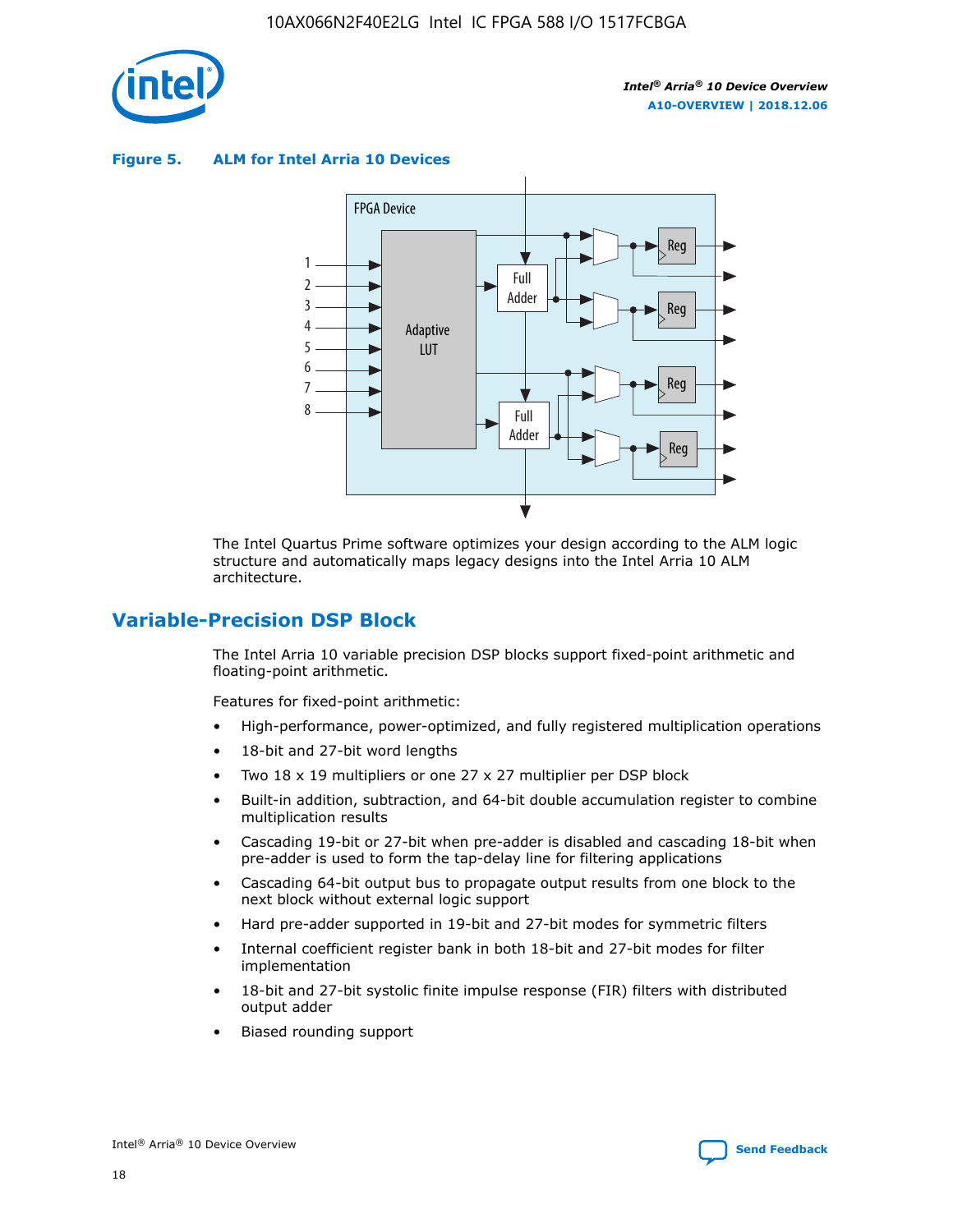

Features for floating-point arithmetic:

- A completely hardened architecture that supports multiplication, addition, subtraction, multiply-add, and multiply-subtract
- Multiplication with accumulation capability and a dynamic accumulator reset control
- Multiplication with cascade summation capability
- Multiplication with cascade subtraction capability
- Complex multiplication
- Direct vector dot product
- Systolic FIR filter

#### **Table 15. Variable-Precision DSP Block Configurations for Intel Arria 10 Devices**

| <b>Usage Example</b>                                       | <b>Multiplier Size (Bit)</b>    | <b>DSP Block Resources</b> |
|------------------------------------------------------------|---------------------------------|----------------------------|
| Medium precision fixed point                               | Two 18 x 19                     |                            |
| High precision fixed or Single precision<br>floating point | One 27 x 27                     |                            |
| Fixed point FFTs                                           | One 19 x 36 with external adder |                            |
| Very high precision fixed point                            | One 36 x 36 with external adder |                            |
| Double precision floating point                            | One 54 x 54 with external adder | 4                          |

#### **Table 16. Resources for Fixed-Point Arithmetic in Intel Arria 10 Devices**

The table lists the variable-precision DSP resources by bit precision for each Intel Arria 10 device.

| <b>Variant</b>  | <b>Product Line</b> | Variable-<br>precision<br><b>DSP Block</b> | <b>Independent Input and Output</b><br><b>Multiplications Operator</b> |                                     | 18 x 19<br><b>Multiplier</b><br><b>Adder Sum</b> | $18 \times 18$<br><b>Multiplier</b><br><b>Adder</b> |
|-----------------|---------------------|--------------------------------------------|------------------------------------------------------------------------|-------------------------------------|--------------------------------------------------|-----------------------------------------------------|
|                 |                     |                                            | 18 x 19<br><b>Multiplier</b>                                           | $27 \times 27$<br><b>Multiplier</b> | <b>Mode</b>                                      | <b>Summed with</b><br>36 bit Input                  |
| AIntel Arria 10 | GX 160              | 156                                        | 312                                                                    | 156                                 | 156                                              | 156                                                 |
| GX              | GX 220              | 192                                        | 384                                                                    | 192                                 | 192                                              | 192                                                 |
|                 | GX 270              | 830                                        | 1,660                                                                  | 830                                 | 830                                              | 830                                                 |
|                 | GX 320              | 984                                        | 1,968                                                                  | 984                                 | 984                                              | 984                                                 |
|                 | GX 480              | 1,368                                      | 2,736                                                                  | 1,368                               | 1,368                                            | 1,368                                               |
|                 | GX 570              | 1,523                                      | 3,046                                                                  | 1,523                               | 1,523                                            | 1,523                                               |
|                 | GX 660              | 1,687                                      | 3,374                                                                  | 1,687                               | 1,687                                            | 1,687                                               |
|                 | GX 900              | 1,518                                      | 3,036                                                                  | 1,518                               | 1,518                                            | 1,518                                               |
|                 | GX 1150             | 1,518                                      | 3,036                                                                  | 1,518                               | 1,518                                            | 1,518                                               |
| Intel Arria 10  | GT 900              | 1,518                                      | 3,036                                                                  | 1,518                               | 1,518                                            | 1,518                                               |
| GT              | GT 1150             | 1,518                                      | 3,036                                                                  | 1,518                               | 1,518                                            | 1,518                                               |
| Intel Arria 10  | SX 160              | 156                                        | 312                                                                    | 156                                 | 156                                              | 156                                                 |
| <b>SX</b>       | SX 220              | 192                                        | 384                                                                    | 192                                 | 192                                              | 192                                                 |
|                 | SX 270              | 830                                        | 1,660                                                                  | 830                                 | 830                                              | 830                                                 |
|                 |                     |                                            |                                                                        |                                     |                                                  | continued                                           |

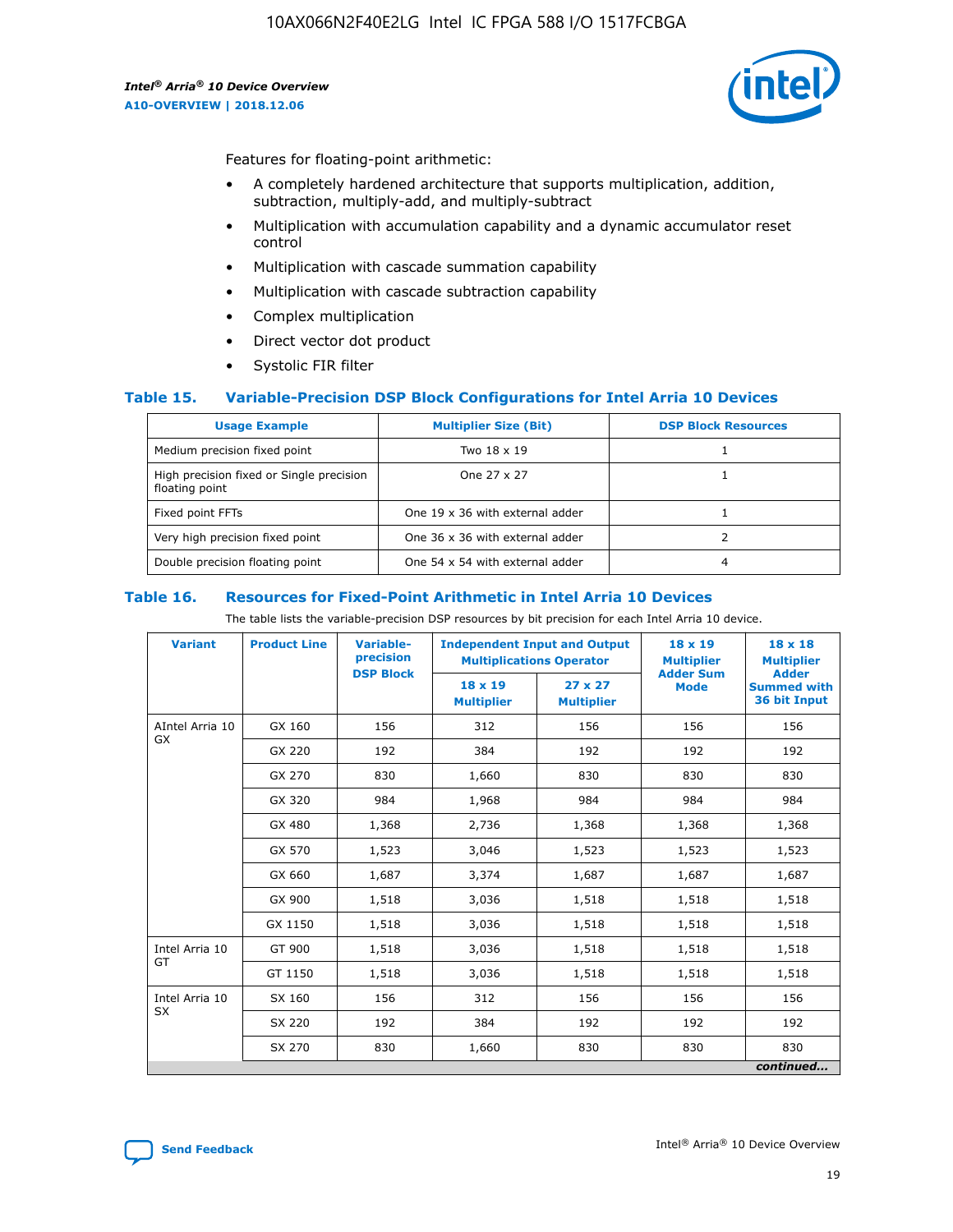

| <b>Variant</b> | <b>Product Line</b> | Variable-<br>precision | <b>Independent Input and Output</b><br><b>Multiplications Operator</b> |                                     | $18 \times 19$<br><b>Multiplier</b> | $18 \times 18$<br><b>Multiplier</b><br><b>Adder</b> |  |
|----------------|---------------------|------------------------|------------------------------------------------------------------------|-------------------------------------|-------------------------------------|-----------------------------------------------------|--|
|                |                     | <b>DSP Block</b>       | $18 \times 19$<br><b>Multiplier</b>                                    | $27 \times 27$<br><b>Multiplier</b> | <b>Adder Sum</b><br><b>Mode</b>     | <b>Summed with</b><br>36 bit Input                  |  |
|                | SX 320              | 984                    | 1,968                                                                  | 984                                 | 984                                 | 984                                                 |  |
|                | SX 480              | 1,368                  | 2,736                                                                  | 1,368                               | 1,368                               | 1,368                                               |  |
|                | SX 570              | 1,523                  | 3,046                                                                  | 1,523                               | 1,523                               | 1,523                                               |  |
|                | SX 660              | 1,687                  | 3,374                                                                  | 1,687                               | 1,687                               | 1,687                                               |  |

## **Table 17. Resources for Floating-Point Arithmetic in Intel Arria 10 Devices**

The table lists the variable-precision DSP resources by bit precision for each Intel Arria 10 device.

| <b>Variant</b> | <b>Product Line</b> | <b>Variable-</b><br>precision<br><b>DSP Block</b> | <b>Single</b><br><b>Precision</b><br><b>Floating-Point</b><br><b>Multiplication</b><br><b>Mode</b> | <b>Single-Precision</b><br><b>Floating-Point</b><br><b>Adder Mode</b> | Single-<br><b>Precision</b><br><b>Floating-Point</b><br><b>Multiply</b><br><b>Accumulate</b><br><b>Mode</b> | <b>Peak</b><br><b>Giga Floating-</b><br><b>Point</b><br><b>Operations</b><br>per Second<br>(GFLOPs) |
|----------------|---------------------|---------------------------------------------------|----------------------------------------------------------------------------------------------------|-----------------------------------------------------------------------|-------------------------------------------------------------------------------------------------------------|-----------------------------------------------------------------------------------------------------|
| Intel Arria 10 | GX 160              | 156                                               | 156                                                                                                | 156                                                                   | 156                                                                                                         | 140                                                                                                 |
| <b>GX</b>      | GX 220              | 192                                               | 192                                                                                                | 192                                                                   | 192                                                                                                         | 173                                                                                                 |
|                | GX 270              | 830                                               | 830                                                                                                | 830                                                                   | 830                                                                                                         | 747                                                                                                 |
|                | GX 320              | 984                                               | 984                                                                                                | 984                                                                   | 984                                                                                                         | 886                                                                                                 |
|                | GX 480              | 1,369                                             | 1,368                                                                                              | 1,368                                                                 | 1,368                                                                                                       | 1,231                                                                                               |
|                | GX 570              | 1,523                                             | 1,523                                                                                              | 1,523                                                                 | 1,523                                                                                                       | 1,371                                                                                               |
|                | GX 660              | 1,687                                             | 1,687                                                                                              | 1,687                                                                 | 1,687                                                                                                       | 1,518                                                                                               |
|                | GX 900              | 1,518                                             | 1,518                                                                                              | 1,518                                                                 | 1,518                                                                                                       | 1,366                                                                                               |
|                | GX 1150             | 1,518                                             | 1,518                                                                                              | 1,518                                                                 | 1,518                                                                                                       | 1,366                                                                                               |
| Intel Arria 10 | GT 900              | 1,518                                             | 1,518                                                                                              | 1,518                                                                 | 1,518                                                                                                       | 1,366                                                                                               |
| GT             | GT 1150             | 1,518                                             | 1,518                                                                                              | 1,518                                                                 | 1,518                                                                                                       | 1,366                                                                                               |
| Intel Arria 10 | SX 160              | 156                                               | 156                                                                                                | 156                                                                   | 156                                                                                                         | 140                                                                                                 |
| SX             | SX 220              | 192                                               | 192                                                                                                | 192                                                                   | 192                                                                                                         | 173                                                                                                 |
|                | SX 270              | 830                                               | 830                                                                                                | 830                                                                   | 830                                                                                                         | 747                                                                                                 |
|                | SX 320              | 984                                               | 984                                                                                                | 984                                                                   | 984                                                                                                         | 886                                                                                                 |
|                | SX 480              | 1,369                                             | 1,368                                                                                              | 1,368                                                                 | 1,368                                                                                                       | 1,231                                                                                               |
|                | SX 570              | 1,523                                             | 1,523                                                                                              | 1,523                                                                 | 1,523                                                                                                       | 1,371                                                                                               |
|                | SX 660              | 1,687                                             | 1,687                                                                                              | 1,687                                                                 | 1,687                                                                                                       | 1,518                                                                                               |

# **Embedded Memory Blocks**

The embedded memory blocks in the devices are flexible and designed to provide an optimal amount of small- and large-sized memory arrays to fit your design requirements.

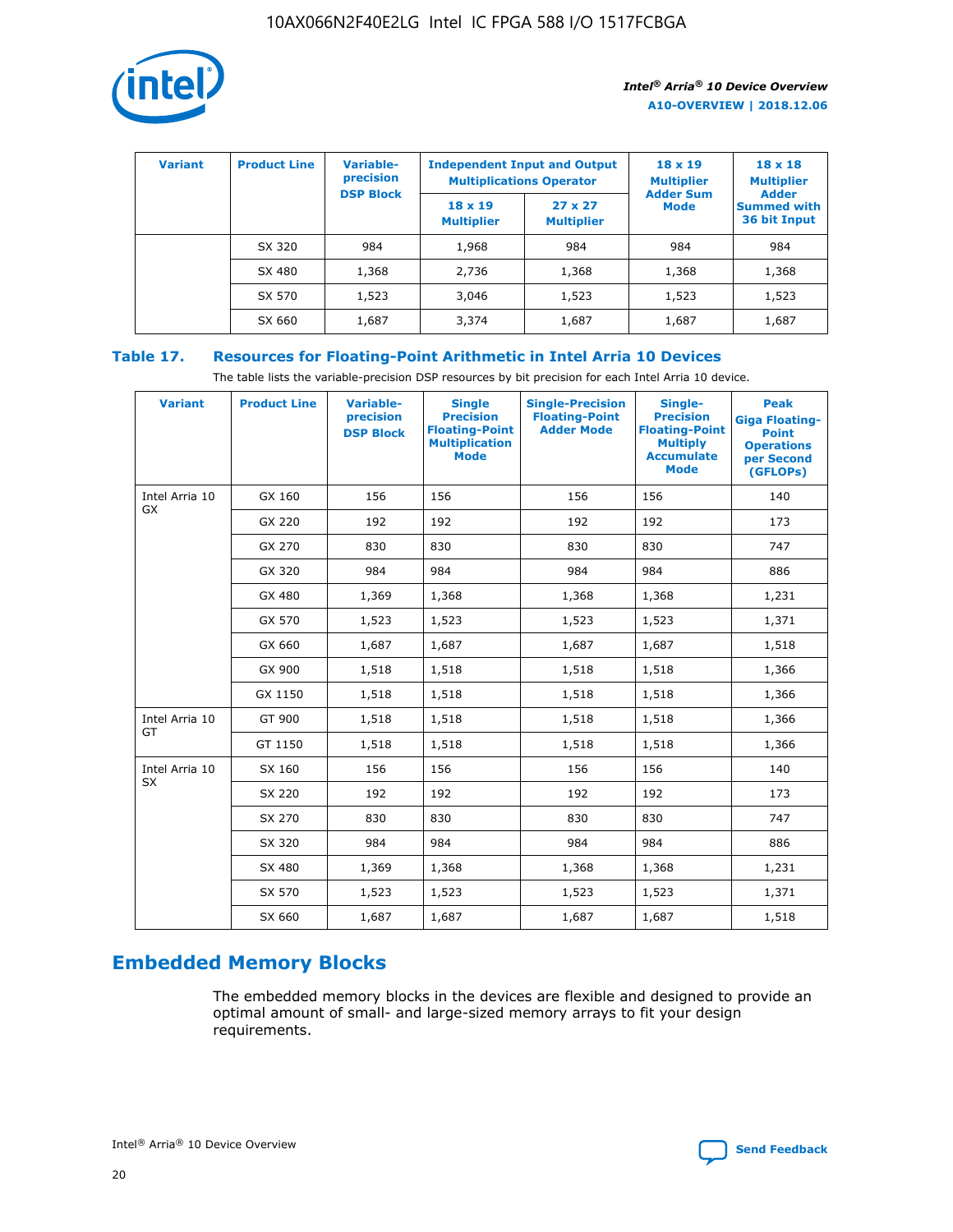

# **Types of Embedded Memory**

The Intel Arria 10 devices contain two types of memory blocks:

- 20 Kb M20K blocks—blocks of dedicated memory resources. The M20K blocks are ideal for larger memory arrays while still providing a large number of independent ports.
- 640 bit memory logic array blocks (MLABs)—enhanced memory blocks that are configured from dual-purpose logic array blocks (LABs). The MLABs are ideal for wide and shallow memory arrays. The MLABs are optimized for implementation of shift registers for digital signal processing (DSP) applications, wide and shallow FIFO buffers, and filter delay lines. Each MLAB is made up of ten adaptive logic modules (ALMs). In the Intel Arria 10 devices, you can configure these ALMs as ten 32 x 2 blocks, giving you one 32 x 20 simple dual-port SRAM block per MLAB.

# **Embedded Memory Capacity in Intel Arria 10 Devices**

|                   | <b>Product</b> |              | <b>M20K</b>         | <b>MLAB</b>  |                     | <b>Total RAM Bit</b> |
|-------------------|----------------|--------------|---------------------|--------------|---------------------|----------------------|
| <b>Variant</b>    | <b>Line</b>    | <b>Block</b> | <b>RAM Bit (Kb)</b> | <b>Block</b> | <b>RAM Bit (Kb)</b> | (Kb)                 |
| Intel Arria 10 GX | GX 160         | 440          | 8,800               | 1,680        | 1,050               | 9,850                |
|                   | GX 220         | 587          | 11,740              | 2,703        | 1,690               | 13,430               |
|                   | GX 270         | 750          | 15,000              | 3,922        | 2,452               | 17,452               |
|                   | GX 320         | 891          | 17,820              | 4,363        | 2,727               | 20,547               |
|                   | GX 480         | 1,431        | 28,620              | 6,662        | 4,164               | 32,784               |
|                   | GX 570         | 1,800        | 36,000              | 8,153        | 5,096               | 41,096               |
|                   | GX 660         | 2,131        | 42,620              | 9,260        | 5,788               | 48,408               |
|                   | GX 900         | 2,423        | 48,460              | 15,017       | 9,386               | 57,846               |
|                   | GX 1150        | 2,713        | 54,260              | 20,774       | 12,984              | 67,244               |
| Intel Arria 10 GT | GT 900         | 2,423        | 48,460              | 15,017       | 9,386               | 57,846               |
|                   | GT 1150        | 2,713        | 54,260              | 20,774       | 12,984              | 67,244               |
| Intel Arria 10 SX | SX 160         | 440          | 8,800               | 1,680        | 1,050               | 9,850                |
|                   | SX 220         | 587          | 11,740              | 2,703        | 1,690               | 13,430               |
|                   | SX 270         | 750          | 15,000              | 3,922        | 2,452               | 17,452               |
|                   | SX 320         | 891          | 17,820              | 4,363        | 2,727               | 20,547               |
|                   | SX 480         | 1,431        | 28,620              | 6,662        | 4,164               | 32,784               |
|                   | SX 570         | 1,800        | 36,000              | 8,153        | 5,096               | 41,096               |
|                   | SX 660         | 2,131        | 42,620              | 9,260        | 5,788               | 48,408               |

#### **Table 18. Embedded Memory Capacity and Distribution in Intel Arria 10 Devices**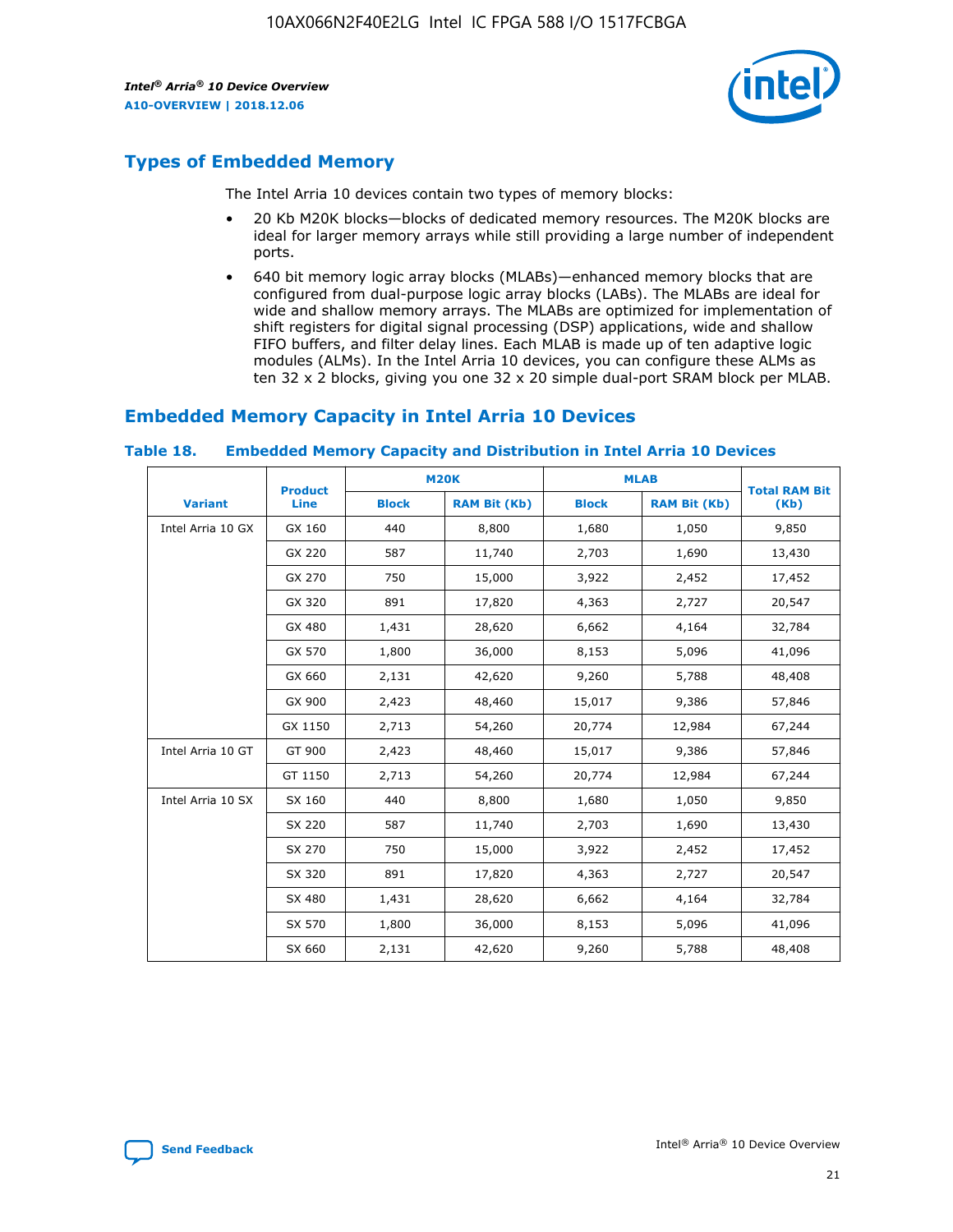

## **Embedded Memory Configurations for Single-port Mode**

#### **Table 19. Single-port Embedded Memory Configurations for Intel Arria 10 Devices**

This table lists the maximum configurations supported for single-port RAM and ROM modes.

| <b>Memory Block</b> | Depth (bits) | <b>Programmable Width</b> |
|---------------------|--------------|---------------------------|
| MLAB                | 32           | x16, x18, or x20          |
|                     | 64(10)       | x8, x9, x10               |
| M20K                | 512          | x40, x32                  |
|                     | 1K           | x20, x16                  |
|                     | 2K           | x10, x8                   |
|                     | 4K           | x5, x4                    |
|                     | 8K           | x2                        |
|                     | 16K          | x1                        |

# **Clock Networks and PLL Clock Sources**

The clock network architecture is based on Intel's global, regional, and peripheral clock structure. This clock structure is supported by dedicated clock input pins, fractional clock synthesis PLLs, and integer I/O PLLs.

## **Clock Networks**

The Intel Arria 10 core clock networks are capable of up to 800 MHz fabric operation across the full industrial temperature range. For the external memory interface, the clock network supports the hard memory controller with speeds up to 2,400 Mbps in a quarter-rate transfer.

To reduce power consumption, the Intel Quartus Prime software identifies all unused sections of the clock network and powers them down.

## **Fractional Synthesis and I/O PLLs**

Intel Arria 10 devices contain up to 32 fractional synthesis PLLs and up to 16 I/O PLLs that are available for both specific and general purpose uses in the core:

- Fractional synthesis PLLs—located in the column adjacent to the transceiver blocks
- I/O PLLs—located in each bank of the 48 I/Os

## **Fractional Synthesis PLLs**

You can use the fractional synthesis PLLs to:

- Reduce the number of oscillators that are required on your board
- Reduce the number of clock pins that are used in the device by synthesizing multiple clock frequencies from a single reference clock source

<sup>(10)</sup> Supported through software emulation and consumes additional MLAB blocks.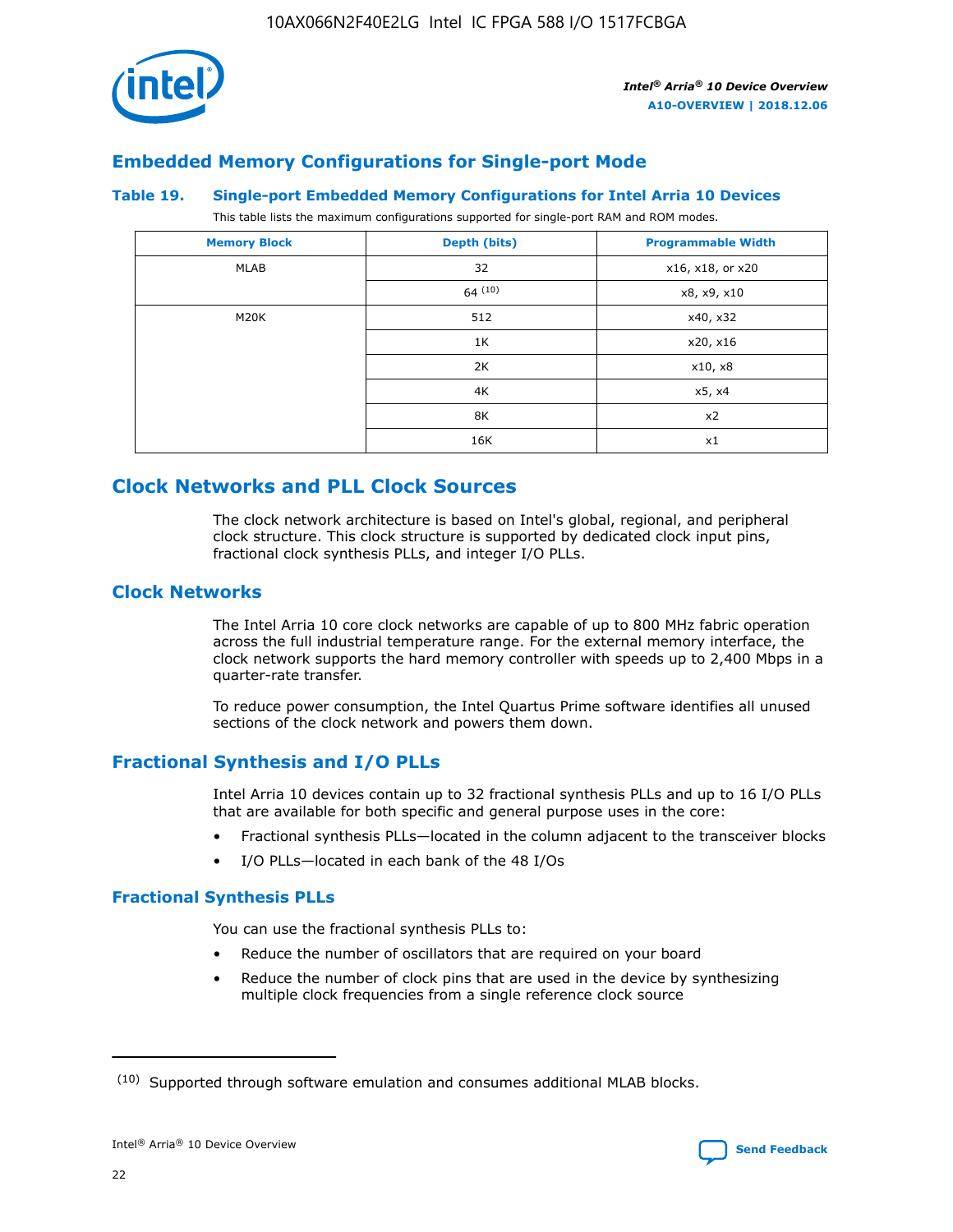

The fractional synthesis PLLs support the following features:

- Reference clock frequency synthesis for transceiver CMU and Advanced Transmit (ATX) PLLs
- Clock network delay compensation
- Zero-delay buffering
- Direct transmit clocking for transceivers
- Independently configurable into two modes:
	- Conventional integer mode equivalent to the general purpose PLL
	- Enhanced fractional mode with third order delta-sigma modulation
- PLL cascading

## **I/O PLLs**

The integer mode I/O PLLs are located in each bank of 48 I/Os. You can use the I/O PLLs to simplify the design of external memory and high-speed LVDS interfaces.

In each I/O bank, the I/O PLLs are adjacent to the hard memory controllers and LVDS SERDES. Because these PLLs are tightly coupled with the I/Os that need to use them, it makes it easier to close timing.

You can use the I/O PLLs for general purpose applications in the core such as clock network delay compensation and zero-delay buffering.

Intel Arria 10 devices support PLL-to-PLL cascading.

# **FPGA General Purpose I/O**

Intel Arria 10 devices offer highly configurable GPIOs. Each I/O bank contains 48 general purpose I/Os and a high-efficiency hard memory controller.

The following list describes the features of the GPIOs:

- Consist of 3 V I/Os for high-voltage application and LVDS I/Os for differential signaling
	- Up to two 3 V I/O banks, available in some devices, that support up to 3 V I/O standards
	- LVDS I/O banks that support up to 1.8 V I/O standards
- Support a wide range of single-ended and differential I/O interfaces
- LVDS speeds up to 1.6 Gbps
- Each LVDS pair of pins has differential input and output buffers, allowing you to configure the LVDS direction for each pair.
- Programmable bus hold and weak pull-up
- Programmable differential output voltage  $(V_{OD})$  and programmable pre-emphasis

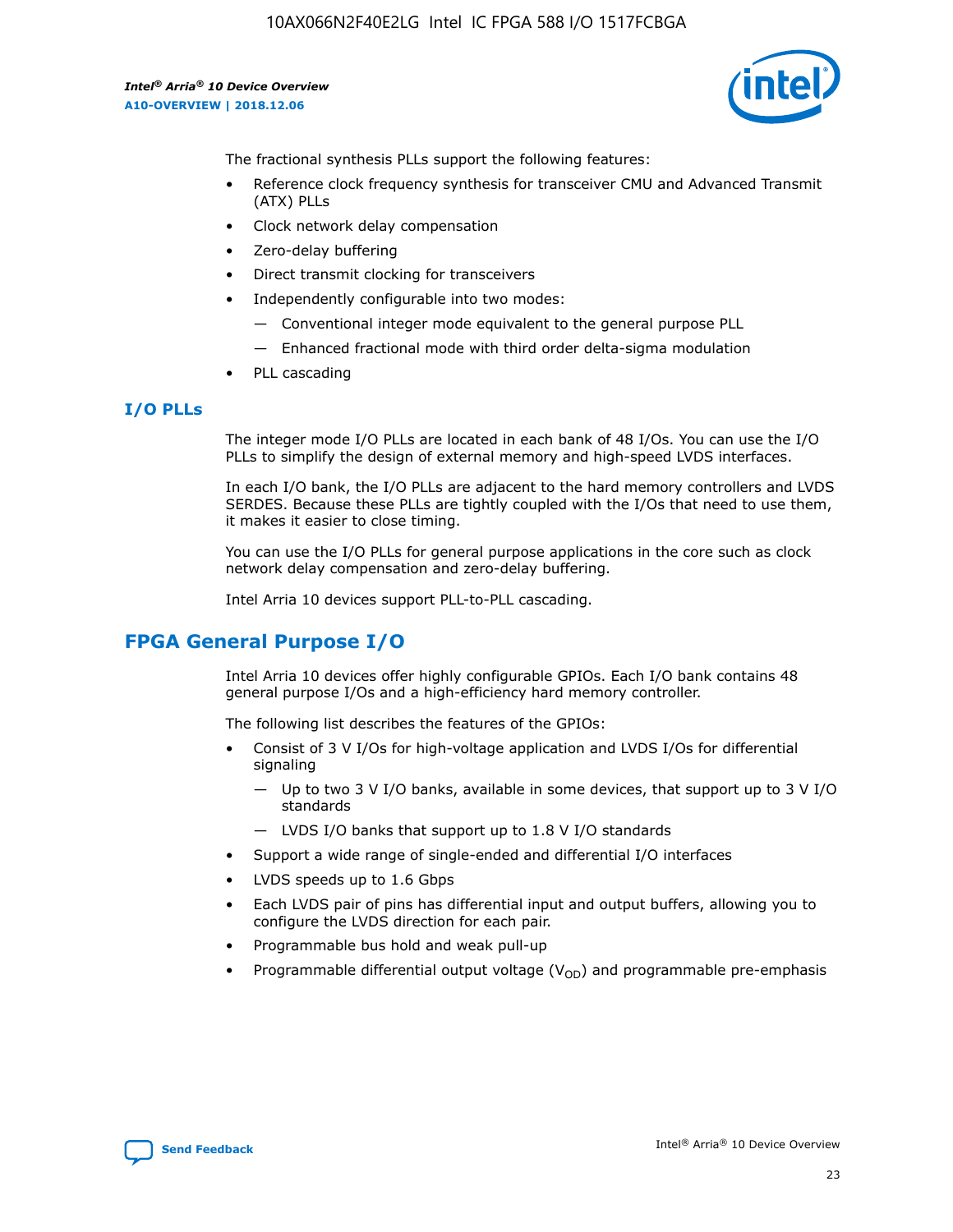

- Series (R<sub>S</sub>) and parallel (R<sub>T</sub>) on-chip termination (OCT) for all I/O banks with OCT calibration to limit the termination impedance variation
- On-chip dynamic termination that has the ability to swap between series and parallel termination, depending on whether there is read or write on a common bus for signal integrity
- Easy timing closure support using the hard read FIFO in the input register path, and delay-locked loop (DLL) delay chain with fine and coarse architecture

# **External Memory Interface**

Intel Arria 10 devices offer massive external memory bandwidth, with up to seven 32 bit DDR4 memory interfaces running at up to 2,400 Mbps. This bandwidth provides additional ease of design, lower power, and resource efficiencies of hardened highperformance memory controllers.

The memory interface within Intel Arria 10 FPGAs and SoCs delivers the highest performance and ease of use. You can configure up to a maximum width of 144 bits when using the hard or soft memory controllers. If required, you can bypass the hard memory controller and use a soft controller implemented in the user logic.

Each I/O contains a hardened DDR read/write path (PHY) capable of performing key memory interface functionality such as read/write leveling, FIFO buffering to lower latency and improve margin, timing calibration, and on-chip termination.

The timing calibration is aided by the inclusion of hard microcontrollers based on Intel's Nios® II technology, specifically tailored to control the calibration of multiple memory interfaces. This calibration allows the Intel Arria 10 device to compensate for any changes in process, voltage, or temperature either within the Intel Arria 10 device itself, or within the external memory device. The advanced calibration algorithms ensure maximum bandwidth and robust timing margin across all operating conditions.

In addition to parallel memory interfaces, Intel Arria 10 devices support serial memory technologies such as the Hybrid Memory Cube (HMC). The HMC is supported by the Intel Arria 10 high-speed serial transceivers which connect up to four HMC links, with each link running at data rates up to 15 Gbps.

#### **Related Information**

#### [External Memory Interface Spec Estimator](http://www.altera.com/technology/memory/estimator/mem-emif-index.html)

Provides a parametric tool that allows you to find and compare the performance of the supported external memory interfaces in IntelFPGAs.

## **Memory Standards Supported by Intel Arria 10 Devices**

The I/Os are designed to provide high performance support for existing and emerging external memory standards.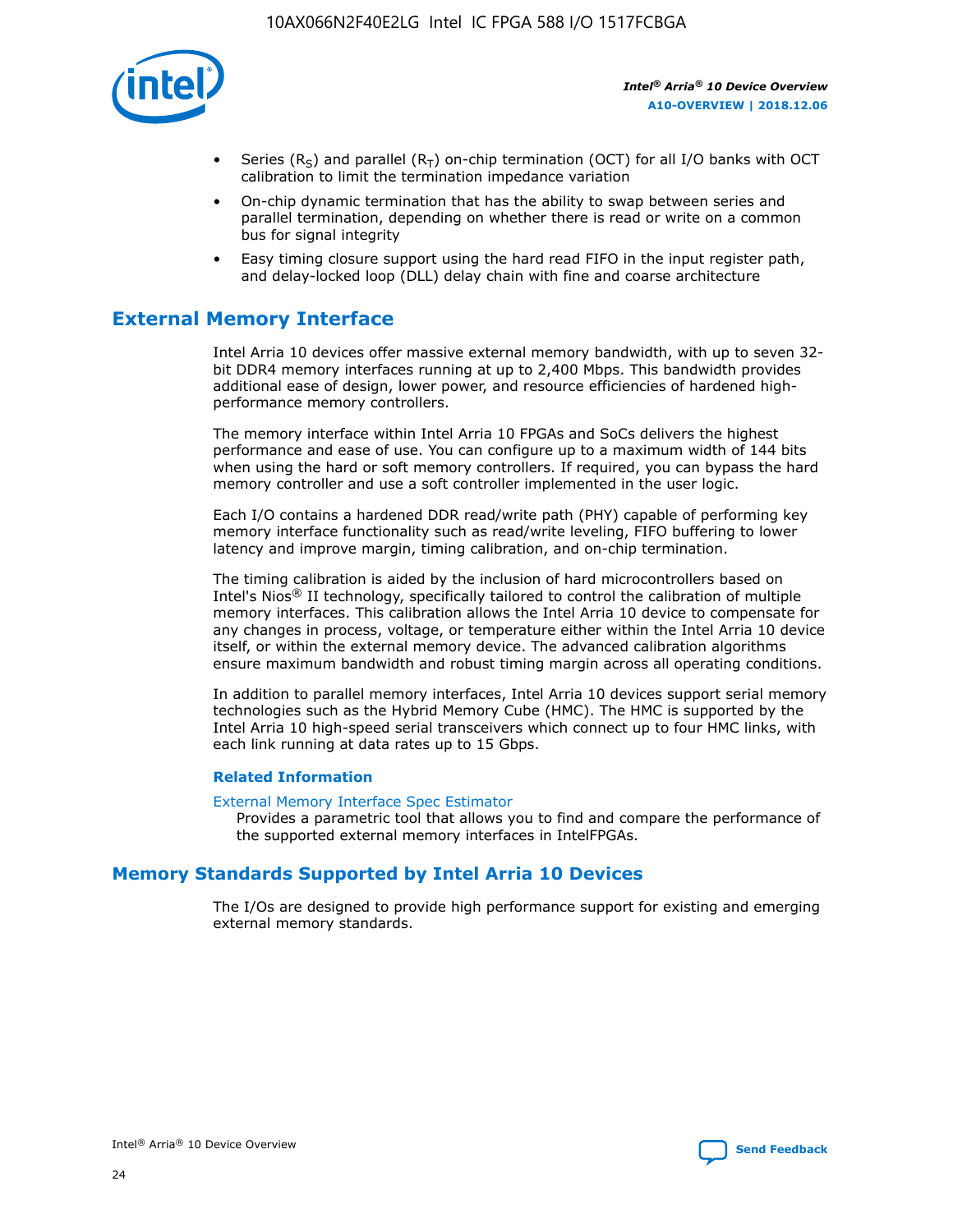

#### **Table 20. Memory Standards Supported by the Hard Memory Controller**

This table lists the overall capability of the hard memory controller. For specific details, refer to the External Memory Interface Spec Estimator and Intel Arria 10 Device Datasheet.

| <b>Memory Standard</b> | <b>Rate Support</b> | <b>Ping Pong PHY Support</b> | <b>Maximum Frequency</b><br>(MHz) |
|------------------------|---------------------|------------------------------|-----------------------------------|
| <b>DDR4 SDRAM</b>      | Quarter rate        | Yes                          | 1,067                             |
|                        |                     |                              | 1,200                             |
| DDR3 SDRAM             | Half rate           | Yes                          | 533                               |
|                        |                     |                              | 667                               |
|                        | Quarter rate        | Yes                          | 1,067                             |
|                        |                     |                              | 1,067                             |
| <b>DDR3L SDRAM</b>     | Half rate           | Yes                          | 533                               |
|                        |                     |                              | 667                               |
|                        | Quarter rate        | Yes                          | 933                               |
|                        |                     |                              | 933                               |
| LPDDR3 SDRAM           | Half rate           |                              | 533                               |
|                        | Quarter rate        |                              | 800                               |

#### **Table 21. Memory Standards Supported by the Soft Memory Controller**

| <b>Memory Standard</b>      | <b>Rate Support</b> | <b>Maximum Frequency</b><br>(MHz) |
|-----------------------------|---------------------|-----------------------------------|
| <b>RLDRAM 3 (11)</b>        | Quarter rate        | 1,200                             |
| ODR IV SRAM <sup>(11)</sup> | Quarter rate        | 1,067                             |
| <b>ODR II SRAM</b>          | Full rate           | 333                               |
|                             | Half rate           | 633                               |
| <b>ODR II+ SRAM</b>         | Full rate           | 333                               |
|                             | Half rate           | 633                               |
| <b>ODR II+ Xtreme SRAM</b>  | Full rate           | 333                               |
|                             | Half rate           | 633                               |

#### **Table 22. Memory Standards Supported by the HPS Hard Memory Controller**

The hard processor system (HPS) is available in Intel Arria 10 SoC devices only.

| <b>Memory Standard</b> | <b>Rate Support</b> | <b>Maximum Frequency</b><br>(MHz) |
|------------------------|---------------------|-----------------------------------|
| <b>DDR4 SDRAM</b>      | Half rate           | 1,200                             |
| <b>DDR3 SDRAM</b>      | Half rate           | 1,067                             |
| <b>DDR3L SDRAM</b>     | Half rate           | 933                               |

<sup>(11)</sup> Intel Arria 10 devices support this external memory interface using hard PHY with soft memory controller.

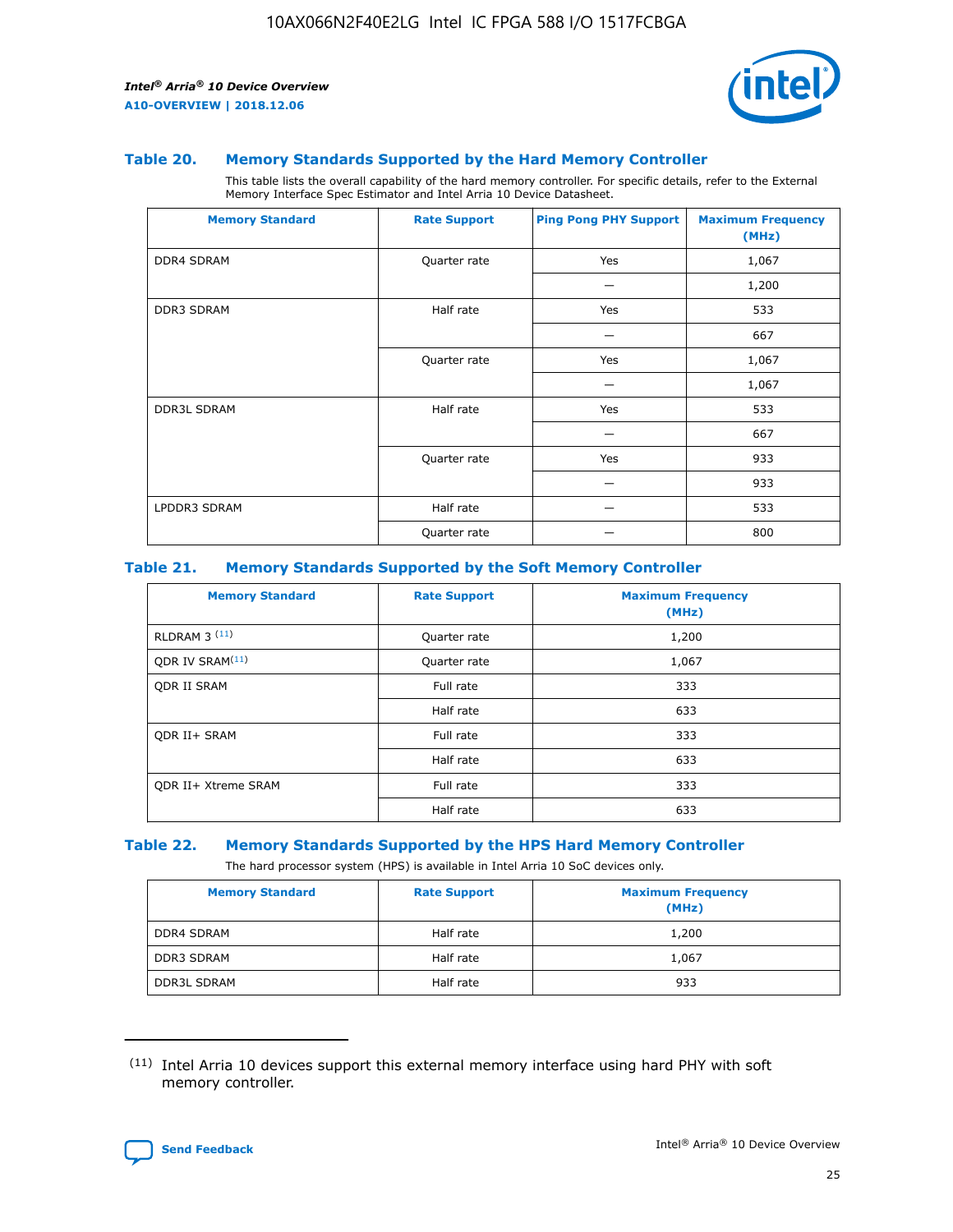

#### **Related Information**

#### [Intel Arria 10 Device Datasheet](https://www.intel.com/content/www/us/en/programmable/documentation/mcn1413182292568.html#mcn1413182153340)

Lists the memory interface performance according to memory interface standards, rank or chip select configurations, and Intel Arria 10 device speed grades.

# **PCIe Gen1, Gen2, and Gen3 Hard IP**

Intel Arria 10 devices contain PCIe hard IP that is designed for performance and ease-of-use:

- Includes all layers of the PCIe stack—transaction, data link and physical layers.
- Supports PCIe Gen3, Gen2, and Gen1 Endpoint and Root Port in x1, x2, x4, or x8 lane configuration.
- Operates independently from the core logic—optional configuration via protocol (CvP) allows the PCIe link to power up and complete link training in less than 100 ms while the Intel Arria 10 device completes loading the programming file for the rest of the FPGA.
- Provides added functionality that makes it easier to support emerging features such as Single Root I/O Virtualization (SR-IOV) and optional protocol extensions.
- Provides improved end-to-end datapath protection using ECC.
- Supports FPGA configuration via protocol (CvP) using PCIe at Gen3, Gen2, or Gen1 speed.

#### **Related Information**

PCS Features on page 30

# **Enhanced PCS Hard IP for Interlaken and 10 Gbps Ethernet**

## **Interlaken Support**

The Intel Arria 10 enhanced PCS hard IP provides integrated Interlaken PCS supporting rates up to 25.8 Gbps per lane.

The Interlaken PCS is based on the proven functionality of the PCS developed for Intel's previous generation FPGAs, which demonstrated interoperability with Interlaken ASSP vendors and third-party IP suppliers. The Interlaken PCS is present in every transceiver channel in Intel Arria 10 devices.

#### **Related Information**

PCS Features on page 30

## **10 Gbps Ethernet Support**

The Intel Arria 10 enhanced PCS hard IP supports 10GBASE-R PCS compliant with IEEE 802.3 10 Gbps Ethernet (10GbE). The integrated hard IP support for 10GbE and the 10 Gbps transceivers save external PHY cost, board space, and system power.

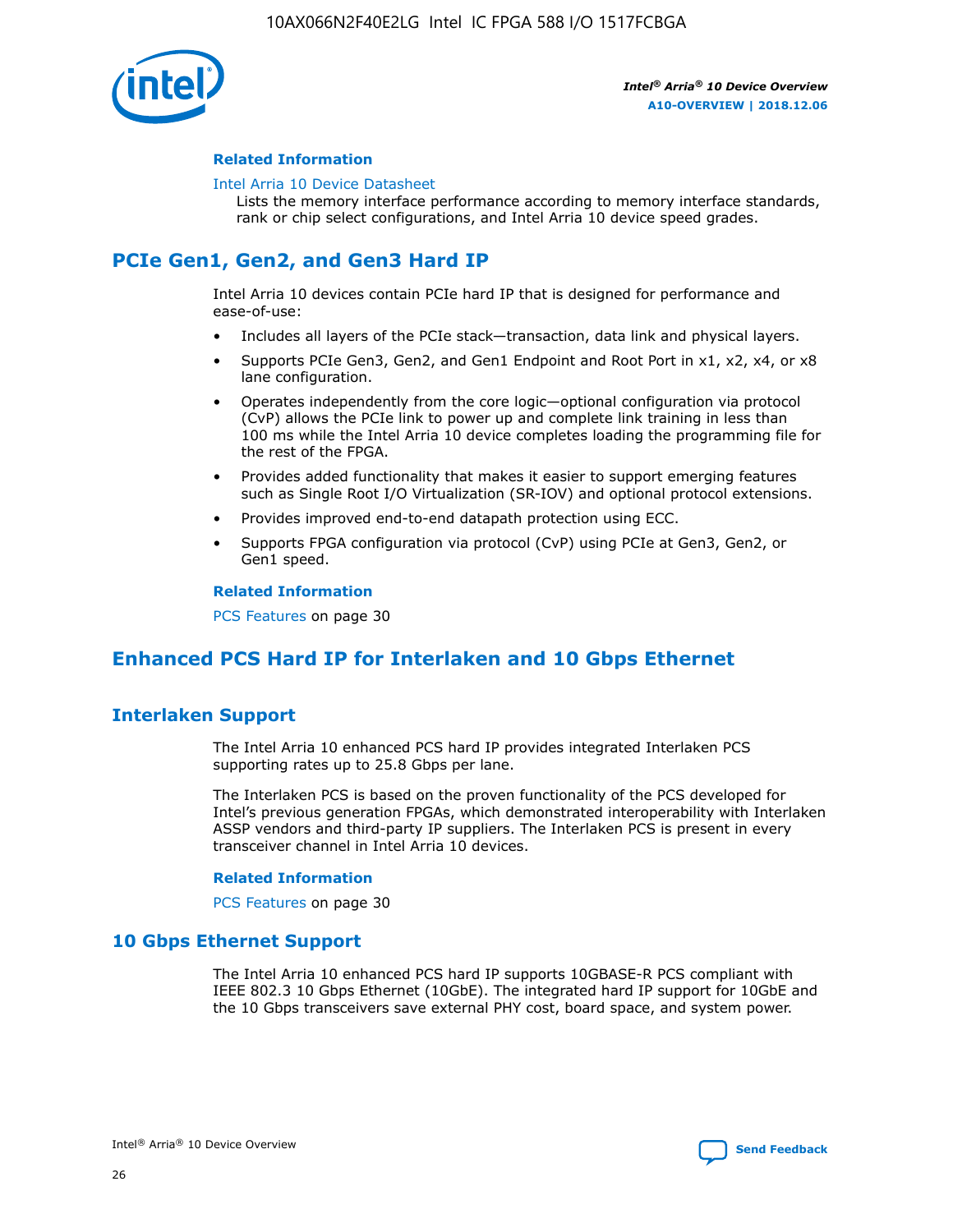

The scalable hard IP supports multiple independent 10GbE ports while using a single PLL for all the 10GBASE-R PCS instantiations, which saves on core logic resources and clock networks:

- Simplifies multiport 10GbE systems compared to XAUI interfaces that require an external XAUI-to-10G PHY.
- Incorporates Electronic Dispersion Compensation (EDC), which enables direct connection to standard 10 Gbps XFP and SFP+ pluggable optical modules.
- Supports backplane Ethernet applications and includes a hard 10GBASE-KR Forward Error Correction (FEC) circuit that you can use for 10 Gbps and 40 Gbps applications.

The 10 Gbps Ethernet PCS hard IP and 10GBASE-KR FEC are present in every transceiver channel.

#### **Related Information**

PCS Features on page 30

# **Low Power Serial Transceivers**

Intel Arria 10 FPGAs and SoCs include lowest power transceivers that deliver high bandwidth, throughput and low latency.

Intel Arria 10 devices deliver the industry's lowest power consumption per transceiver channel:

- 12.5 Gbps transceivers at as low as 242 mW
- 10 Gbps transceivers at as low as 168 mW
- 6 Gbps transceivers at as low as 117 mW

Intel Arria 10 transceivers support various data rates according to application:

- Chip-to-chip and chip-to-module applications—from 1 Gbps up to 25.8 Gbps
- Long reach and backplane applications—from 1 Gbps up to 12.5 with advanced adaptive equalization
- Critical power sensitive applications—from 1 Gbps up to 11.3 Gbps using lower power modes

The combination of 20 nm process technology and architectural advances provide the following benefits:

- Significant reduction in die area and power consumption
- Increase of up to two times in transceiver I/O density compared to previous generation devices while maintaining optimal signal integrity
- Up to 72 total transceiver channels—you can configure up to 6 of these channels to run as fast as 25.8 Gbps
- All channels feature continuous data rate support up to the maximum rated speed

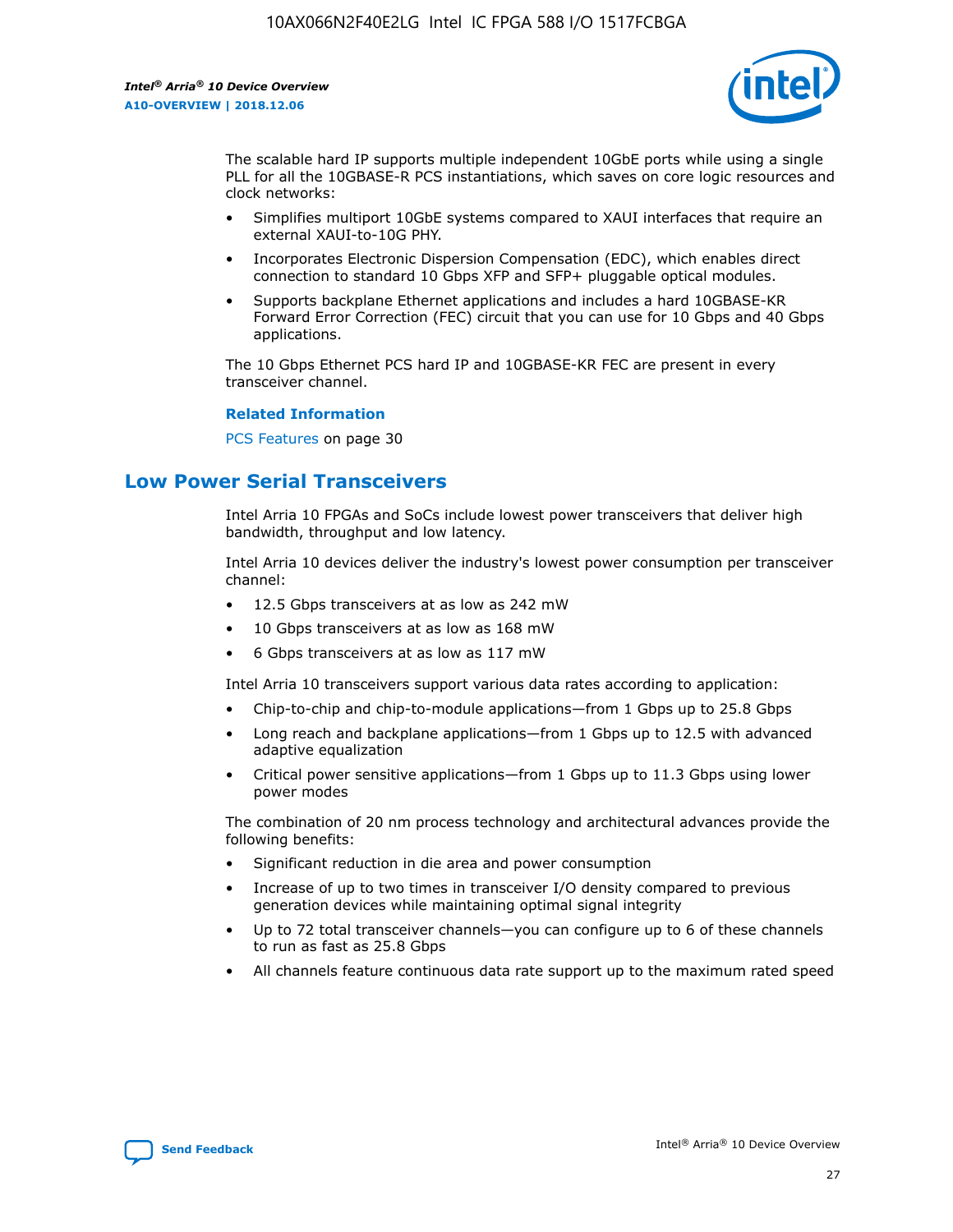

## Transceiver PMA TX/RX PCS ATX PLL Transceiver PMA TX/RX PCS fPLL Network Flexible Clock Distribution Network PCS Transceiver PMA TX/RX FPGA **Clock Distribution** Fabric PCS Transceiver PMA TX/RX ATX Flexible PLL PCS Transceiver PMA TX/RX ▲ fPLL Transceiver PMA TX/RX PCS 4

## **Figure 6. Intel Arria 10 Transceiver Block Architecture**

## **Transceiver Channels**

All transceiver channels feature a dedicated Physical Medium Attachment (PMA) and a hardened Physical Coding Sublayer (PCS).

- The PMA provides primary interfacing capabilities to physical channels.
- The PCS typically handles encoding/decoding, word alignment, and other preprocessing functions before transferring data to the FPGA core fabric.

A transceiver channel consists of a PMA and a PCS block. Most transceiver banks have 6 channels. There are some transceiver banks that contain only 3 channels.

A wide variety of bonded and non-bonded data rate configurations is possible using a highly configurable clock distribution network. Up to 80 independent transceiver data rates can be configured.

The following figures are graphical representations of top views of the silicon die, which correspond to reverse views for flip chip packages. Different Intel Arria 10 devices may have different floorplans than the ones shown in the figures.

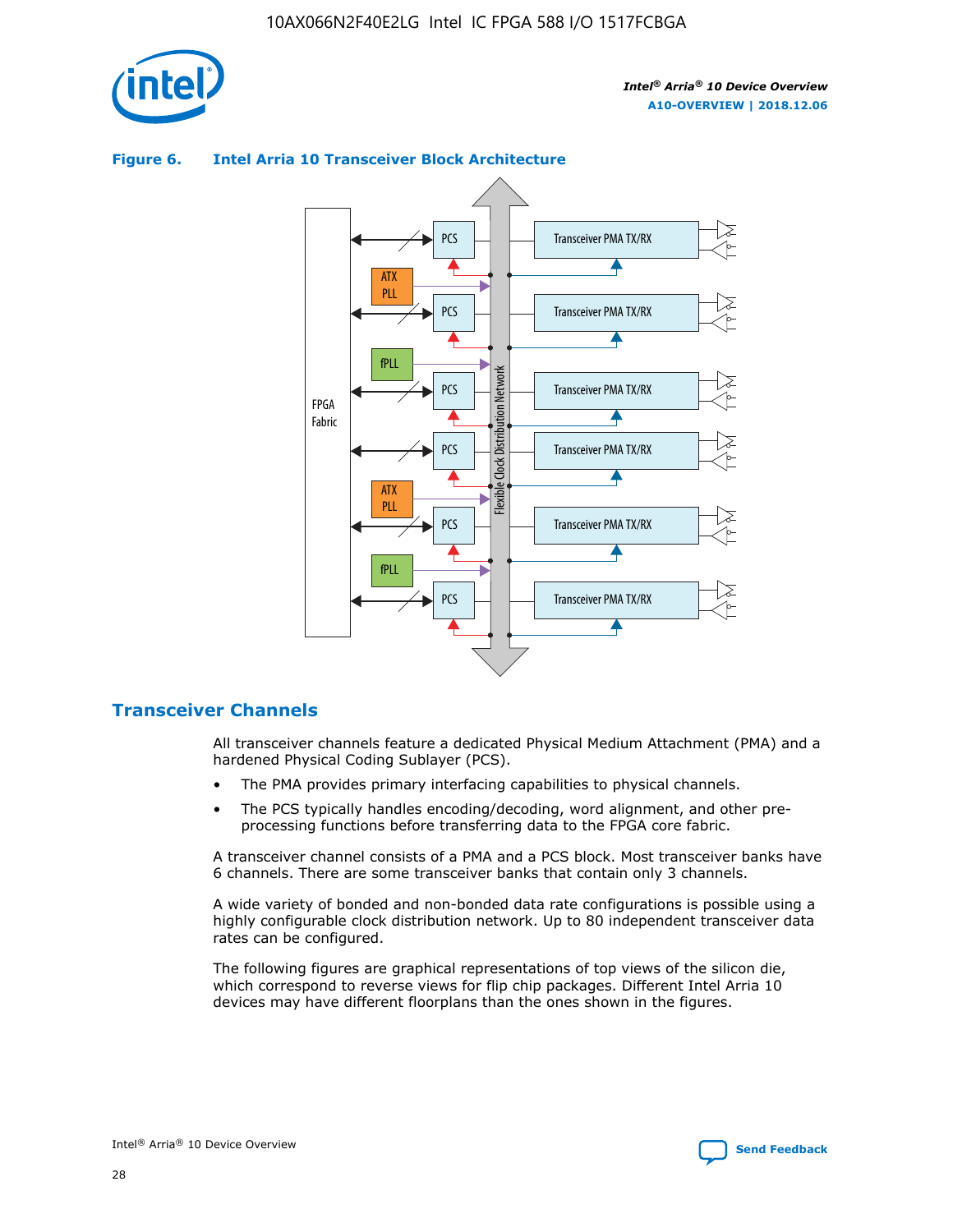

## **Figure 7. Device Chip Overview for Intel Arria 10 GX and GT Devices**





## **PMA Features**

Intel Arria 10 transceivers provide exceptional signal integrity at data rates up to 25.8 Gbps. Clocking options include ultra-low jitter ATX PLLs (LC tank based), clock multiplier unit (CMU) PLLs, and fractional PLLs.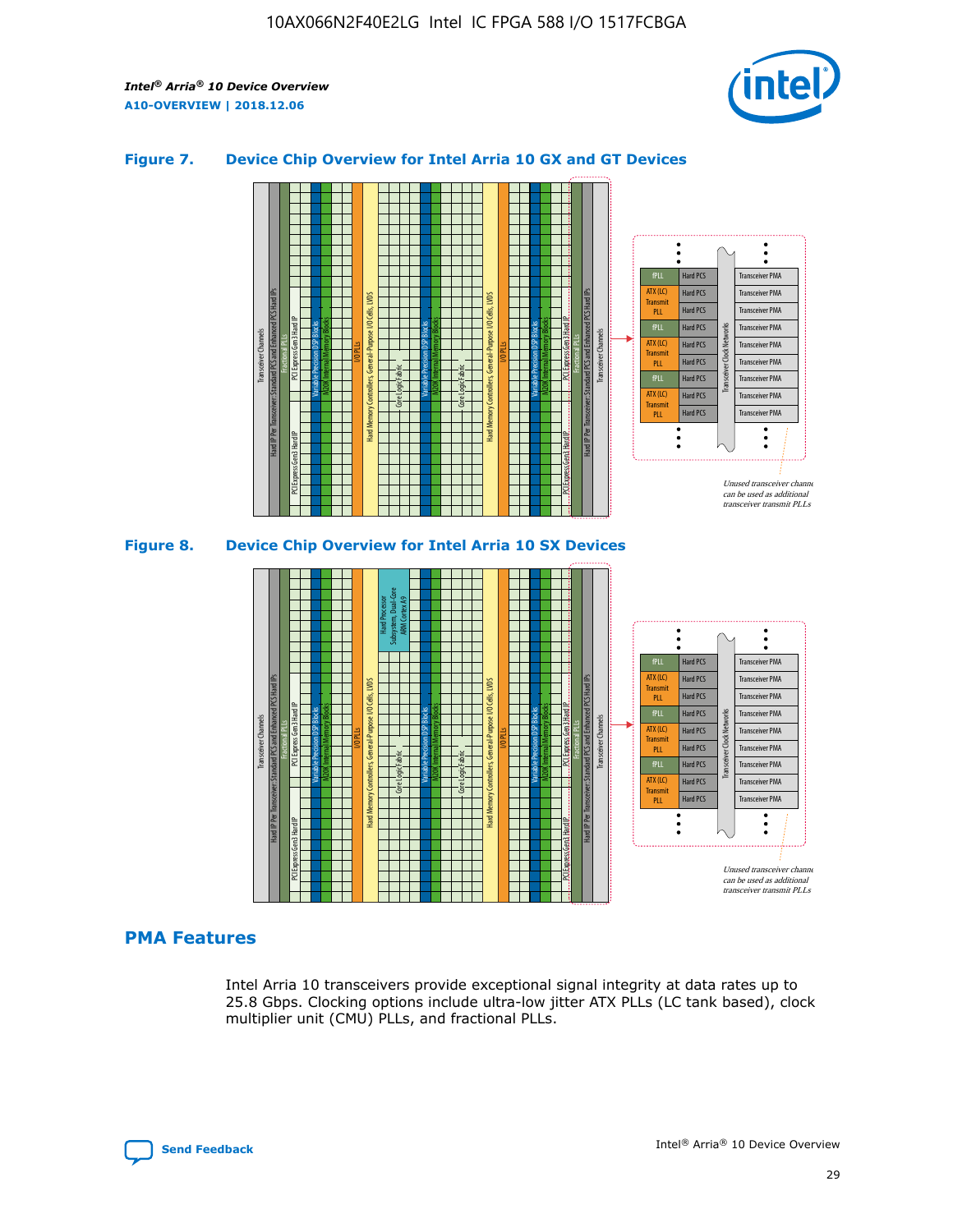

Each transceiver channel contains a channel PLL that can be used as the CMU PLL or clock data recovery (CDR) PLL. In CDR mode, the channel PLL recovers the receiver clock and data in the transceiver channel. Up to 80 independent data rates can be configured on a single Intel Arria 10 device.

## **Table 23. PMA Features of the Transceivers in Intel Arria 10 Devices**

| <b>Feature</b>                                             | <b>Capability</b>                                                                                                                                                                                                             |
|------------------------------------------------------------|-------------------------------------------------------------------------------------------------------------------------------------------------------------------------------------------------------------------------------|
| Chip-to-Chip Data Rates                                    | 1 Gbps to 17.4 Gbps (Intel Arria 10 GX devices)<br>1 Gbps to 25.8 Gbps (Intel Arria 10 GT devices)                                                                                                                            |
| <b>Backplane Support</b>                                   | Drive backplanes at data rates up to 12.5 Gbps                                                                                                                                                                                |
| <b>Optical Module Support</b>                              | SFP+/SFP, XFP, CXP, QSFP/QSFP28, CFP/CFP2/CFP4                                                                                                                                                                                |
| Cable Driving Support                                      | SFP+ Direct Attach, PCI Express over cable, eSATA                                                                                                                                                                             |
| Transmit Pre-Emphasis                                      | 4-tap transmit pre-emphasis and de-emphasis to compensate for system channel loss                                                                                                                                             |
| Continuous Time Linear<br>Equalizer (CTLE)                 | Dual mode, high-gain, and high-data rate, linear receive equalization to compensate for<br>system channel loss                                                                                                                |
| Decision Feedback Equalizer<br>(DFE)                       | 7-fixed and 4-floating tap DFE to equalize backplane channel loss in the presence of<br>crosstalk and noisy environments                                                                                                      |
| Variable Gain Amplifier                                    | Optimizes the signal amplitude prior to the CDR sampling and operates in fixed and<br>adaptive modes                                                                                                                          |
| Altera Digital Adaptive<br>Parametric Tuning (ADAPT)       | Fully digital adaptation engine to automatically adjust all link equalization parameters-<br>including CTLE, DFE, and variable gain amplifier blocks-that provide optimal link margin<br>without intervention from user logic |
| Precision Signal Integrity<br>Calibration Engine (PreSICE) | Hardened calibration controller to quickly calibrate all transceiver control parameters on<br>power-up, which provides the optimal signal integrity and jitter performance                                                    |
| Advanced Transmit (ATX)<br>PLL                             | Low jitter ATX (LC tank based) PLLs with continuous tuning range to cover a wide range of<br>standard and proprietary protocols                                                                                               |
| <b>Fractional PLLs</b>                                     | On-chip fractional frequency synthesizers to replace on-board crystal oscillators and reduce<br>system cost                                                                                                                   |
| Digitally Assisted Analog<br><b>CDR</b>                    | Superior jitter tolerance with fast lock time                                                                                                                                                                                 |
| <b>Dynamic Partial</b><br>Reconfiguration                  | Allows independent control of the Avalon memory-mapped interface of each transceiver<br>channel for the highest transceiver flexibility                                                                                       |
| Multiple PCS-PMA and PCS-<br>PLD interface widths          | 8-, 10-, 16-, 20-, 32-, 40-, or 64-bit interface widths for flexibility of deserialization width,<br>encoding, and reduced latency                                                                                            |

## **PCS Features**

This table summarizes the Intel Arria 10 transceiver PCS features. You can use the transceiver PCS to support a wide range of protocols ranging from 1 Gbps to 25.8 Gbps.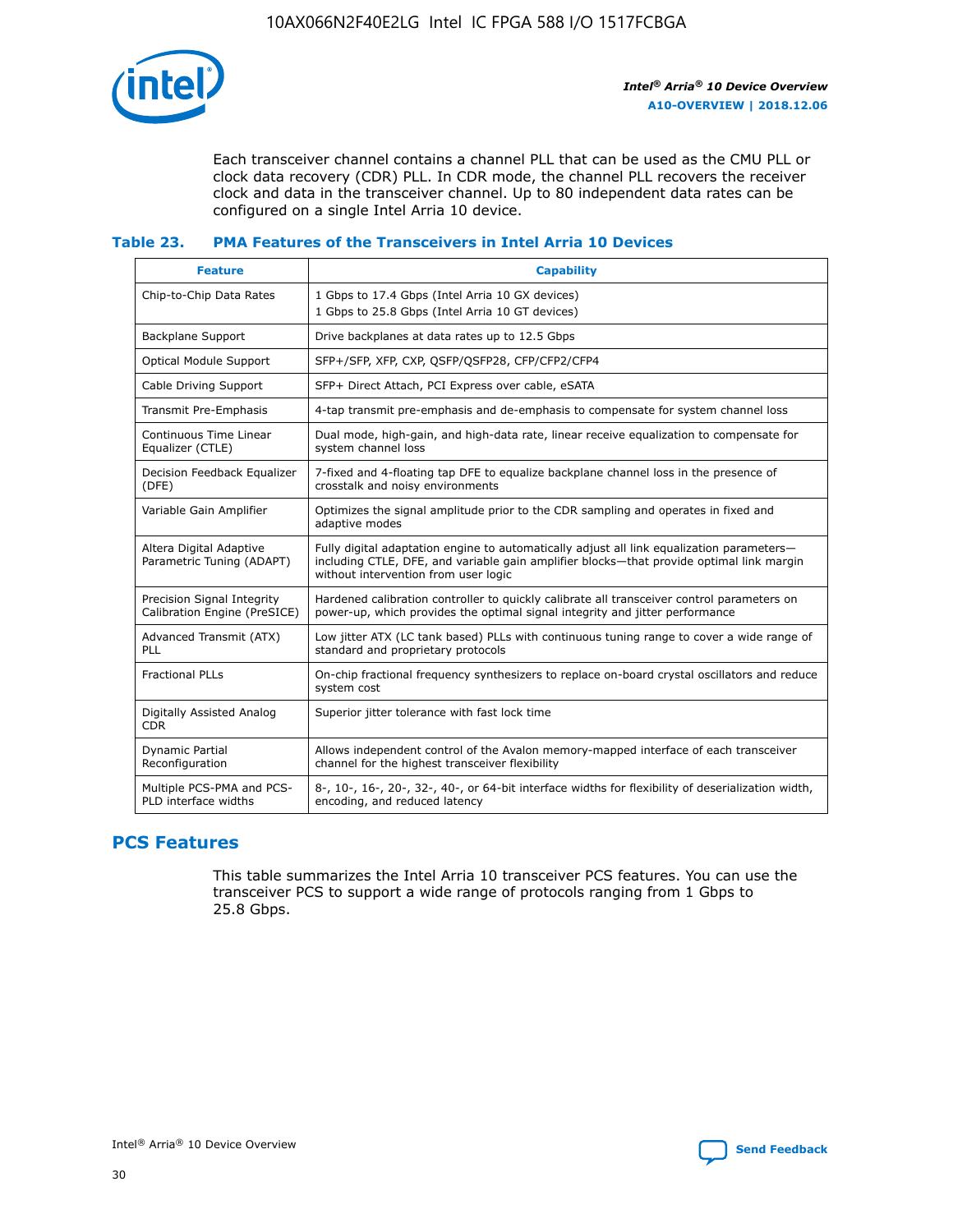

| <b>PCS</b>    | <b>Description</b>                                                                                                                                                                                                                                                                                                                                                                                             |
|---------------|----------------------------------------------------------------------------------------------------------------------------------------------------------------------------------------------------------------------------------------------------------------------------------------------------------------------------------------------------------------------------------------------------------------|
| Standard PCS  | Operates at a data rate up to 12 Gbps<br>Supports protocols such as PCI-Express, CPRI 4.2+, GigE, IEEE 1588 in Hard PCS<br>Implements other protocols using Basic/Custom (Standard PCS) transceiver<br>configuration rules.                                                                                                                                                                                    |
| Enhanced PCS  | Performs functions common to most serial data industry standards, such as word<br>alignment, encoding/decoding, and framing, before data is sent or received off-chip<br>through the PMA<br>• Handles data transfer to and from the FPGA fabric<br>Handles data transfer internally to and from the PMA<br>Provides frequency compensation<br>Performs channel bonding for multi-channel low skew applications |
| PCIe Gen3 PCS | Supports the seamless switching of Data and Clock between the Gen1, Gen2, and Gen3<br>data rates<br>Provides support for PIPE 3.0 features<br>Supports the PIPE interface with the Hard IP enabled, as well as with the Hard IP<br>bypassed                                                                                                                                                                    |

#### **Related Information**

- PCIe Gen1, Gen2, and Gen3 Hard IP on page 26
- Interlaken Support on page 26
- 10 Gbps Ethernet Support on page 26

## **PCS Protocol Support**

This table lists some of the protocols supported by the Intel Arria 10 transceiver PCS. For more information about the blocks in the transmitter and receiver data paths, refer to the related information.

| <b>Protocol</b>                                 | <b>Data Rate</b><br>(Gbps) | <b>Transceiver IP</b>       | <b>PCS Support</b>                      |
|-------------------------------------------------|----------------------------|-----------------------------|-----------------------------------------|
| PCIe Gen3 x1, x2, x4, x8                        | 8.0                        | Native PHY (PIPE)           | Standard PCS and PCIe<br>Gen3 PCS       |
| PCIe Gen2 x1, x2, x4, x8                        | 5.0                        | Native PHY (PIPE)           | <b>Standard PCS</b>                     |
| PCIe Gen1 x1, x2, x4, x8                        | 2.5                        | Native PHY (PIPE)           | Standard PCS                            |
| 1000BASE-X Gigabit Ethernet                     | 1.25                       | Native PHY                  | <b>Standard PCS</b>                     |
| 1000BASE-X Gigabit Ethernet with<br>IEEE 1588v2 | 1.25                       | Native PHY                  | Standard PCS                            |
| 10GBASE-R                                       | 10.3125                    | Native PHY                  | <b>Enhanced PCS</b>                     |
| 10GBASE-R with IEEE 1588v2                      | 10.3125                    | Native PHY                  | <b>Enhanced PCS</b>                     |
| 10GBASE-R with KR FEC                           | 10.3125                    | Native PHY                  | <b>Enhanced PCS</b>                     |
| 10GBASE-KR and 1000BASE-X                       | 10.3125                    | 1G/10GbE and 10GBASE-KR PHY | Standard PCS and<br><b>Enhanced PCS</b> |
| Interlaken (CEI-6G/11G)                         | 3.125 to 17.4              | Native PHY                  | <b>Enhanced PCS</b>                     |
| SFI-S/SFI-5.2                                   | 11.2                       | Native PHY                  | <b>Enhanced PCS</b>                     |
| $10G$ SDI                                       | 10.692                     | Native PHY                  | <b>Enhanced PCS</b>                     |
|                                                 |                            |                             | continued                               |



**[Send Feedback](mailto:FPGAtechdocfeedback@intel.com?subject=Feedback%20on%20Intel%20Arria%2010%20Device%20Overview%20(A10-OVERVIEW%202018.12.06)&body=We%20appreciate%20your%20feedback.%20In%20your%20comments,%20also%20specify%20the%20page%20number%20or%20paragraph.%20Thank%20you.) Intel®** Arria<sup>®</sup> 10 Device Overview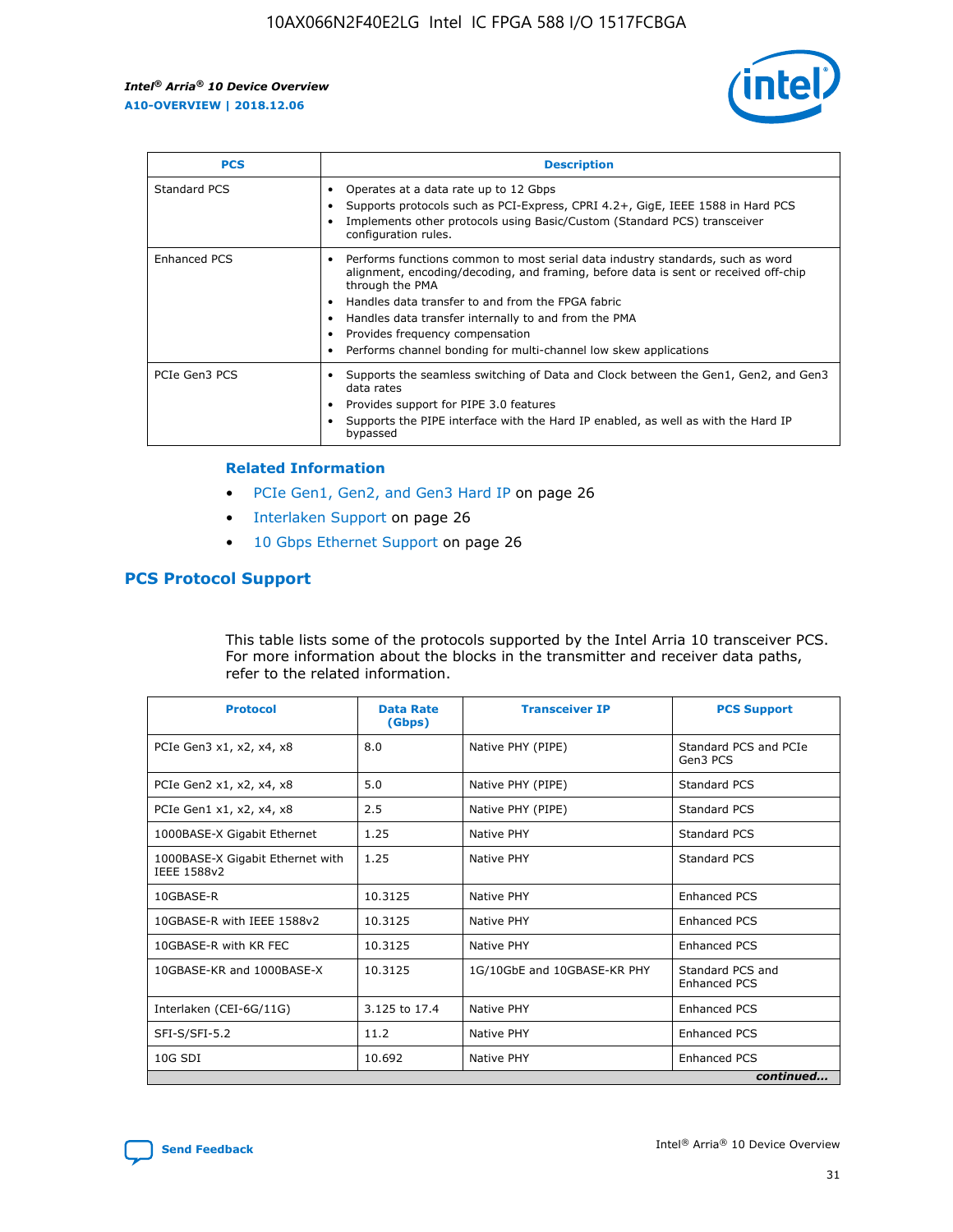

| <b>Protocol</b>      | <b>Data Rate</b><br>(Gbps) | <b>Transceiver IP</b> | <b>PCS Support</b> |
|----------------------|----------------------------|-----------------------|--------------------|
| CPRI 6.0 (64B/66B)   | 0.6144 to<br>10.1376       | Native PHY            | Enhanced PCS       |
| CPRI 4.2 (8B/10B)    | 0.6144 to<br>9.8304        | Native PHY            | Standard PCS       |
| OBSAI RP3 v4.2       | 0.6144 to 6.144            | Native PHY            | Standard PCS       |
| SD-SDI/HD-SDI/3G-SDI | $0.143(12)$ to<br>2.97     | Native PHY            | Standard PCS       |

## **Related Information**

#### [Intel Arria 10 Transceiver PHY User Guide](https://www.intel.com/content/www/us/en/programmable/documentation/nik1398707230472.html#nik1398707091164)

Provides more information about the supported transceiver protocols and PHY IP, the PMA architecture, and the standard, enhanced, and PCIe Gen3 PCS architecture.

# **SoC with Hard Processor System**

Each SoC device combines an FPGA fabric and a hard processor system (HPS) in a single device. This combination delivers the flexibility of programmable logic with the power and cost savings of hard IP in these ways:

- Reduces board space, system power, and bill of materials cost by eliminating a discrete embedded processor
- Allows you to differentiate the end product in both hardware and software, and to support virtually any interface standard
- Extends the product life and revenue through in-field hardware and software updates

 $(12)$  The 0.143 Gbps data rate is supported using oversampling of user logic that you must implement in the FPGA fabric.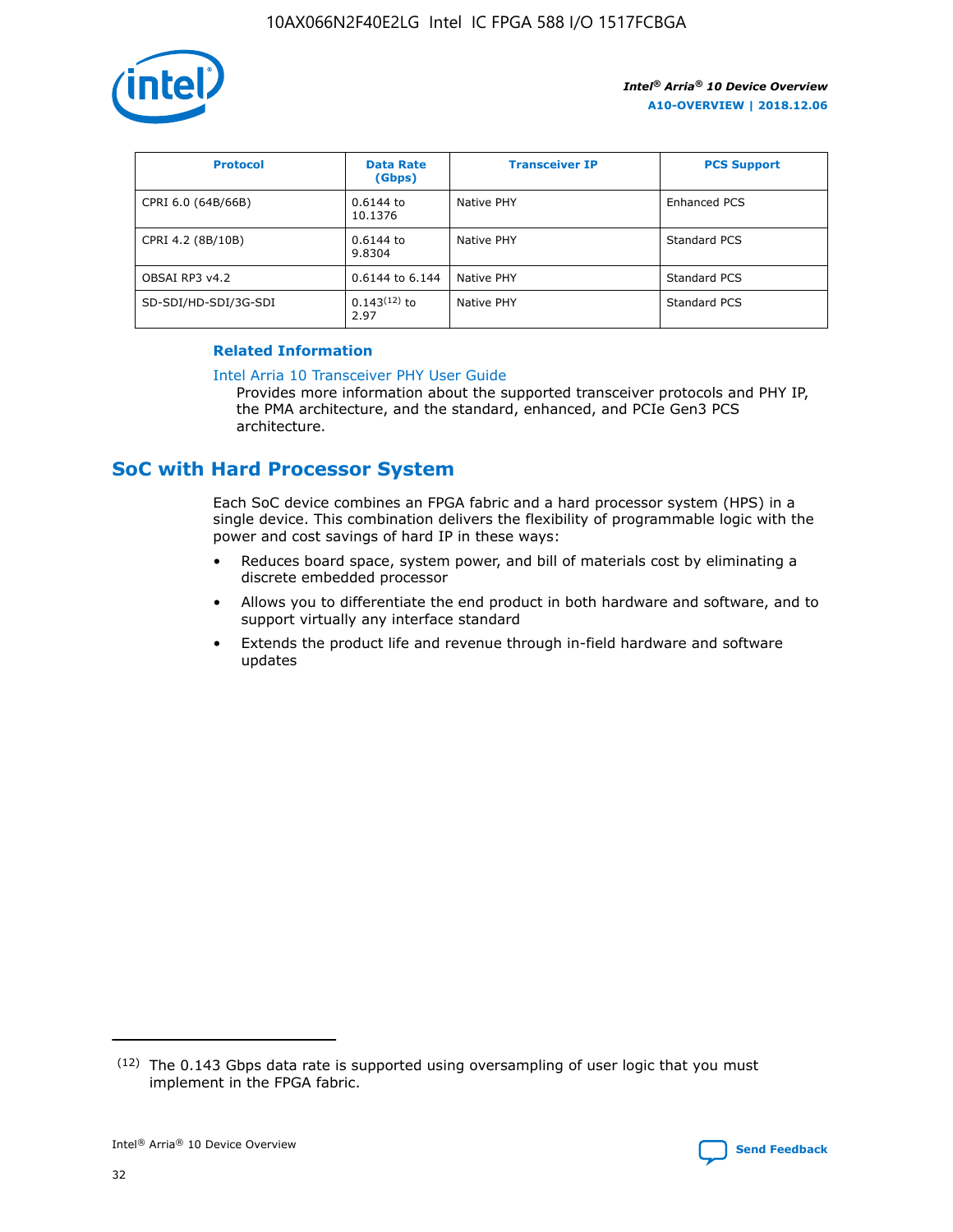

#### **Figure 9. HPS Block Diagram**

This figure shows a block diagram of the HPS with the dual ARM Cortex-A9 MPCore processor.



## **Key Advantages of 20-nm HPS**

The 20-nm HPS strikes a balance between enabling maximum software compatibility with 28-nm SoCs while still improving upon the 28-nm HPS architecture. These improvements address the requirements of the next generation target markets such as wireless and wireline communications, compute and storage equipment, broadcast and military in terms of performance, memory bandwidth, connectivity via backplane and security.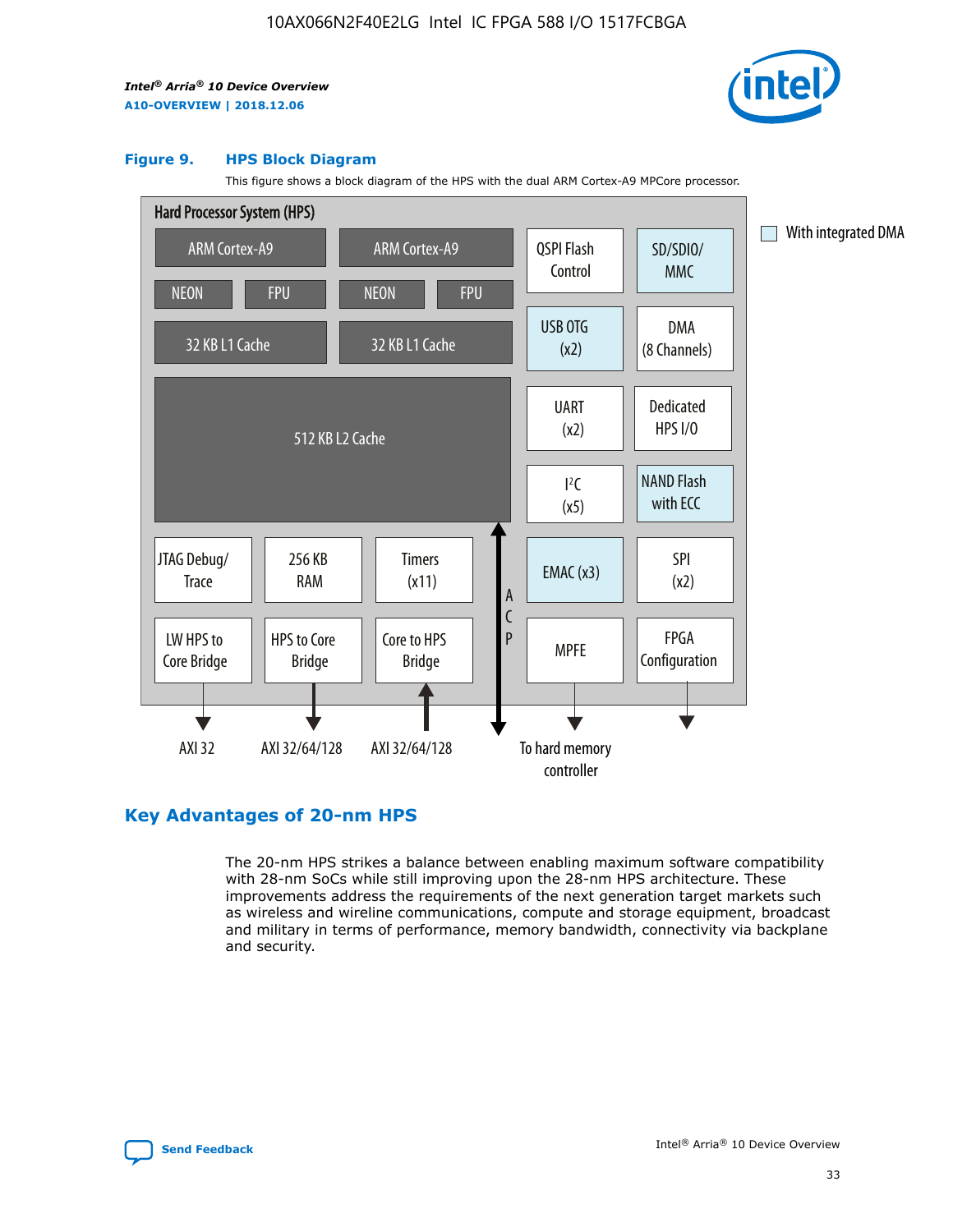

## **Table 24. Improvements in 20 nm HPS**

This table lists the key improvements of the 20 nm HPS compared to the 28 nm HPS.

| Advantages/<br><b>Improvements</b>                          | <b>Description</b>                                                                                                                                                                                                                                                                                                                                                                                                                                                                                                                                                                                                                                                                                                                                                                                                                                                                                                                   |
|-------------------------------------------------------------|--------------------------------------------------------------------------------------------------------------------------------------------------------------------------------------------------------------------------------------------------------------------------------------------------------------------------------------------------------------------------------------------------------------------------------------------------------------------------------------------------------------------------------------------------------------------------------------------------------------------------------------------------------------------------------------------------------------------------------------------------------------------------------------------------------------------------------------------------------------------------------------------------------------------------------------|
| Increased performance and<br>overdrive capability           | While the nominal processor frequency is 1.2 GHz, the 20 nm HPS offers an "overdrive"<br>feature which enables a higher processor operating frequency. This requires a higher supply<br>voltage value that is unique to the HPS and may require a separate requlator.                                                                                                                                                                                                                                                                                                                                                                                                                                                                                                                                                                                                                                                                |
| Increased processor memory<br>bandwidth and DDR4<br>support | Up to 64-bit DDR4 memory at 2,400 Mbps support is available for the processor. The hard<br>memory controller for the HPS comprises a multi-port front end that manages connections<br>to a single port memory controller. The multi-port front end allows logic core and the HPS<br>to share ports and thereby the available bandwidth of the memory controller.                                                                                                                                                                                                                                                                                                                                                                                                                                                                                                                                                                     |
| Flexible I/O sharing                                        | An advanced I/O pin muxing scheme allows improved sharing of I/O between the HPS and<br>the core logic. The following types of I/O are available for SoC:<br>17 dedicated I/Os-physically located inside the HPS block and are not accessible to<br>logic within the core. The 17 dedicated I/Os are used for HPS clock, resets, and<br>interfacing with boot devices, QSPI, and SD/MMC.<br>48 direct shared I/O-located closest to the HPS block and are ideal for high speed HPS<br>peripherals such as EMAC, USB, and others. There is one bank of 48 I/Os that supports<br>direct sharing where the 48 I/Os can be shared 12 I/Os at a time.<br>Standard (shared) I/O-all standard I/Os can be shared by the HPS peripherals and any<br>$\bullet$<br>logic within the core. For designs where more than 48 I/Os are required to fully use all<br>the peripherals in the HPS, these I/Os can be connected through the core logic. |
| <b>EMAC</b> core                                            | Three EMAC cores are available in the HPS. The EMAC cores enable an application to<br>support two redundant Ethernet connections; for example, backplane, or two EMAC cores<br>for managing IEEE 1588 time stamp information while allowing a third EMAC core for debug<br>and configuration. All three EMACs can potentially share the same time stamps, simplifying<br>the 1588 time stamping implementation. A new serial time stamp interface allows core<br>logic to access and read the time stamp values. The integrated EMAC controllers can be<br>connected to external Ethernet PHY through the provided MDIO or I <sup>2</sup> C interface.                                                                                                                                                                                                                                                                               |
| On-chip memory                                              | The on-chip memory is updated to 256 KB support and can support larger data sets and<br>real time algorithms.                                                                                                                                                                                                                                                                                                                                                                                                                                                                                                                                                                                                                                                                                                                                                                                                                        |
| <b>ECC</b> enhancements                                     | Improvements in L2 Cache ECC management allow identification of errors down to the<br>address level. ECC enhancements also enable improved error injection and status reporting<br>via the introduction of new memory mapped access to syndrome and data signals.                                                                                                                                                                                                                                                                                                                                                                                                                                                                                                                                                                                                                                                                    |
| HPS to FPGA Interconnect<br>Backbone                        | Although the HPS and the Logic Core can operate independently, they are tightly coupled<br>via a high-bandwidth system interconnect built from high-performance ARM AMBA AXI bus<br>bridges. IP bus masters in the FPGA fabric have access to HPS bus slaves via the FPGA-to-<br>HPS interconnect. Similarly, HPS bus masters have access to bus slaves in the core fabric<br>via the HPS-to-FPGA bridge. Both bridges are AMBA AXI-3 compliant and support<br>simultaneous read and write transactions. Up to three masters within the core fabric can<br>share the HPS SDRAM controller with the processor. Additionally, the processor can be used<br>to configure the core fabric under program control via a dedicated 32-bit configuration port.                                                                                                                                                                               |
| FPGA configuration and HPS<br>booting                       | The FPGA fabric and HPS in the SoCs are powered independently. You can reduce the clock<br>frequencies or gate the clocks to reduce dynamic power.<br>You can configure the FPGA fabric and boot the HPS independently, in any order, providing<br>you with more design flexibility.                                                                                                                                                                                                                                                                                                                                                                                                                                                                                                                                                                                                                                                 |
| Security                                                    | New security features have been introduced for anti-tamper management, secure boot,<br>encryption (AES), and authentication (SHA).                                                                                                                                                                                                                                                                                                                                                                                                                                                                                                                                                                                                                                                                                                                                                                                                   |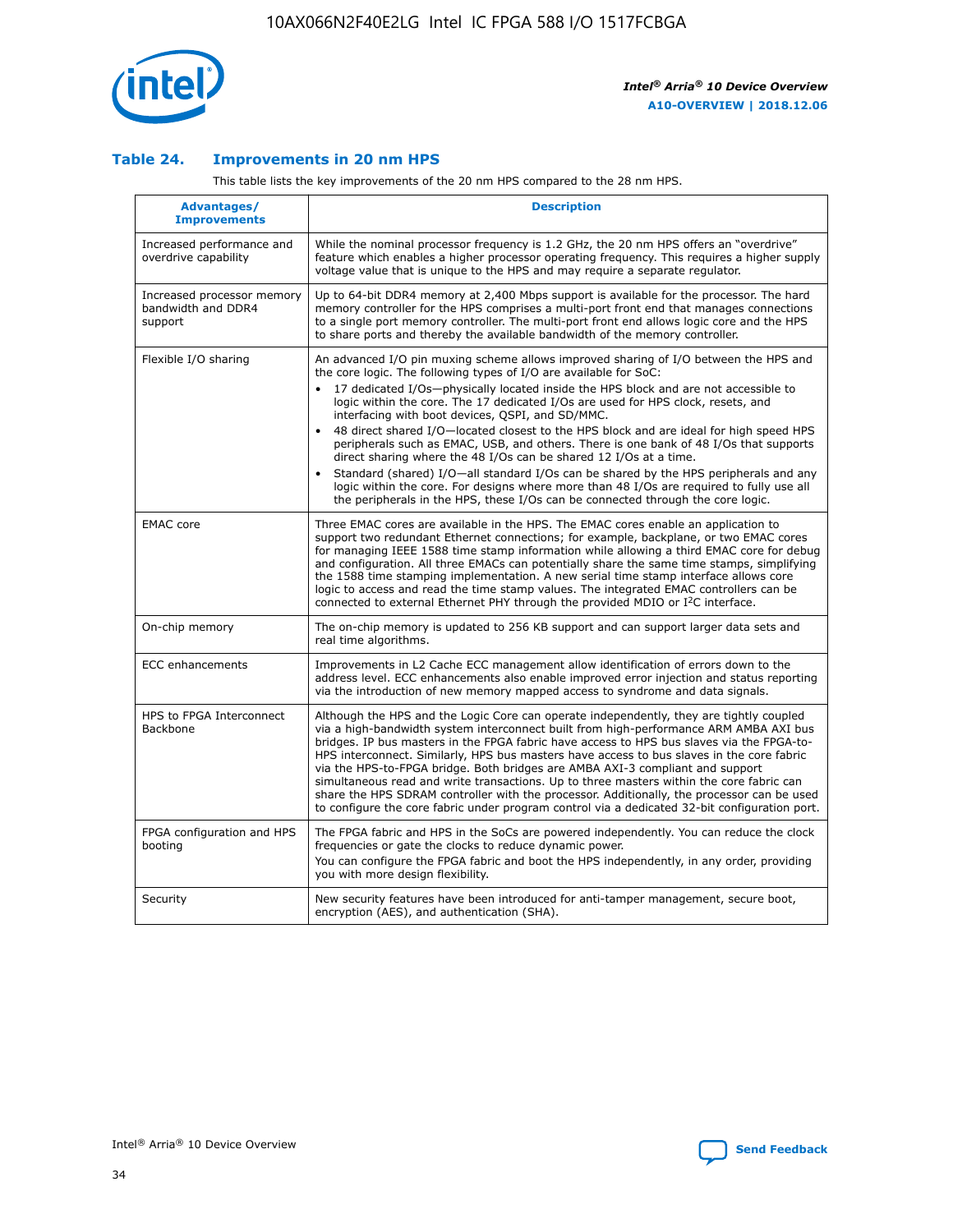

## **Features of the HPS**

The HPS has the following features:

- 1.2-GHz, dual-core ARM Cortex-A9 MPCore processor with up to 1.5-GHz via overdrive
	- ARMv7-A architecture that runs 32-bit ARM instructions, 16-bit and 32-bit Thumb instructions, and 8-bit Java byte codes in Jazelle style
	- Superscalar, variable length, out-of-order pipeline with dynamic branch prediction
	- Instruction Efficiency 2.5 MIPS/MHz, which provides total performance of 7500 MIPS at 1.5 GHz
- Each processor core includes:
	- 32 KB of L1 instruction cache, 32 KB of L1 data cache
	- Single- and double-precision floating-point unit and NEON media engine
	- CoreSight debug and trace technology
	- Snoop Control Unit (SCU) and Acceleration Coherency Port (ACP)
- 512 KB of shared L2 cache
- 256 KB of scratch RAM
- Hard memory controller with support for DDR3, DDR4 and optional error correction code (ECC) support
- Multiport Front End (MPFE) Scheduler interface to the hard memory controller
- 8-channel direct memory access (DMA) controller
- QSPI flash controller with SIO, DIO, QIO SPI Flash support
- NAND flash controller (ONFI 1.0 or later) with DMA and ECC support, updated to support 8 and 16-bit Flash devices and new command DMA to offload CPU for fast power down recovery
- Updated SD/SDIO/MMC controller to eMMC 4.5 with DMA with CE-ATA digital command support
- 3 10/100/1000 Ethernet media access control (MAC) with DMA
- 2 USB On-the-Go (OTG) controllers with DMA
- $\bullet$  5 I<sup>2</sup>C controllers (3 can be used by EMAC for MIO to external PHY)
- 2 UART 16550 Compatible controllers
- 4 serial peripheral interfaces (SPI) (2 Master, 2 Slaves)
- 62 programmable general-purpose I/Os, which includes 48 direct share I/Os that allows the HPS peripherals to connect directly to the FPGA I/Os
- 7 general-purpose timers
- 4 watchdog timers
- Anti-tamper, Secure Boot, Encryption (AES) and Authentication (SHA)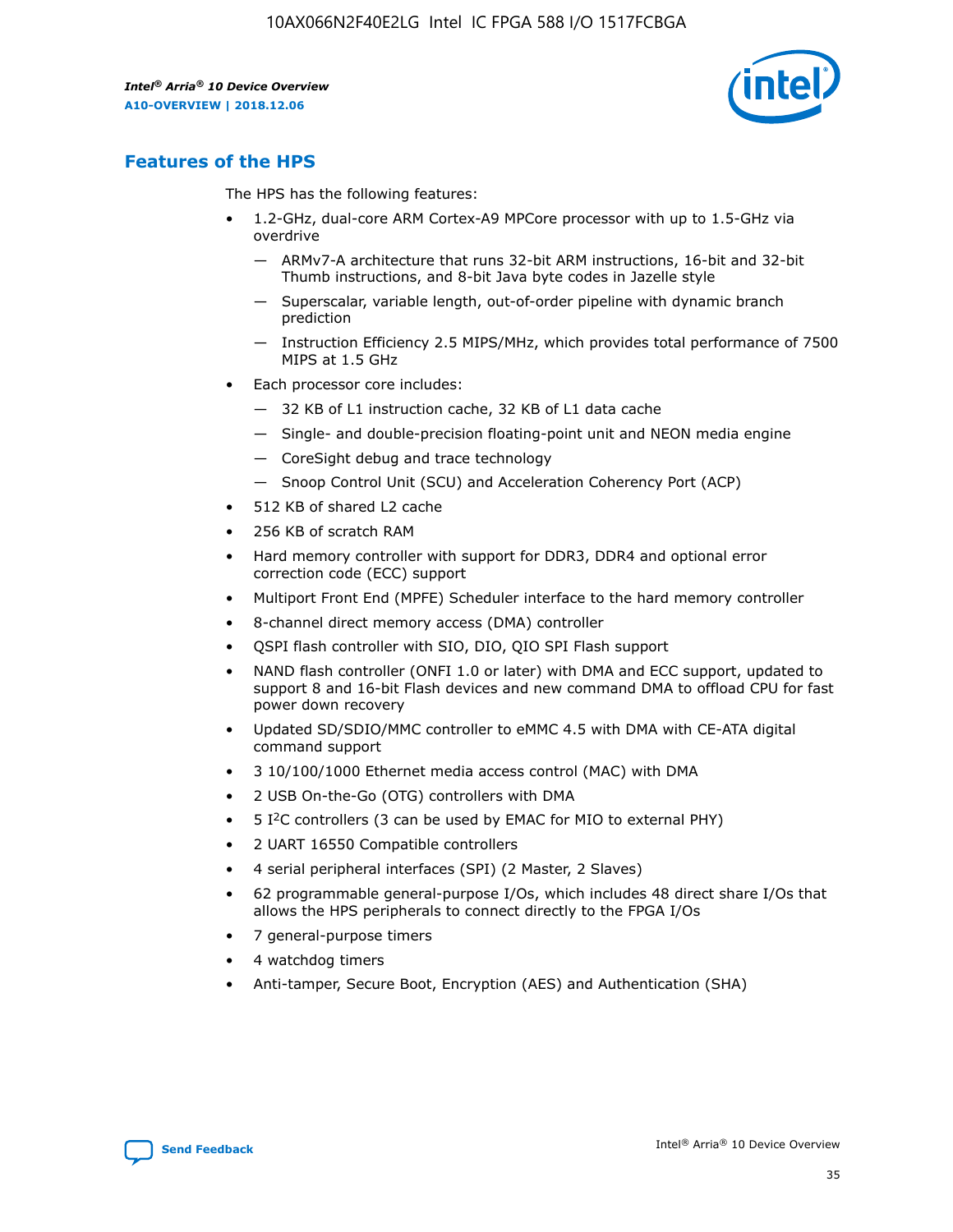

## **System Peripherals and Debug Access Port**

Each Ethernet MAC, USB OTG, NAND flash controller, and SD/MMC controller module has an integrated DMA controller. For modules without an integrated DMA controller, an additional DMA controller module provides up to eight channels of high-bandwidth data transfers. Peripherals that communicate off-chip are multiplexed with other peripherals at the HPS pin level. This allows you to choose which peripherals interface with other devices on your PCB.

The debug access port provides interfaces to industry standard JTAG debug probes and supports ARM CoreSight debug and core traces to facilitate software development.

## **HPS–FPGA AXI Bridges**

The HPS–FPGA bridges, which support the Advanced Microcontroller Bus Architecture (AMBA) Advanced eXtensible Interface (AXI™) specifications, consist of the following bridges:

- FPGA-to-HPS AMBA AXI bridge—a high-performance bus supporting 32, 64, and 128 bit data widths that allows the FPGA fabric to issue transactions to slaves in the HPS.
- HPS-to-FPGA Avalon/AMBA AXI bridge—a high-performance bus supporting 32, 64, and 128 bit data widths that allows the HPS to issue transactions to slaves in the FPGA fabric.
- Lightweight HPS-to-FPGA AXI bridge—a lower latency 32 bit width bus that allows the HPS to issue transactions to soft peripherals in the FPGA fabric. This bridge is primarily used for control and status register (CSR) accesses to peripherals in the FPGA fabric.

The HPS–FPGA AXI bridges allow masters in the FPGA fabric to communicate with slaves in the HPS logic, and vice versa. For example, the HPS-to-FPGA AXI bridge allows you to share memories instantiated in the FPGA fabric with one or both microprocessors in the HPS, while the FPGA-to-HPS AXI bridge allows logic in the FPGA fabric to access the memory and peripherals in the HPS.

Each HPS–FPGA bridge also provides asynchronous clock crossing for data transferred between the FPGA fabric and the HPS.

#### **HPS SDRAM Controller Subsystem**

The HPS SDRAM controller subsystem contains a multiport SDRAM controller and DDR PHY that are shared between the FPGA fabric (through the FPGA-to-HPS SDRAM interface), the level 2 (L2) cache, and the level 3 (L3) system interconnect. The FPGA-to-HPS SDRAM interface supports AMBA AXI and Avalon® Memory-Mapped (Avalon-MM) interface standards, and provides up to six individual ports for access by masters implemented in the FPGA fabric.

The HPS SDRAM controller supports up to 3 masters (command ports), 3x 64-bit read data ports and 3x 64-bit write data ports.

To maximize memory performance, the SDRAM controller subsystem supports command and data reordering, deficit round-robin arbitration with aging, and high-priority bypass features.

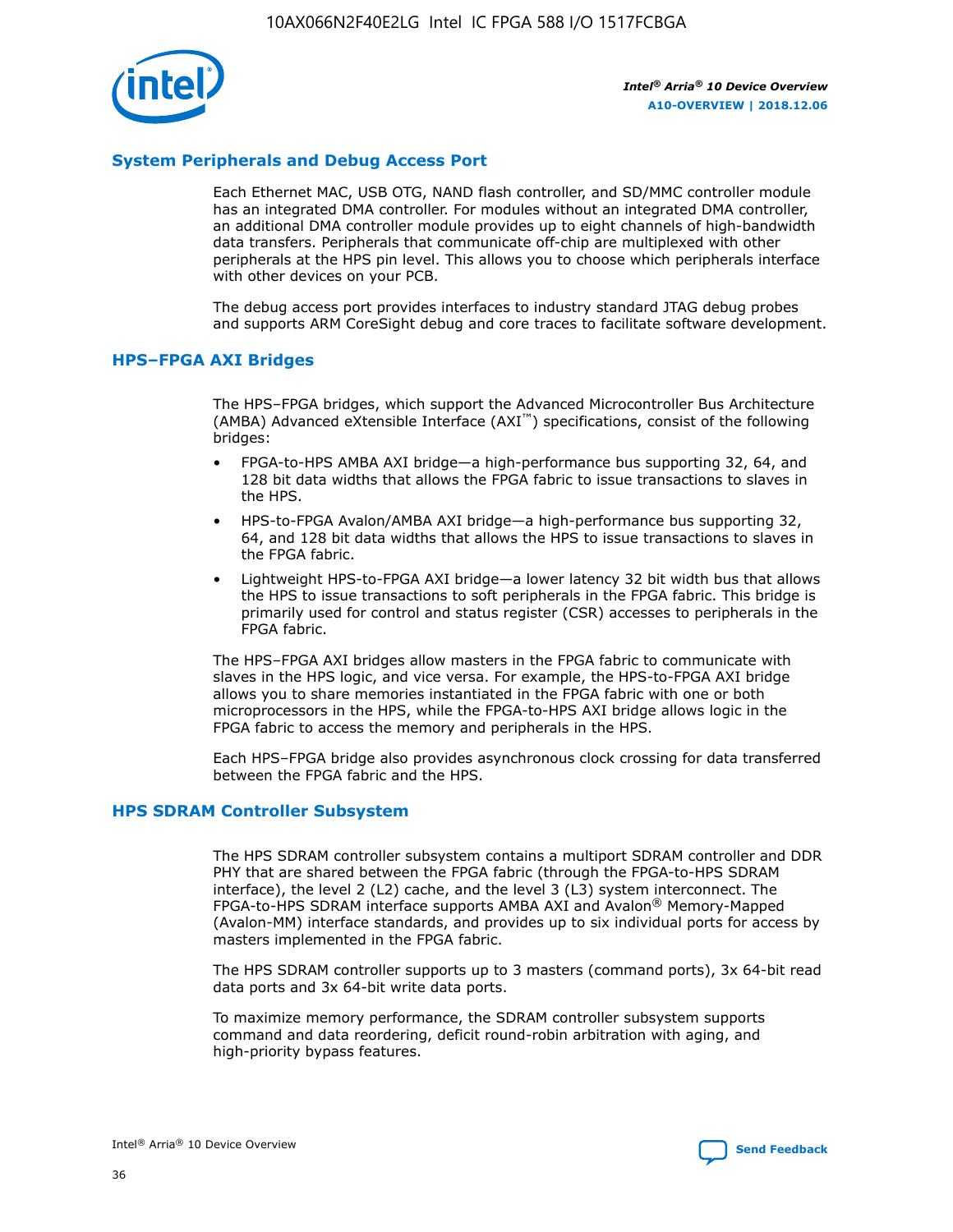

## **FPGA Configuration and HPS Booting**

The FPGA fabric and HPS in the SoC FPGA must be powered at the same time. You can reduce the clock frequencies or gate the clocks to reduce dynamic power.

Once powered, the FPGA fabric and HPS can be configured independently thus providing you with more design flexibility:

- You can boot the HPS independently. After the HPS is running, the HPS can fully or partially reconfigure the FPGA fabric at any time under software control. The HPS can also configure other FPGAs on the board through the FPGA configuration controller.
- Configure the FPGA fabric first, and then boot the HPS from memory accessible to the FPGA fabric.

## **Hardware and Software Development**

For hardware development, you can configure the HPS and connect your soft logic in the FPGA fabric to the HPS interfaces using the Platform Designer system integration tool in the Intel Quartus Prime software.

For software development, the ARM-based SoC FPGA devices inherit the rich software development ecosystem available for the ARM Cortex-A9 MPCore processor. The software development process for Intel SoC FPGAs follows the same steps as those for other SoC devices from other manufacturers. Support for Linux\*, VxWorks\*, and other operating systems are available for the SoC FPGAs. For more information on the operating systems support availability, contact the Intel FPGA sales team.

You can begin device-specific firmware and software development on the Intel SoC FPGA Virtual Target. The Virtual Target is a fast PC-based functional simulation of a target development system—a model of a complete development board. The Virtual Target enables the development of device-specific production software that can run unmodified on actual hardware.

## **Dynamic and Partial Reconfiguration**

The Intel Arria 10 devices support dynamic and partial reconfiguration. You can use dynamic and partial reconfiguration simultaneously to enable seamless reconfiguration of both the device core and transceivers.

## **Dynamic Reconfiguration**

You can reconfigure the PMA and PCS blocks while the device continues to operate. This feature allows you to change the data rates, protocol, and analog settings of a channel in a transceiver bank without affecting on-going data transfer in other transceiver banks. This feature is ideal for applications that require dynamic multiprotocol or multirate support.

## **Partial Reconfiguration**

Using partial reconfiguration, you can reconfigure some parts of the device while keeping the device in operation.

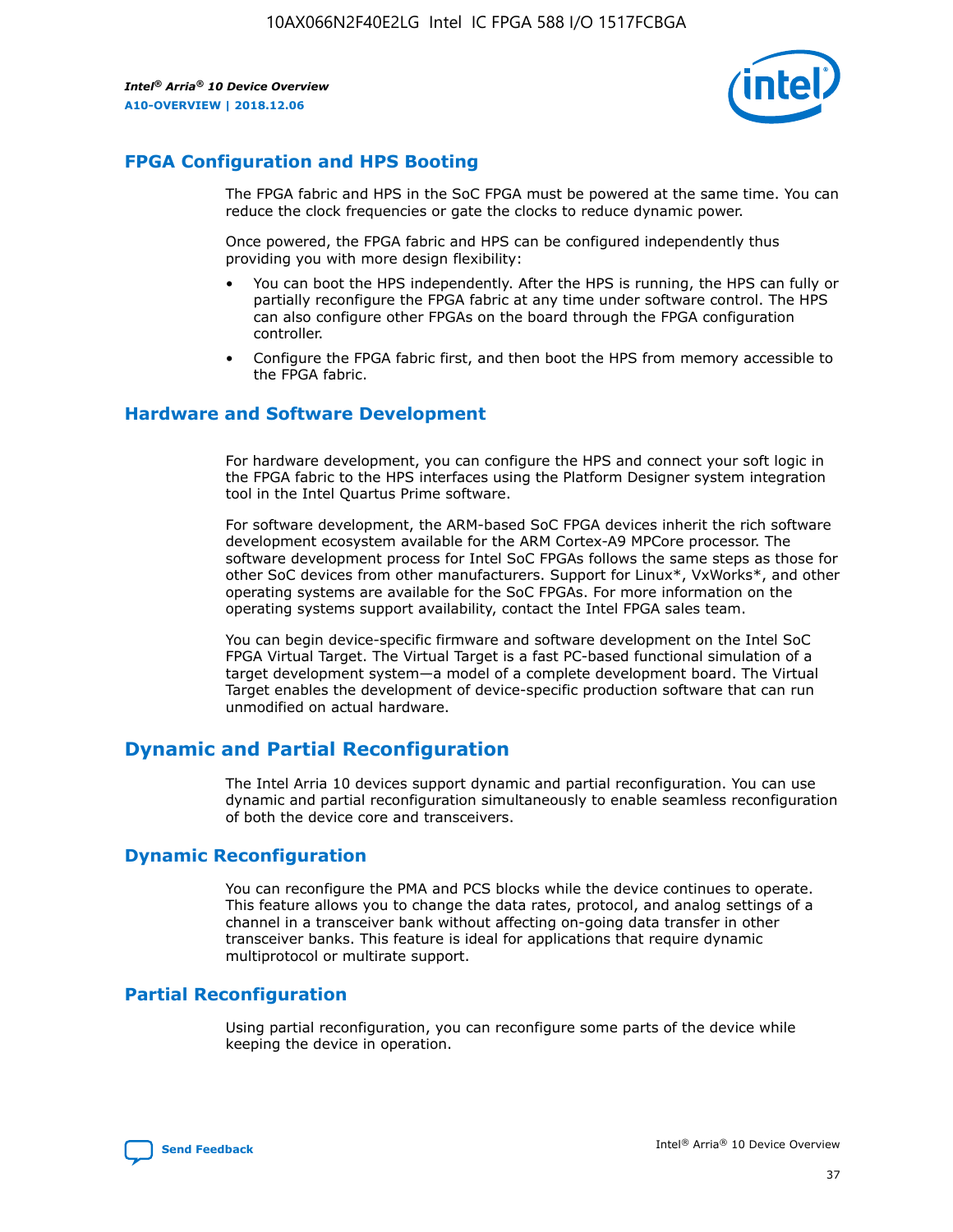

Instead of placing all device functions in the FPGA fabric, you can store some functions that do not run simultaneously in external memory and load them only when required. This capability increases the effective logic density of the device, and lowers cost and power consumption.

In the Intel solution, you do not have to worry about intricate device architecture to perform a partial reconfiguration. The partial reconfiguration capability is built into the Intel Quartus Prime design software, making such time-intensive task simple.

Intel Arria 10 devices support partial reconfiguration in the following configuration options:

- Using an internal host:
	- All supported configuration modes where the FPGA has access to external memory devices such as serial and parallel flash memory.
	- Configuration via Protocol [CvP (PCIe)]
- Using an external host—passive serial (PS), fast passive parallel (FPP) x8, FPP x16, and FPP x32 I/O interface.

# **Enhanced Configuration and Configuration via Protocol**

## **Table 25. Configuration Schemes and Features of Intel Arria 10 Devices**

Intel Arria 10 devices support 1.8 V programming voltage and several configuration schemes.

| <b>Scheme</b>                                                          | <b>Data</b><br><b>Width</b> | <b>Max Clock</b><br>Rate<br>(MHz) | <b>Max Data</b><br>Rate<br>(Mbps)<br>(13) | <b>Decompression</b> | <b>Design</b><br>Security <sup>(1</sup><br>4) | <b>Partial</b><br><b>Reconfiguration</b><br>(15) | <b>Remote</b><br><b>System</b><br><b>Update</b> |
|------------------------------------------------------------------------|-----------------------------|-----------------------------------|-------------------------------------------|----------------------|-----------------------------------------------|--------------------------------------------------|-------------------------------------------------|
| <b>JTAG</b>                                                            | 1 bit                       | 33                                | 33                                        |                      |                                               | Yes(16)                                          |                                                 |
| Active Serial (AS)<br>through the<br>EPCO-L<br>configuration<br>device | 1 bit,<br>4 bits            | 100                               | 400                                       | Yes                  | Yes                                           | $Y_{PS}(16)$                                     | Yes                                             |
| Passive serial (PS)<br>through CPLD or<br>external<br>microcontroller  | 1 bit                       | 100                               | 100                                       | Yes                  | Yes                                           | Yes(16)                                          | Parallel<br>Flash<br>Loader<br>(PFL) IP<br>core |
|                                                                        |                             |                                   |                                           |                      |                                               |                                                  | continued                                       |

<sup>(13)</sup> Enabling either compression or design security features affects the maximum data rate. Refer to the Intel Arria 10 Device Datasheet for more information.

<sup>(14)</sup> Encryption and compression cannot be used simultaneously.

 $(15)$  Partial reconfiguration is an advanced feature of the device family. If you are interested in using partial reconfiguration, contact Intel for support.

 $(16)$  Partial configuration can be performed only when it is configured as internal host.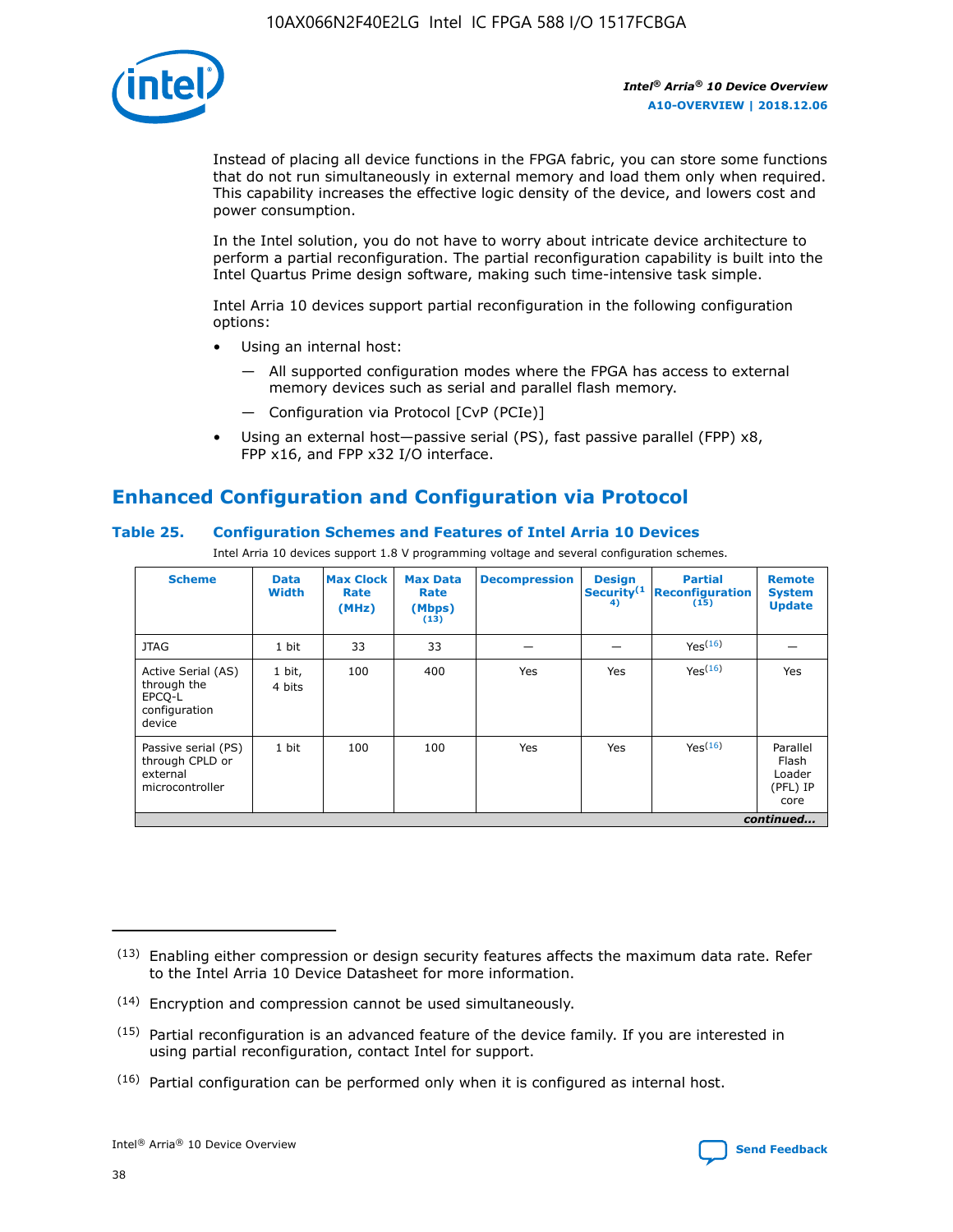

| <b>Scheme</b>                                    | <b>Data</b><br><b>Width</b> | <b>Max Clock</b><br>Rate<br>(MHz) | <b>Max Data</b><br>Rate<br>(Mbps)<br>(13) | <b>Decompression</b> | <b>Design</b><br>Security <sup>(1</sup><br>4) | <b>Partial</b><br><b>Reconfiguration</b><br>(15) | <b>Remote</b><br><b>System</b><br><b>Update</b> |
|--------------------------------------------------|-----------------------------|-----------------------------------|-------------------------------------------|----------------------|-----------------------------------------------|--------------------------------------------------|-------------------------------------------------|
| Fast passive                                     | 8 bits                      | 100                               | 3200                                      | <b>Yes</b>           | Yes                                           | Yes(17)                                          | PFL IP                                          |
| parallel (FPP)<br>through CPLD or                | 16 bits                     |                                   |                                           | Yes                  | Yes                                           |                                                  | core                                            |
| external<br>microcontroller                      | 32 bits                     |                                   |                                           | Yes                  | Yes                                           |                                                  |                                                 |
| Configuration via                                | 16 bits                     | 100                               | 3200                                      | Yes                  | Yes                                           | Yes <sup>(17)</sup>                              |                                                 |
| <b>HPS</b>                                       | 32 bits                     |                                   |                                           | Yes                  | Yes                                           |                                                  |                                                 |
| Configuration via<br>Protocol [CvP<br>$(PCIe^*)$ | x1, x2,<br>x4, x8<br>lanes  |                                   | 8000                                      | Yes                  | Yes                                           | Yes <sup>(16)</sup>                              |                                                 |

You can configure Intel Arria 10 devices through PCIe using Configuration via Protocol (CvP). The Intel Arria 10 CvP implementation conforms to the PCIe 100 ms power-up-to-active time requirement.

#### **Related Information**

[Configuration via Protocol \(CvP\) Implementation in Intel FPGAs User Guide](https://www.intel.com/content/www/us/en/programmable/documentation/dsu1441819344145.html#dsu1442269728522) Provides more information about the CvP configuration scheme.

# **SEU Error Detection and Correction**

Intel Arria 10 devices offer robust and easy-to-use single-event upset (SEU) error detection and correction circuitry.

The detection and correction circuitry includes protection for Configuration RAM (CRAM) programming bits and user memories. The CRAM is protected by a continuously running CRC error detection circuit with integrated ECC that automatically corrects one or two errors and detects higher order multi-bit errors. When more than two errors occur, correction is available through reloading of the core programming file, providing a complete design refresh while the FPGA continues to operate.

The physical layout of the Intel Arria 10 CRAM array is optimized to make the majority of multi-bit upsets appear as independent single-bit or double-bit errors which are automatically corrected by the integrated CRAM ECC circuitry. In addition to the CRAM protection, the M20K memory blocks also include integrated ECC circuitry and are layout-optimized for error detection and correction. The MLAB does not have ECC.

(14) Encryption and compression cannot be used simultaneously.

<sup>(17)</sup> Supported at a maximum clock rate of 100 MHz.



 $(13)$  Enabling either compression or design security features affects the maximum data rate. Refer to the Intel Arria 10 Device Datasheet for more information.

 $(15)$  Partial reconfiguration is an advanced feature of the device family. If you are interested in using partial reconfiguration, contact Intel for support.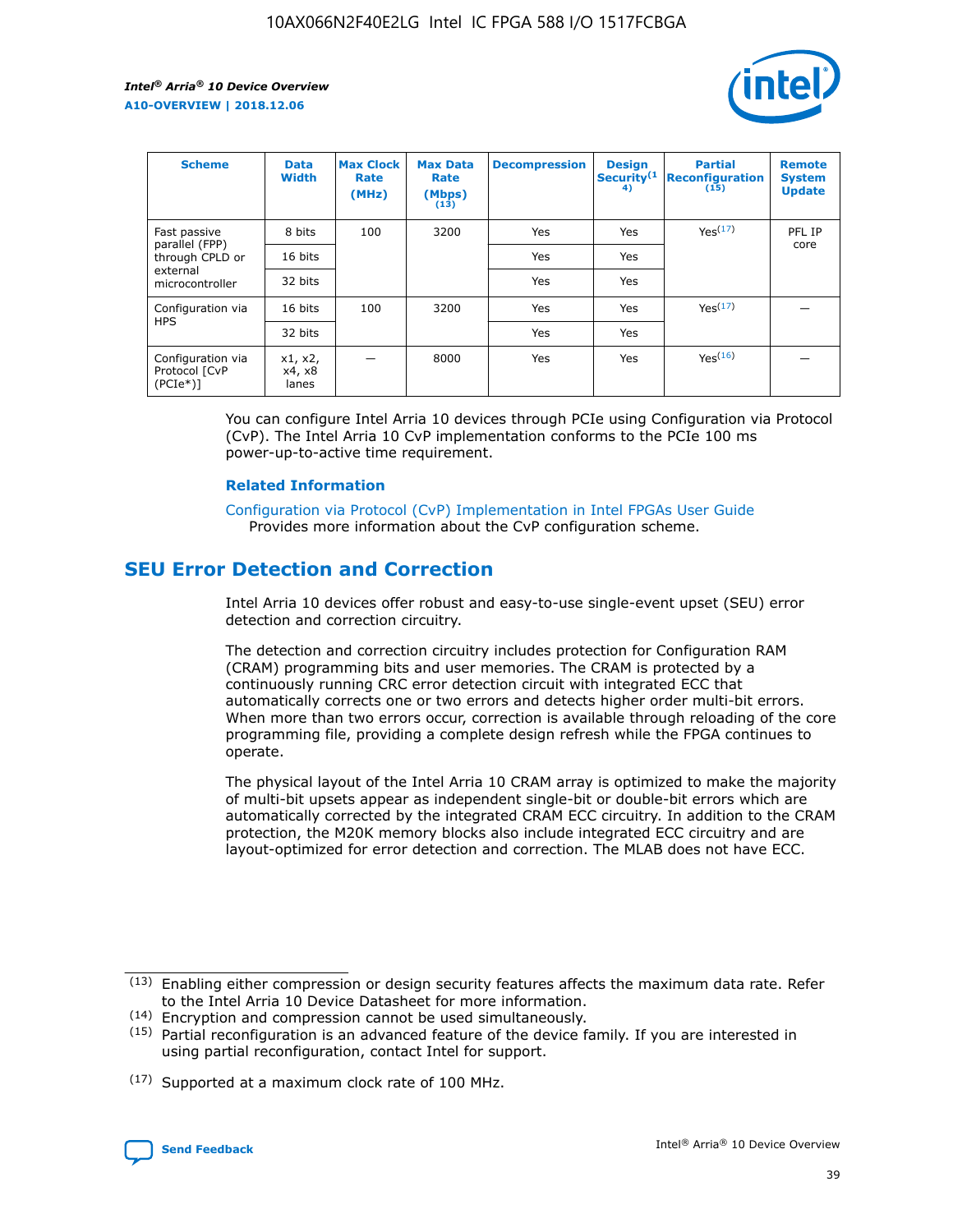

## **Power Management**

Intel Arria 10 devices leverage the advanced 20 nm process technology, a low 0.9 V core power supply, an enhanced core architecture, and several optional power reduction techniques to reduce total power consumption by as much as 40% compared to Arria V devices and as much as 60% compared to Stratix V devices.

The optional power reduction techniques in Intel Arria 10 devices include:

- **SmartVID**—a code is programmed into each device during manufacturing that allows a smart regulator to operate the device at lower core  $V_{CC}$  while maintaining performance
- **Programmable Power Technology**—non-critical timing paths are identified by the Intel Quartus Prime software and the logic in these paths is biased for low power instead of high performance
- **Low Static Power Options**—devices are available with either standard static power or low static power while maintaining performance

Furthermore, Intel Arria 10 devices feature Intel's industry-leading low power transceivers and include a number of hard IP blocks that not only reduce logic resources but also deliver substantial power savings compared to soft implementations. In general, hard IP blocks consume up to 90% less power than the equivalent soft logic implementations.

# **Incremental Compilation**

The Intel Quartus Prime software incremental compilation feature reduces compilation time and helps preserve performance to ease timing closure. The incremental compilation feature enables the partial reconfiguration flow for Intel Arria 10 devices.

Incremental compilation supports top-down, bottom-up, and team-based design flows. This feature facilitates modular, hierarchical, and team-based design flows where different designers compile their respective design sections in parallel. Furthermore, different designers or IP providers can develop and optimize different blocks of the design independently. These blocks can then be imported into the top level project.

# **Document Revision History for Intel Arria 10 Device Overview**

| <b>Document</b><br><b>Version</b> | <b>Changes</b>                                                                                                                                                                                                                                                              |
|-----------------------------------|-----------------------------------------------------------------------------------------------------------------------------------------------------------------------------------------------------------------------------------------------------------------------------|
| 2018.12.06                        | Added links to Intel Arria 10 device errata documents.<br>Removed automotive temperature option from the Intel Arria 10 GX devices.<br>Removed -3 fabric speed grade from the Intel Arria 10 GT devices.<br>Updated power options for the Intel Arria 10 GX and GT devices. |
| 2018.04.09                        | Updated the lowest $V_{CC}$ from 0.83 V to 0.82 V in the topic listing a summary of the device features.                                                                                                                                                                    |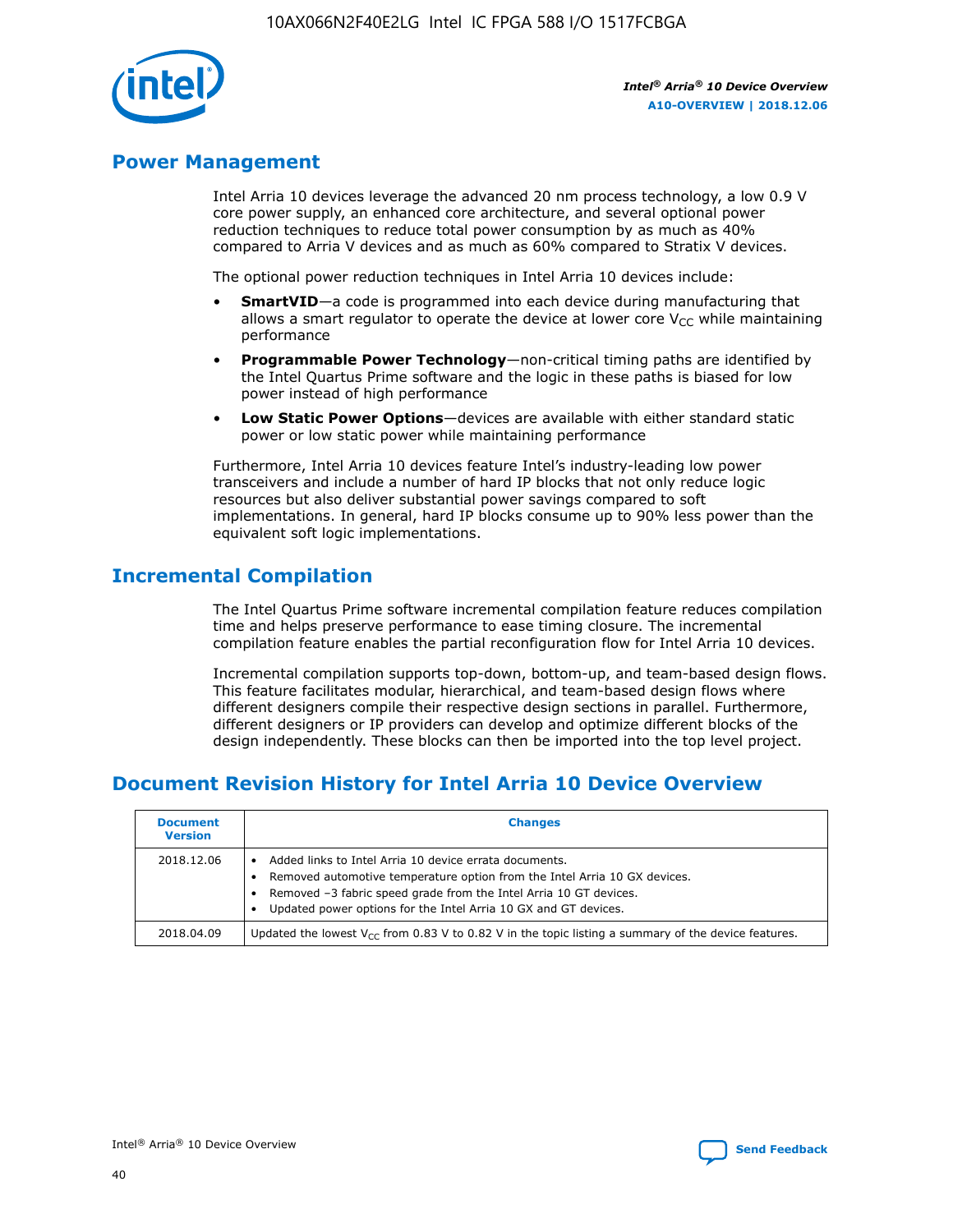*Intel® Arria® 10 Device Overview* **A10-OVERVIEW | 2018.12.06**



| <b>Date</b>    | <b>Version</b> | <b>Changes</b>                                                                                                                                                                                                                                                                                                                                                                                                                                                                                                                                                                                                                                                                                                                                                                                                                                                                                                                                                            |
|----------------|----------------|---------------------------------------------------------------------------------------------------------------------------------------------------------------------------------------------------------------------------------------------------------------------------------------------------------------------------------------------------------------------------------------------------------------------------------------------------------------------------------------------------------------------------------------------------------------------------------------------------------------------------------------------------------------------------------------------------------------------------------------------------------------------------------------------------------------------------------------------------------------------------------------------------------------------------------------------------------------------------|
| January 2018   | 2018.01.17     | Updated the maximum data rate for HPS (Intel Arria 10 SX devices<br>external memory interface DDR3 controller from 2,166 Mbps to 2,133<br>Mbps.<br>Updated maximum frequency supported for half rate QDRII and QDRII<br>+ SRAM to 633 MHz in Memory Standards Supported by the Soft<br>Memory Controller table.<br>Updated transceiver backplane capability to 12.5 Gbps.<br>$\bullet$<br>Removed transceiver speed grade 5 in Sample Ordering Core and<br>Available Options for Intel Arria 10 GX Devices figure.<br>Removed package code 40, low static power, SmartVID, industrial, and<br>military operating temperature support from Sample Ordering Core and<br>Available Options for Intel Arria 10 GT Devices figure.<br>Updated short reach transceiver rate for Intel Arria 10 GT devices to<br>25.8 Gbps.<br>Removed On-Die Instrumentation - EyeQ and Jitter Margin Tool<br>support from PMA Features of the Transceivers in Intel Arria 10 Devices<br>table. |
| September 2017 | 2017.09.20     | Updated the maximum speed of the DDR4 external memory interface from<br>1,333 MHz/2,666 Mbps to 1,200 MHz/2,400 Mbps.                                                                                                                                                                                                                                                                                                                                                                                                                                                                                                                                                                                                                                                                                                                                                                                                                                                     |
| July 2017      | 2017.07.13     | Corrected the automotive temperature range in the figure showing the<br>available options for the Intel Arria 10 GX devices from "-40°C to 100°C"<br>to "-40°C to 125°C".                                                                                                                                                                                                                                                                                                                                                                                                                                                                                                                                                                                                                                                                                                                                                                                                 |
| July 2017      | 2017.07.06     | Added automotive temperature option to Intel Arria 10 GX device family.                                                                                                                                                                                                                                                                                                                                                                                                                                                                                                                                                                                                                                                                                                                                                                                                                                                                                                   |
| May 2017       | 2017.05.08     | Corrected protocol names with "1588" to "IEEE 1588v2".<br>$\bullet$<br>Updated the vertical migration table to remove vertical migration<br>$\bullet$<br>between Intel Arria 10 GX and Intel Arria 10 SX device variants.<br>Removed all "Preliminary" marks.<br>$\bullet$                                                                                                                                                                                                                                                                                                                                                                                                                                                                                                                                                                                                                                                                                                |
| March 2017     | 2017.03.15     | Removed the topic about migration from Intel Arria 10 to Intel Stratix<br>10 devices.<br>Rebranded as Intel.<br>$\bullet$                                                                                                                                                                                                                                                                                                                                                                                                                                                                                                                                                                                                                                                                                                                                                                                                                                                 |
| October 2016   | 2016.10.31     | Removed package F36 from Intel Arria 10 GX devices.<br>Updated Intel Arria 10 GT sample ordering code and maximum GX<br>$\bullet$<br>transceiver count. Intel Arria 10 GT devices are available only in the<br>SF45 package option with a maximum of 72 transceivers.                                                                                                                                                                                                                                                                                                                                                                                                                                                                                                                                                                                                                                                                                                     |
| May 2016       | 2016.05.02     | Updated the FPGA Configuration and HPS Booting topic.<br>$\bullet$<br>Remove V <sub>CC</sub> PowerManager from the Summary of Features, Power<br>Management and Arria 10 Device Variants and packages topics. This<br>feature is no longer supported in Arria 10 devices.<br>Removed LPDDR3 from the Memory Standards Supported by the HPS<br>Hard Memory Controller table in the Memory Standards Supported by<br>Intel Arria 10 Devices topic. This standard is only supported by the<br>FPGA.<br>Removed transceiver speed grade 5 from the Device Variants and<br>Packages topic for Arria 10 GX and SX devices.                                                                                                                                                                                                                                                                                                                                                      |
| February 2016  | 2016.02.11     | Changed the maximum Arria 10 GT datarate to 25.8 Gbps and the<br>minimum datarate to 1 Gbps globally.<br>Revised the state for Core clock networks in the Summary of Features<br>$\bullet$<br>topic.<br>Changed the transceiver parameters in the "Summary of Features for<br>$\bullet$<br>Arria 10 Devices" table.<br>• Changed the transceiver parameters in the "Maximum Resource Counts<br>for Arria 10 GT Devices" table.<br>Changed the package availability for GT devices in the "Package Plan<br>for Arria 10 GT Devices" table.<br>Changed the package configurations for GT devices in the "Migration"<br>Capability Across Arria 10 Product Lines" figure.<br>continued                                                                                                                                                                                                                                                                                       |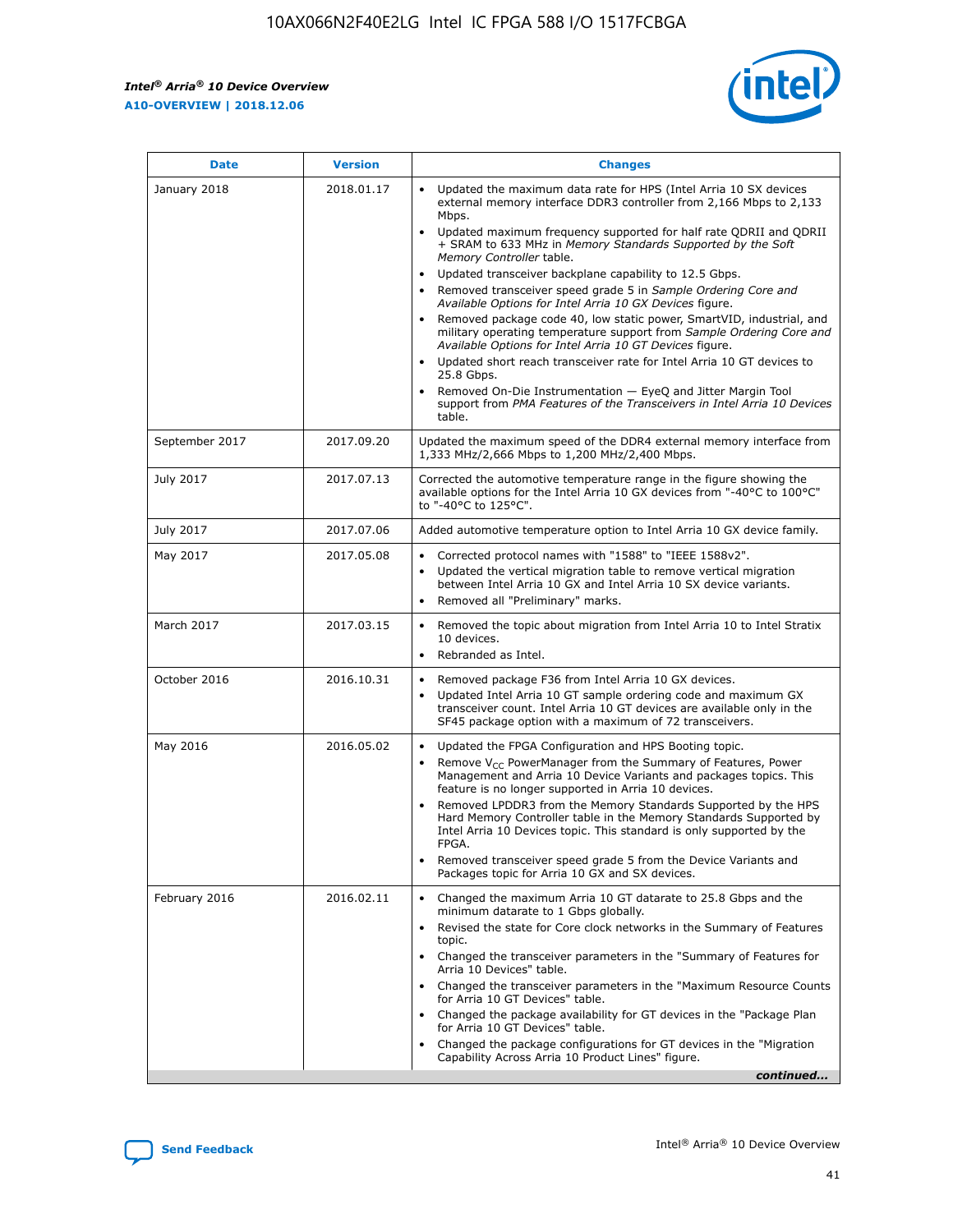

| <b>Date</b>   | <b>Version</b> | <b>Changes</b>                                                                                                                                                               |
|---------------|----------------|------------------------------------------------------------------------------------------------------------------------------------------------------------------------------|
|               |                | • Changed transceiver parameters in the "Low Power Serial Transceivers"<br>section.                                                                                          |
|               |                | • Changed the transceiver descriptions in the "Device Variants for the<br>Arria 10 Device Family" table.                                                                     |
|               |                | • Changed the "Sample Ordering Code and Available Options for Arria 10<br>GT Devices" figure.                                                                                |
|               |                | Changed the datarates for GT devices in the "PMA Features" section.<br>$\bullet$                                                                                             |
|               |                | Changed the datarates for GT devices in the "PCS Features" section.<br>$\bullet$                                                                                             |
| December 2015 | 2015.12.14     | Updated the number of M20K memory blocks for Arria 10 GX 660 from<br>2133 to 2131 and corrected the total RAM bit from 48,448 Kb to<br>48,408 Kb.                            |
|               |                | Corrected the number of DSP blocks for Arria 10 GX 660 from 1688 to<br>1687 in the table listing floating-point arithmetic resources.                                        |
| November 2015 | 2015.11.02     | Updated the maximum resources for Arria 10 GX 220, GX 320, GX 480,<br>$\bullet$<br>GX 660, SX 220, SX 320, SX 480, and SX 660.                                               |
|               |                | • Updated resource count for Arria 10 GX 320, GX 480, GX 660, SX 320,<br>SX 480, a SX 660 devices in Number of Multipliers in Intel Arria 10<br><b>Devices</b> table.        |
|               |                | • Updated the available options for Arria 10 GX, GT, and SX.                                                                                                                 |
|               |                | • Changed instances of Quartus II to Quartus Prime.                                                                                                                          |
| June 2015     | 2015.06.15     | Corrected label for Intel Arria 10 GT product lines in the vertical migration<br>figure.                                                                                     |
| May 2015      | 2015.05.15     | Corrected the DDR3 half rate and quarter rate maximum frequencies in the<br>table that lists the memory standards supported by the Intel Arria 10 hard<br>memory controller. |
| May 2015      | 2015.05.04     | • Added support for 13.5G JESD204b in the Summary of Features table.<br>• Added a link to Arria 10 GT Channel Usage in the Arria 10 GT Package<br>Plan topic.                |
|               |                | • Added a note to the table, Maximum Resource Counts for Arria 10 GT<br>devices.                                                                                             |
|               |                | • Updated the power requirements of the transceivers in the Low Power<br>Serial Transceivers topic.                                                                          |
| January 2015  | 2015.01.23     | • Added floating point arithmetic features in the Summary of Features<br>table.                                                                                              |
|               |                | • Updated the total embedded memory from 38.38 megabits (Mb) to<br>65.6 Mb.                                                                                                  |
|               |                | • Updated the table that lists the memory standards supported by Intel<br>Arria 10 devices.                                                                                  |
|               |                | • Removed support for DDR3U, LPDDR3 SDRAM, RLDRAM 2, and DDR2.                                                                                                               |
|               |                | Moved RLDRAM 3 support from hard memory controller to soft memory<br>$\bullet$<br>controller. RLDRAM 3 support uses hard PHY with soft memory<br>controller.                 |
|               |                | Added soft memory controller support for QDR IV.                                                                                                                             |
|               |                | Updated the maximum resource count table to include the number of<br>hard memory controllers available in each device variant.                                               |
|               |                | Updated the transceiver PCS data rate from 12.5 Gbps to 12 Gbps.<br>$\bullet$                                                                                                |
|               |                | Updated the max clock rate of PS, FPP x8, FPP x16, and Configuration<br>via HPS from 125 MHz to 100 MHz.                                                                     |
|               |                | Added a feature for fractional synthesis PLLs: PLL cascading.                                                                                                                |
|               |                | Updated the HPS programmable general-purpose I/Os from 54 to 62.<br>$\bullet$<br>continued                                                                                   |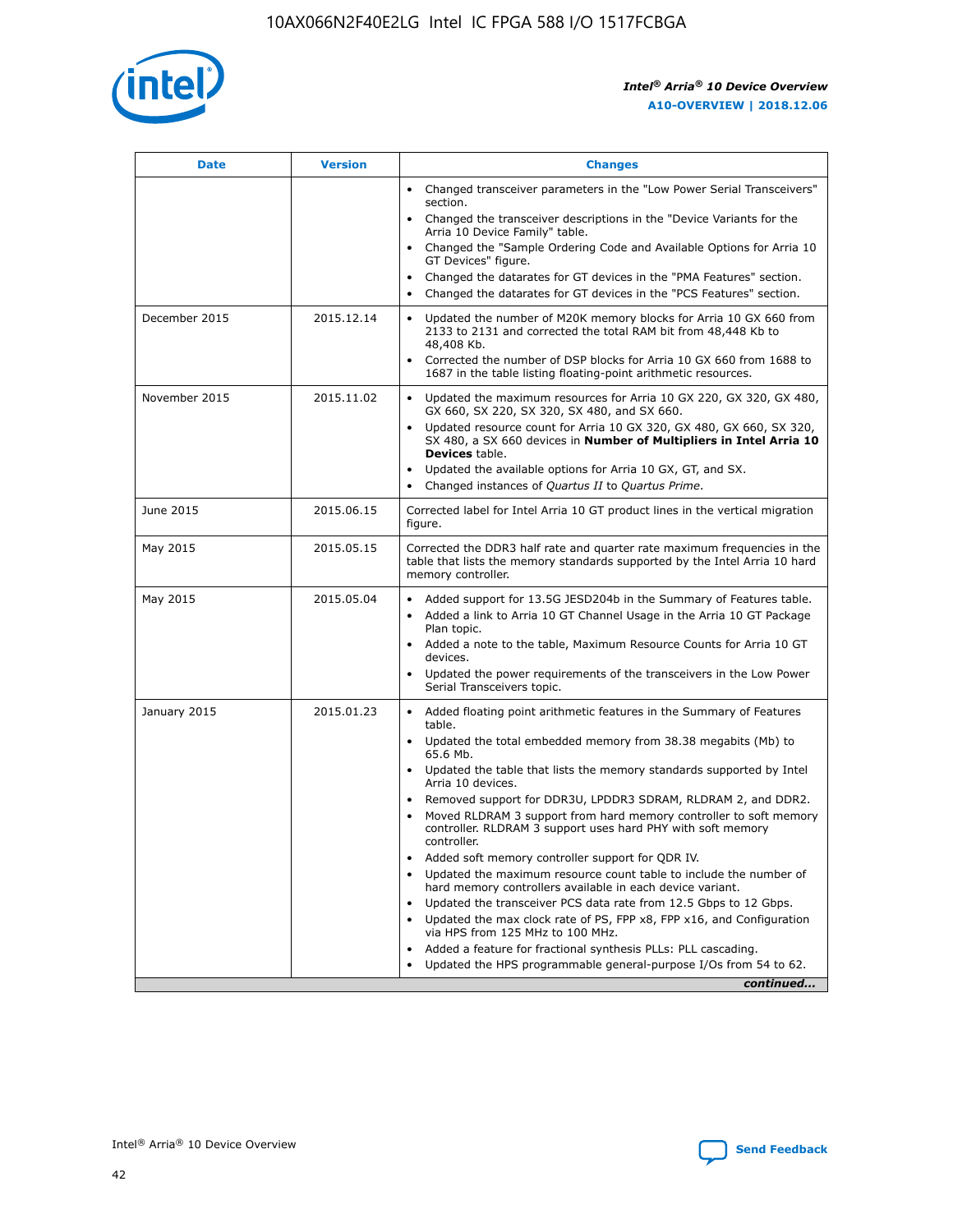r



| <b>Date</b>    | <b>Version</b> | <b>Changes</b>                                                                                                                                                                                                                                                                                                                                                                                                                                                                                                                                      |
|----------------|----------------|-----------------------------------------------------------------------------------------------------------------------------------------------------------------------------------------------------------------------------------------------------------------------------------------------------------------------------------------------------------------------------------------------------------------------------------------------------------------------------------------------------------------------------------------------------|
| September 2014 | 2014.09.30     | Corrected the 3 V I/O and LVDS I/O counts for F35 and F36 packages<br>$\bullet$<br>of Arria 10 GX.<br>Corrected the 3 V I/O, LVDS I/O, and transceiver counts for the NF40<br>$\bullet$<br>package of the Arria GX 570 and 660.<br>Removed 3 V I/O, LVDS I/O, and transceiver counts for the NF40<br>$\bullet$<br>package of the Arria GX 900 and 1150. The NF40 package is not<br>available for Arria 10 GX 900 and 1150.                                                                                                                          |
| August 2014    | 2014.08.18     | Updated Memory (Kb) M20K maximum resources for Arria 10 GX 660<br>devices from 42,660 to 42,620.<br>Added GPIO columns consisting of LVDS I/O Bank and 3V I/O Bank in<br>$\bullet$<br>the Package Plan table.<br>Added how to use memory interface clock frequency higher than 533<br>$\bullet$<br>MHz in the I/O vertical migration.<br>Added information to clarify that RLDRAM3 support uses hard PHY with<br>$\bullet$<br>soft memory controller.<br>Added variable precision DSP blocks support for floating-point<br>$\bullet$<br>arithmetic. |
| June 2014      | 2014.06.19     | Updated number of dedicated I/Os in the HPS block to 17.                                                                                                                                                                                                                                                                                                                                                                                                                                                                                            |
| February 2014  | 2014.02.21     | Updated transceiver speed grade options for GT devices in Figure 2.                                                                                                                                                                                                                                                                                                                                                                                                                                                                                 |
| February 2014  | 2014.02.06     | Updated data rate for Arria 10 GT devices from 28.1 Gbps to 28.3 Gbps.                                                                                                                                                                                                                                                                                                                                                                                                                                                                              |
| December 2013  | 2013.12.10     | Updated the HPS memory standards support from LPDDR2 to LPDDR3.<br>Updated HPS block diagram to include dedicated HPS I/O and FPGA<br>$\bullet$<br>Configuration blocks as well as repositioned SD/SDIO/MMC, DMA, SPI<br>and NAND Flash with ECC blocks.                                                                                                                                                                                                                                                                                            |
| December 2013  | 2013.12.02     | Initial release.                                                                                                                                                                                                                                                                                                                                                                                                                                                                                                                                    |